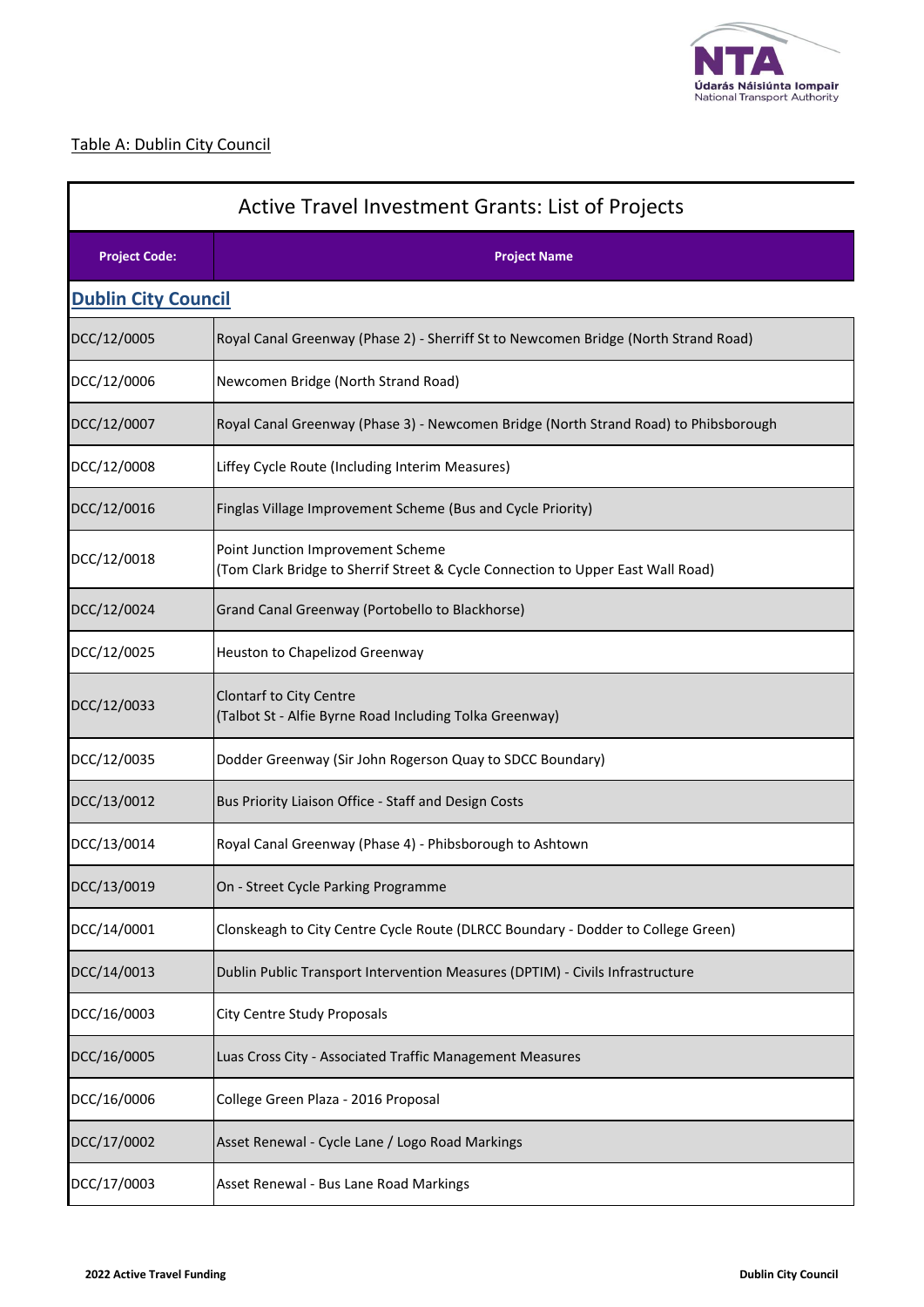

| <b>Active Travel Investment Grants: List of Projects</b> |                                                          |  |
|----------------------------------------------------------|----------------------------------------------------------|--|
| <b>Project Code:</b>                                     | <b>Project Name</b>                                      |  |
| <b>Dublin City Council</b>                               |                                                          |  |
| DCC/17/0004                                              | <b>Cycle Parking for Schools</b>                         |  |
| DCC/17/0007                                              | Real Time Passenger Information (RTPI) - Programme       |  |
| DCC/17/0008                                              | Fitzwilliam St Cycle Route<br>(Including Interim Scheme) |  |
| DCC/18/0001                                              | Dodder Greenway at Herbert Park<br>(Co-funded Project)   |  |
| DCC/18/0002                                              | Point Junction Pedestrian and Cycle Bridge               |  |
| DCC/18/0003                                              | Blood Stoney Bridge - Walking and Cycling Bridge         |  |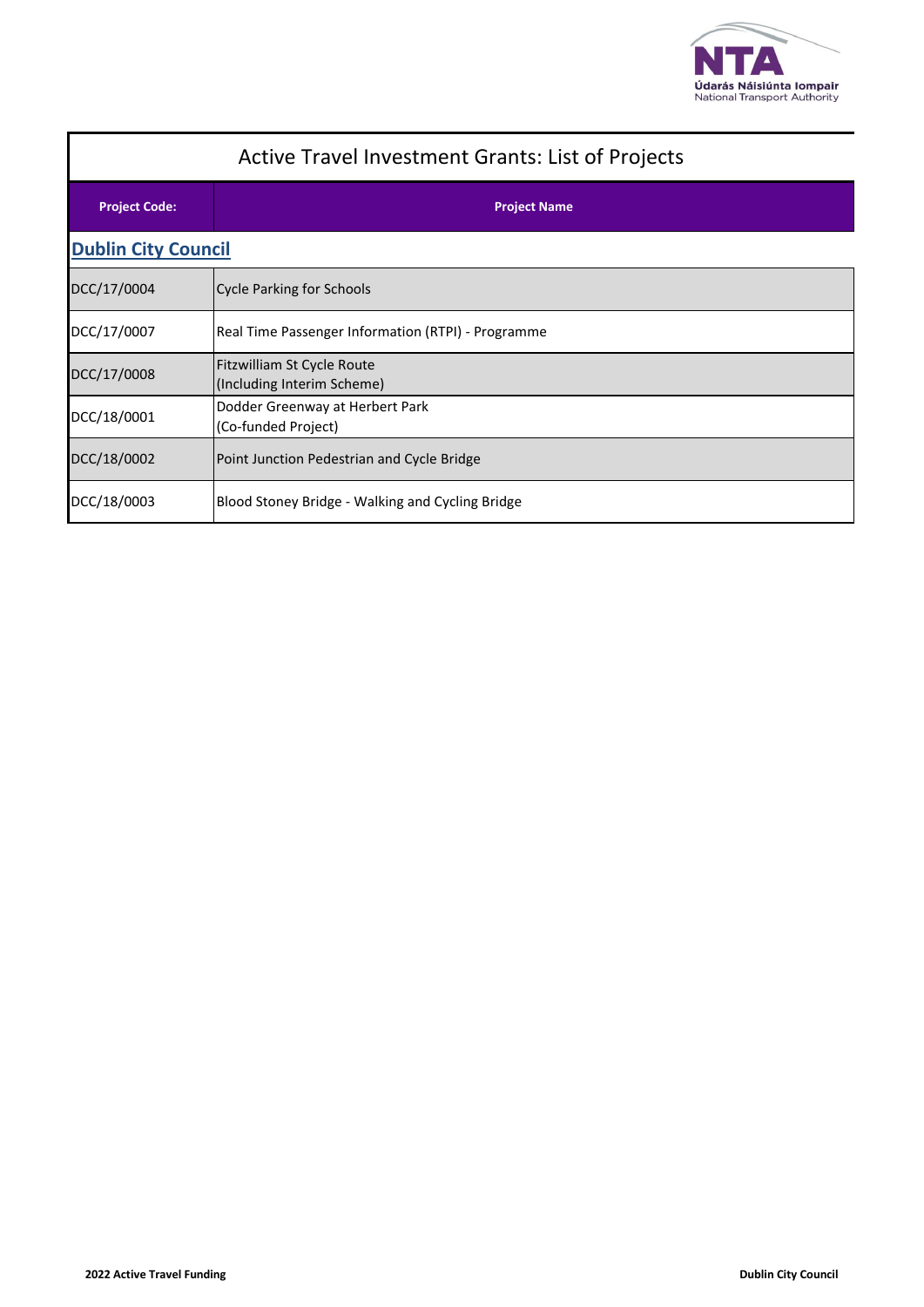

| Active Travel Investment Grants: List of Projects |                                                                 |  |
|---------------------------------------------------|-----------------------------------------------------------------|--|
| <b>Project Code:</b>                              | <b>Project Name</b>                                             |  |
| <b>South Dublin County Council</b>                |                                                                 |  |
| SDCC/12/0004                                      | Dodder Greenway Section 2 - Bridges                             |  |
| SDCC/12/0020                                      | N81 cycling, walking and bus facilities (Jobstown Junction)     |  |
| SDCC/13/0005                                      | Monastery road walking route                                    |  |
| SDCC/18/0003                                      | Spawell to Perrystown Cycle Route (Wellington Lane)             |  |
| SDCC/18/0005                                      | Canal Loop Greenway                                             |  |
| SDCC/20/0006                                      | N81 Transport Strategy                                          |  |
| SDCC/20/0009                                      | <b>Grange Road Phase 2</b>                                      |  |
| SDCC/21/0001                                      | Dodder Greenway Section 3 - Paths and Green Spaces              |  |
| SDCC/21/0002                                      | Dodder Greenway Section 4 - Springfield Ave & Lower Dodder Road |  |
| SDCC/21/0003                                      | Dodder Greenway Section 5 - Firhouse Rd & Butterfield Ave       |  |
| SDCC/21/0004                                      | Dodder Greenway Section 6 - Kiltipper Rd & Old Bawn Road        |  |
| SDCC/21/0005                                      | Tallaght to Knocklyon (formerly part of SDCC/12/0005)           |  |
| SDCC/21/0006                                      | N4 to Ronanstown                                                |  |
| SDCC/21/0007                                      | <b>School Streets</b>                                           |  |
| SDCC/21/0008                                      | District Centre Enhancement Programme (Castletymon)             |  |
| SDCC/21/0009                                      | D12 Bike Bus Route - Light Segregation Scheme                   |  |
| SDCC/21/0010                                      | Templeville Road - Light Segregation Scheme                     |  |
| SDCC/21/0011                                      | Castletymon Road - Light Segregation Scheme                     |  |
| SDCC/21/0013                                      | <b>Cycle Parking</b>                                            |  |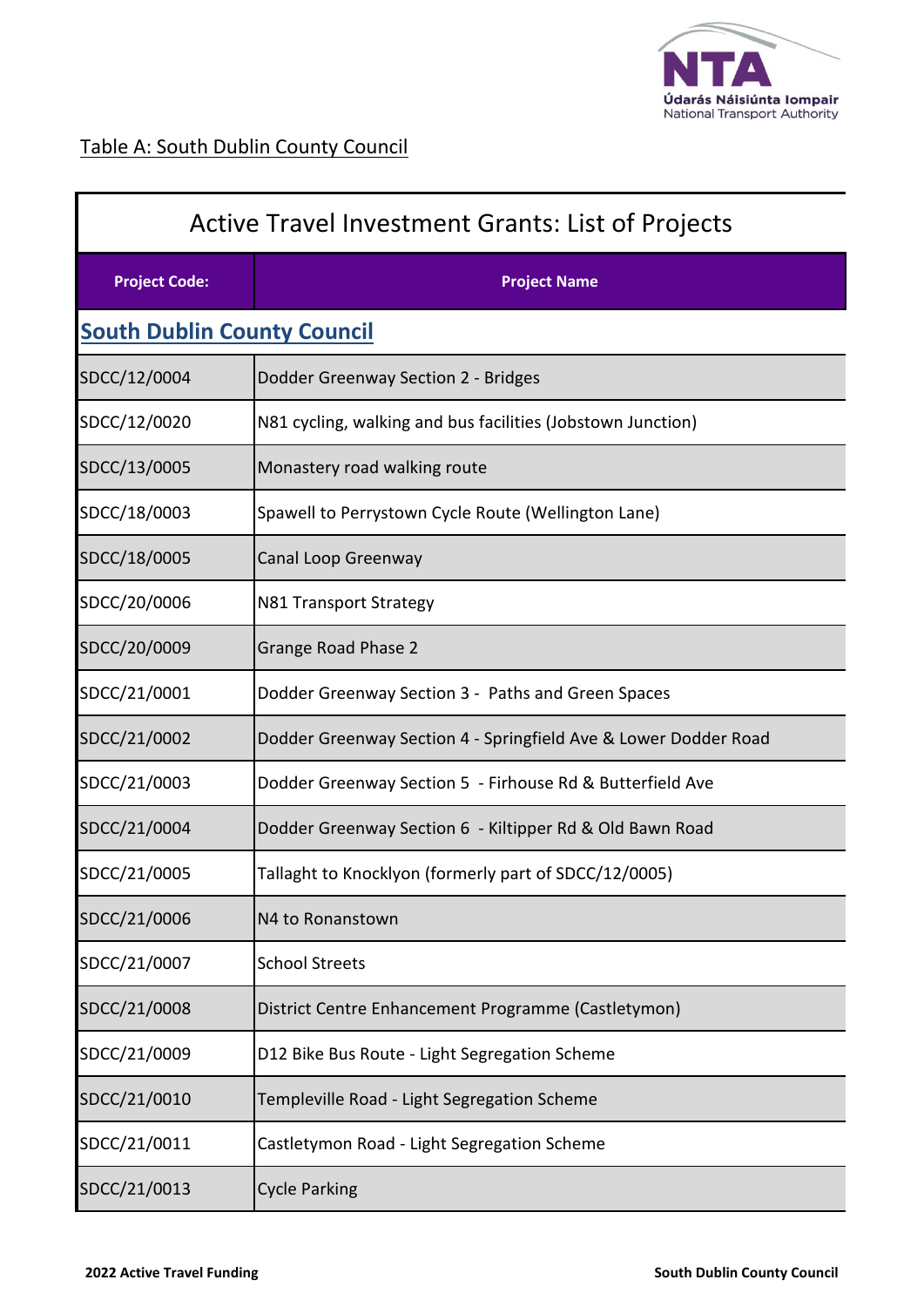

| <b>Active Travel Investment Grants: List of Projects</b> |                                                                     |  |  |
|----------------------------------------------------------|---------------------------------------------------------------------|--|--|
| <b>Project Code:</b>                                     | <b>Project Name</b>                                                 |  |  |
|                                                          | <b>South Dublin County Council</b>                                  |  |  |
| SDCC/21/0014                                             | Permeability Schemes (Balgaddy / Esker)                             |  |  |
| SDCC/21/0015                                             | Cycle South Dublin Website and Promotion                            |  |  |
| SDCC/21/0017                                             | Safe to Schools Programme - Support Infrastructure                  |  |  |
| SDCC/22/xxxx                                             | Avonbeg Road Cycle Scheme                                           |  |  |
| SDCC/22/xxxx                                             | Lucan Village                                                       |  |  |
| SDCC/22/xxxx                                             | Tallaght to Clondalkin Cycle Scheme                                 |  |  |
| SDCC/22/xxxx                                             | Citywest to Rathfarnham Cycle Route                                 |  |  |
| SDCC/22/xxxx                                             | South Dublin County Council Rapid Deployment Active Travel Measures |  |  |
| SDCC/22/xxxx                                             | <b>Asset Renewal and Maintenance 2022</b>                           |  |  |
| SDCC/22/xxxx                                             | <b>Cycle Repair Facilities</b>                                      |  |  |
| SDCC/22/xxxx                                             | <b>Airton Road Extension</b>                                        |  |  |
| SDCC/22/xxxx                                             | South Dublin County Council Active Travel Office - Staff Costs      |  |  |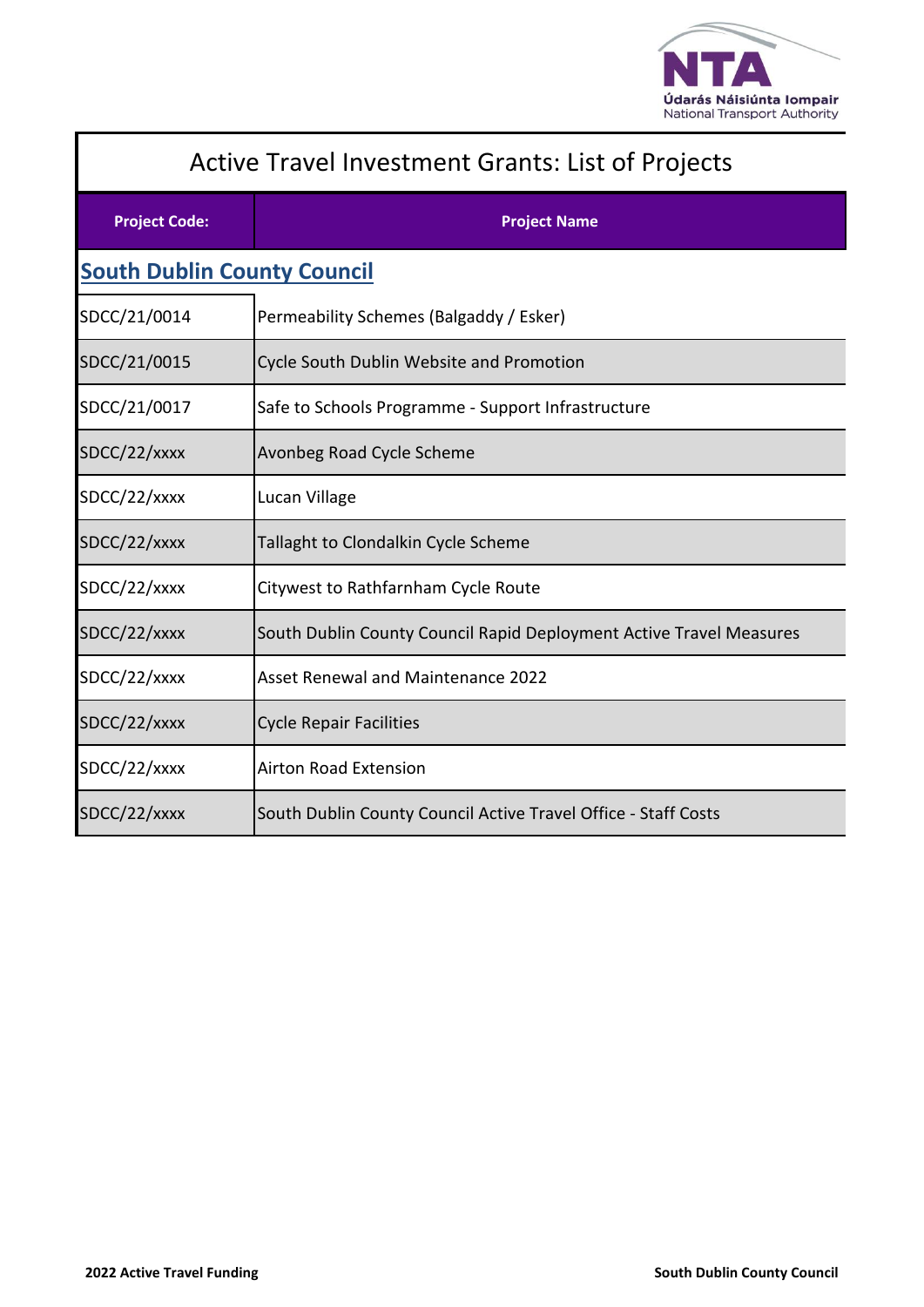

# Table A: Fingal County Council

| <b>Active Travel Investment Grants: List of Projects</b> |                                                                          |  |
|----------------------------------------------------------|--------------------------------------------------------------------------|--|
| <b>Project Code:</b>                                     | <b>Project Name</b>                                                      |  |
| <b>Fingal County Council</b>                             |                                                                          |  |
| FCC/12/0001                                              | Donabate Estuary Walking and cycling route, Broadmeadow way              |  |
| FCC/13/0001                                              | S2S Extension Sutton to Malahide large scheme                            |  |
| FCC/14/0001                                              | Royal Canal Cycle Route - entire Fingal route                            |  |
| FCC/18/0001                                              | Harry Reynolds Road Cycle Track                                          |  |
| FCC/18/0003                                              | Snugborough Road N3 Overbridge (33% co-fund)                             |  |
| FCC/19/0001                                              | Swords Cycle Network - sustainable swords                                |  |
| FCC/19/0005                                              | <b>Schools Streets non SRTS</b>                                          |  |
| FCC/20/0001                                              | Donabate Bridge                                                          |  |
| FCC/20/0004                                              | <b>Bicycle Parking (COVID)</b>                                           |  |
| FCC/20/0006                                              | Safe Routes to Schools Programme - infrastructure (with NTA & An Taisce) |  |
| FCC/20/0008                                              | Churchfield Roads (co fund)                                              |  |
| FCC/21/0001                                              | Snugborough Rd - National Aquatic Centre to Ongar                        |  |
| FCC/21/0002                                              | Baldoyle to Howth                                                        |  |
| FCC/21/0002                                              | Baldoyle to Howth Phase 2 (Dublin Road to Dublin Street)                 |  |
| FCC/21/0004                                              | Donabate Green Routes (Hearse Rd/Main St/Portrane Rd)                    |  |
| FCC/21/0005                                              | Damastown to Clonsilla Cycle Route                                       |  |
| FCC/21/0006                                              | Clonee to Blanchardstown Shopping Centre                                 |  |
| FCC/21/0009                                              | FCC Castleknock to Blanchardstown via Farmleigh                          |  |
| FCC/21/0011                                              | R132 Design (junctions)                                                  |  |
| FCC/22/xxxx                                              | <b>St Cronins Road</b>                                                   |  |
| FCC/22/xxxx                                              | Hartstown/Huntstown/Mountview Rd D1                                      |  |
| FCC/22/xxxx                                              | Rathingle/Rivervalley Rd Swords"                                         |  |
| FCC/22/xxxx                                              | R132 Ministers Road to Blakes Cross + Kilhedge Lane (Quite Route)"       |  |
| FCC/22/xxxx                                              | Seatown Roundabout to Estuary Road (Swords to Malahide)"                 |  |
| FCC/22/xxxx                                              | Donabate to Portrane (R126) - Distributor Rd to Portrane Avenue          |  |
| FCC/22/xxxx                                              | Balbriggan - Coney HillFrom Devlin Bridge to Bremore Cottages            |  |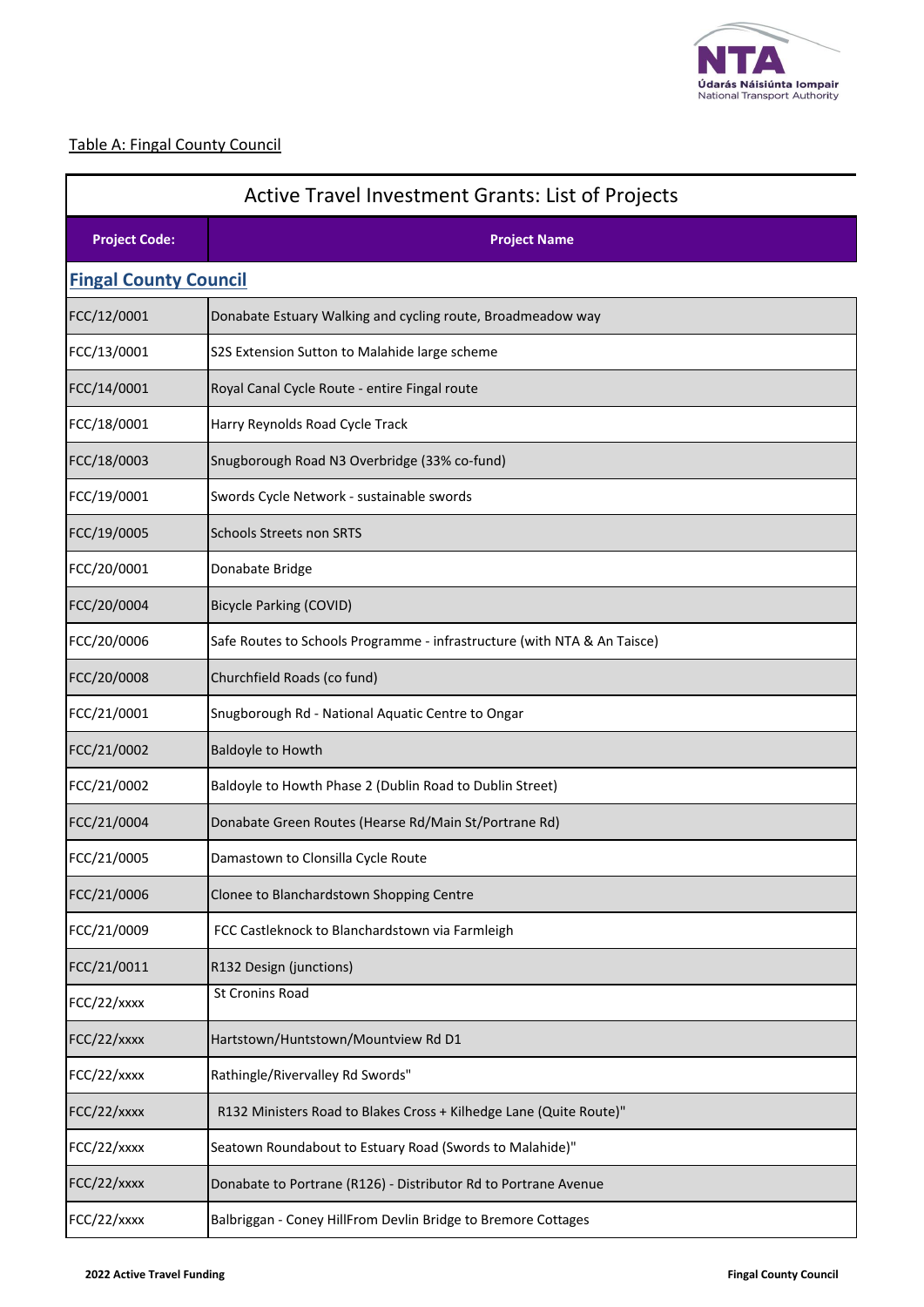

| <b>Active Travel Investment Grants: List of Projects</b> |                                                                                           |  |
|----------------------------------------------------------|-------------------------------------------------------------------------------------------|--|
| <b>Project Code:</b>                                     | <b>Project Name</b>                                                                       |  |
| <b>Fingal County Council</b>                             |                                                                                           |  |
| FCC/22/xxxx                                              | Skerries - Harbour Road<br>(Footpath build-outs)                                          |  |
| FCC/22/xxxx                                              | Rush - South Beach(Bawn Rd across carpark and out to S Shore Rd)New footpath & cycle path |  |
| FCC/22/xxxx                                              | <b>New Street Permanent Scheme</b>                                                        |  |
| FCC/22/xxxx                                              | Local connections to S2M and Broadmeadow                                                  |  |
| FCC/22/xxxx                                              | Data collections traffic, air, noise                                                      |  |
| FCC/22/xxxx                                              | Permeability Links North County                                                           |  |
| FCC/22/xxxx                                              | <b>Skerries Active Travel Plan</b>                                                        |  |
| FCC/22/xxxx                                              | Balbriggan road mill street and Drogheda st                                               |  |
| FCC/22/xxxx                                              | <b>Castleknock to Dunsink Lane</b>                                                        |  |
| FCC/22/xxxx                                              | Review of Strawberry Road mobility plan                                                   |  |
| FCC/22/xxxx                                              | Fingal Active Travel Strategy                                                             |  |
| FCC/22/xxxx                                              | <b>Balrothery Active Travel Review</b>                                                    |  |
| FCC/22/xxxx                                              | Seamount Heights to Old Golf Links Park                                                   |  |
| FCC/22/xxxx                                              | Broomfield to Paddys's Hill via Naomh Marnog GAA                                          |  |
| FCC/22/xxxx                                              | Chapel Road to An Teagasc Building                                                        |  |
| FCC/22/xxxx                                              | Scoil an Duinninigh to Waterside footpath and cycleway                                    |  |
| FCC/22/xxxx                                              | Royal Canal Greenway Connectivity                                                         |  |
| FCC/22/xxxx                                              | Fingal County Council Active Travel Office - Staff Costs                                  |  |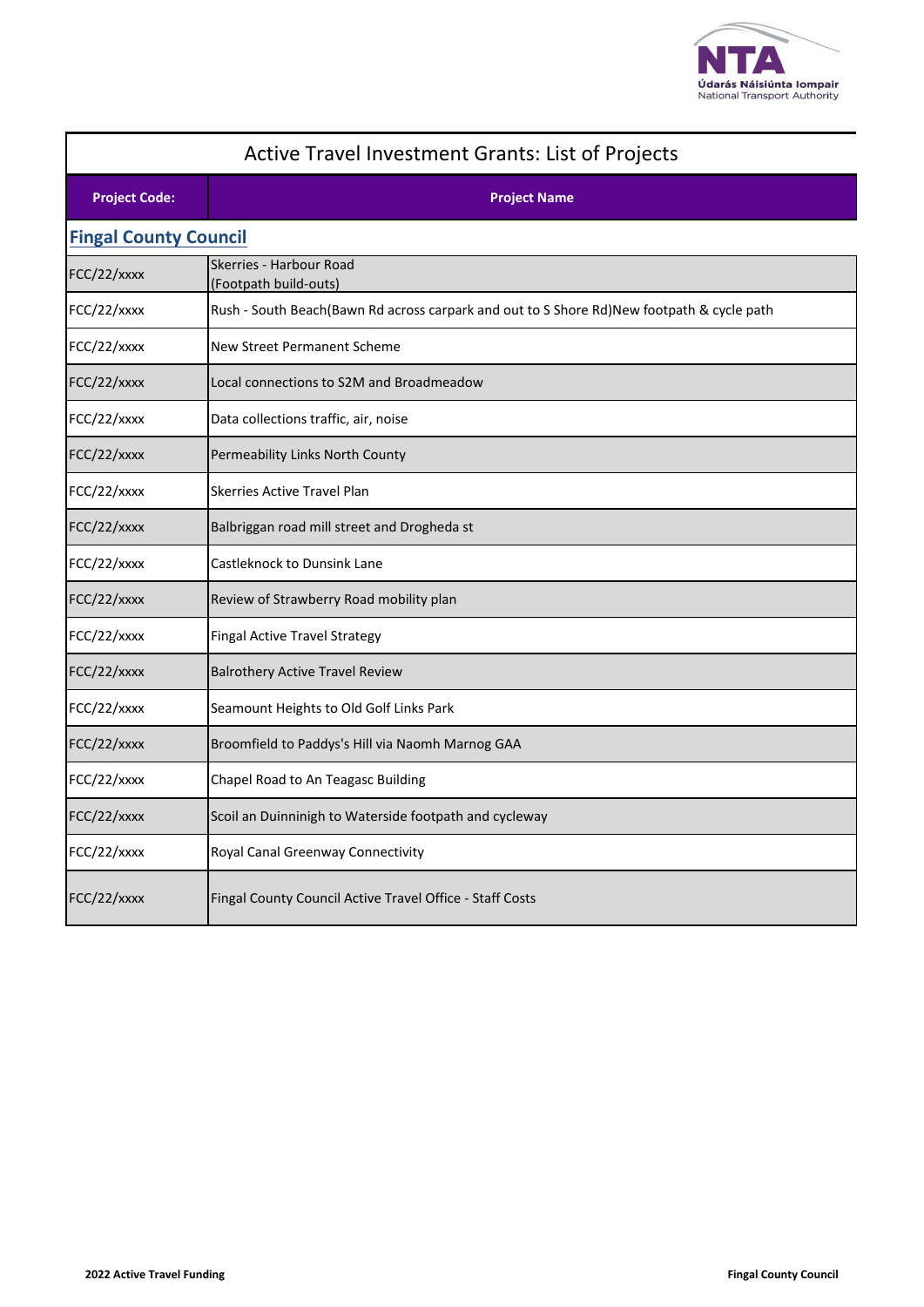

# Table A: Dun Laoghaire Rathdown County Council

| Active Travel Investment Grants: List of Projects |                                                                         |  |
|---------------------------------------------------|-------------------------------------------------------------------------|--|
| <b>Project Code:</b>                              | <b>Project Name</b>                                                     |  |
|                                                   | <b>Dun Laoghaire Rathdown County Council</b>                            |  |
| DLRCC/12/0014                                     | Brides Glen (Cherrywood-Shankill Bridge)                                |  |
| DLRCC/14/0005                                     | Sandyford to City Centre Cycle Scheme (M50 rotary scheme)               |  |
| DLRCC/16/0003                                     | New Pedestrian and Cycle entrance to Belfield on N11 at NovaUCD         |  |
| DLRCC/16/0007                                     | <b>Cycle Parking Development</b>                                        |  |
| DLRCC/18/0003                                     | <b>Brewery Road Junction</b>                                            |  |
| DLRCC/18/0006                                     | Cherrywood Links (linear Park)                                          |  |
| DLRCC/19/0001                                     | Merion Gates to Seapoint Cycle Scheme (East Coast Trail)                |  |
| DLRCC/19/0002                                     | Sandyford to Clonskeagh (UCD to the Dodder)                             |  |
| DLRCC/19/0007                                     | Blackglen Road Walking and Cycling Scheme                               |  |
| DLRCC/20/0001                                     | Stillorgan Park Road to Carysfort Ave (formally DLRCC/13/0004)          |  |
| DLRCC/20/0004                                     | Rochestown Avenue Multi-modal Transport Improvement Scheme              |  |
| DLRCC/20/0005                                     | Sandyford Business District Cycle Routes                                |  |
| DLRCC/20/0007                                     | Sandyford Cycle Route (Roebuck Road to UCD)                             |  |
| DLRCC/21/0002                                     | <b>Protected Cycle Facilities</b>                                       |  |
| DLRCC/21/0003                                     | Barton Road to N11 (Connector)                                          |  |
| DLRCC/21/0004                                     | Monkstown Link Road (Connector)                                         |  |
| DLRCC/21/0005                                     | Roebuck Road Cycle Lane Improvements                                    |  |
| DLRCC/21/0007                                     | Glenageary Road Upper Cycle Route                                       |  |
| DLRCC/21/0008                                     | Newtown Park Avenue Cycle Route                                         |  |
| DLRCC/21/0009                                     | Dun Laoghaire to N11 (Mounttown Road and Kill Avenue) (Central)         |  |
| DLRCC/21/0010                                     | Wyattville Road (Phase 2)                                               |  |
| DLRCC/21/0011                                     | Mount Merrion Avenue Cycle Route                                        |  |
| DLRCC/21/0012                                     | Taney Road to Stillorgan Road Cycle Route                               |  |
| DLRCC/21/0018                                     | Permeability links / Junction improvements for Cyclists and Pedestrians |  |
| DLRCC/21/0019                                     | Cycle Improvements / Greenways in parks                                 |  |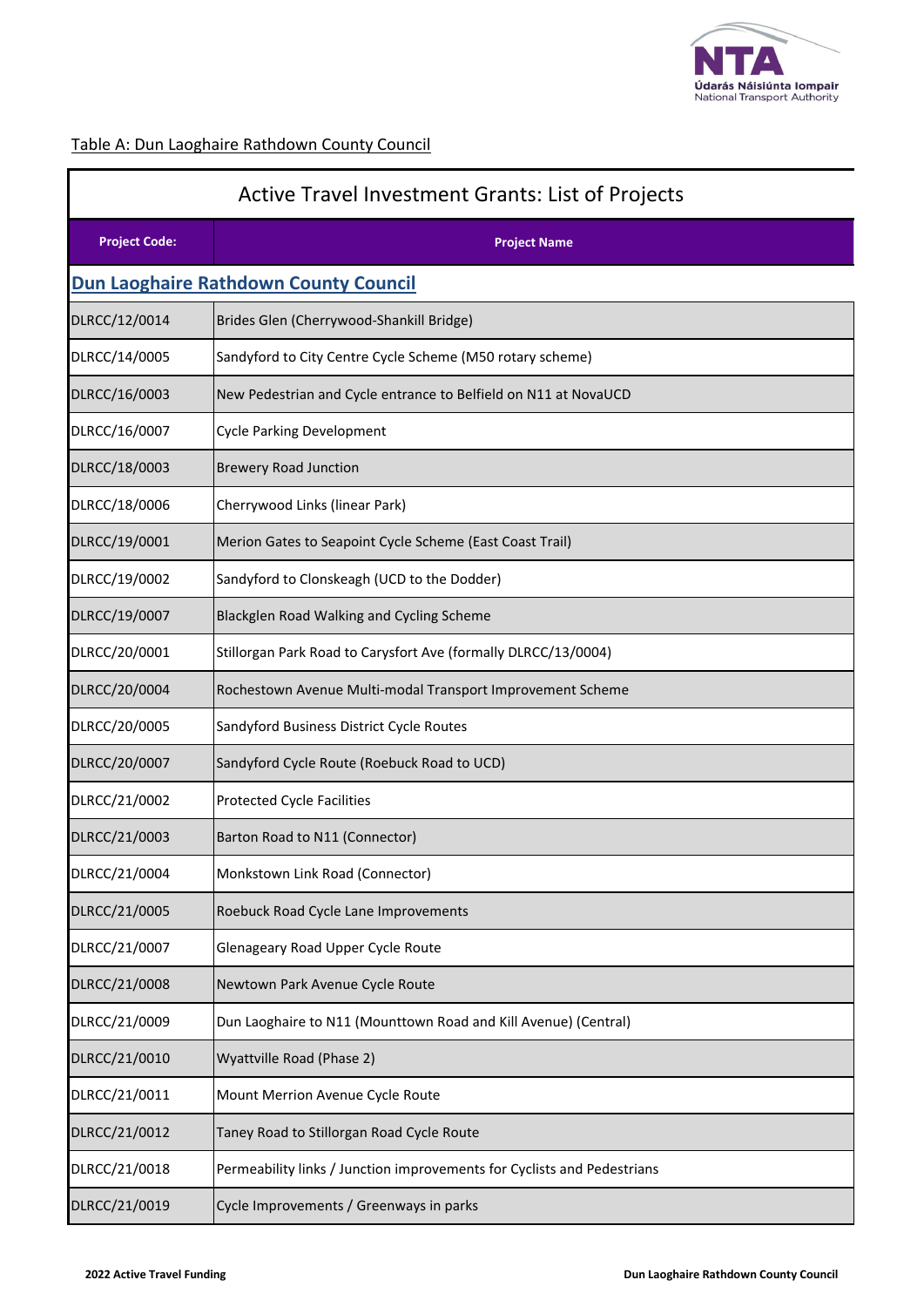

| Active Travel Investment Grants: List of Projects |                                                                                            |
|---------------------------------------------------|--------------------------------------------------------------------------------------------|
| <b>Project Code:</b>                              | <b>Project Name</b>                                                                        |
|                                                   | <b>Dun Laoghaire Rathdown County Council</b>                                               |
| DLRCC/21/0020                                     | Pedestrian Improvements / Permeability in Parks                                            |
| DLRCC/21/0025                                     | Parks Entrances - Accessibility Improvements                                               |
| DLRCC/21/0026                                     | Dundrum: Area Based Transport Assessment (ABTA)                                            |
| DLRCC/21/0027                                     | Safe to Schools Programme - Support Infrastructure                                         |
| DLRCC/21/0028                                     | Additional Outdoor Infrastructure                                                          |
| DLRCC/21/0029                                     | Churchtown Road Lower                                                                      |
| DLRCC/21/0030                                     | Asset Renewal                                                                              |
| DLRCC/21/0031                                     | Sandyford Village Mobility Improvement Scheme                                              |
| DLRCC/21/0032                                     | Stepaside Village                                                                          |
| DLRCC/21/0033                                     | Churchtown Road Upper                                                                      |
| DLRCC/21/0034                                     | Selected Green Schools Walkability Audits Infrastructure                                   |
| DLRCC/21/0037                                     | Drummartin and Eden Park                                                                   |
| DLRCC/21/0038                                     | Harbour Area Public Realm Imp.                                                             |
| DLRCC/21/0039                                     | Myrtle Square and Convent Lane                                                             |
| DLRCC/22/xxxx                                     | Cherrywood Links - Phase 1 (Scope and purpose)                                             |
| DLRCC/22/xxxx                                     | Nutgrove Avenue Phase 3                                                                    |
| DLRCC/22/xxxx                                     | Cabinteely Park Greenway                                                                   |
| DLRCC/22/xxxx                                     | Cherrywood-Sandyford Greenway (HRI)                                                        |
| DLRCC/22/xxxx                                     | Loughlinstown Linear Park Walking and Cycling Routes                                       |
| DLRCC/22/xxxx                                     | Jamestown Park Walking and Cycling Routes                                                  |
| DLRCC/22/xxxx                                     | Sandyford Business District to Carrickmines via HRI Cycle Link (Project 1)                 |
| DLRCC/22/xxxx                                     | Sandyford Business District to Carrickmines via HRI Cycle Link (Leopardstown Improvements) |
| DLRCC/22/xxxx                                     | Leopardstown Road Cycle Lane Improvements                                                  |
| DLRCC/22/xxxx                                     | Sea to Mountains Cycling Route                                                             |
| DLRCC/22/xxxx                                     | Beckett Road pedestrian and cycling facilities                                             |
| DLRCC/22/xxxx                                     | Castle Street Link extension                                                               |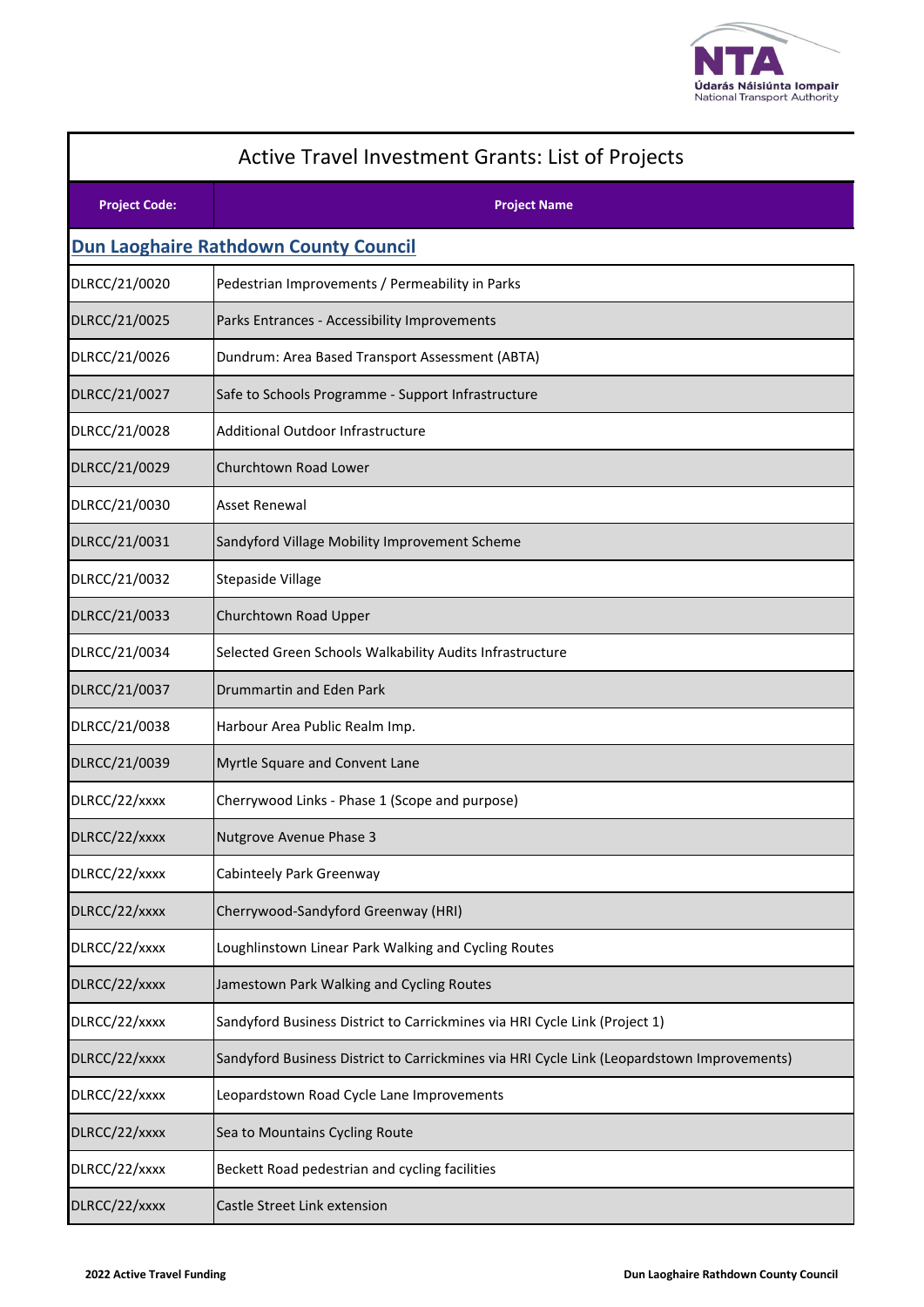

| <b>Active Travel Investment Grants: List of Projects</b> |                                                                                 |  |
|----------------------------------------------------------|---------------------------------------------------------------------------------|--|
| <b>Project Code:</b>                                     | <b>Project Name</b>                                                             |  |
| <b>Dun Laoghaire Rathdown County Council</b>             |                                                                                 |  |
| DLRCC/22/xxxx                                            | Ballycorus/Ticknick Park access                                                 |  |
| DLRCC/22/xxxx                                            | Grange Road and Ballinteer Ave                                                  |  |
| DLRCC/22/xxxx                                            | Park to Park and Mountains to Metals Routes                                     |  |
| DLRCC/22/xxxx                                            | <b>Review of Covid 19 Measures</b>                                              |  |
| DLRCC/22/xxxx                                            | Seafield Safe and Quiet Streets                                                 |  |
| DLRCC/22/xxxx                                            | Dun Laoghaire Rathdown County Council - Rapid Deployment Active Travel Measures |  |
| DLRCC/22/xxxx                                            | Dun Laoghaire Rathdown County Council Active Travel Office - Staff Costs        |  |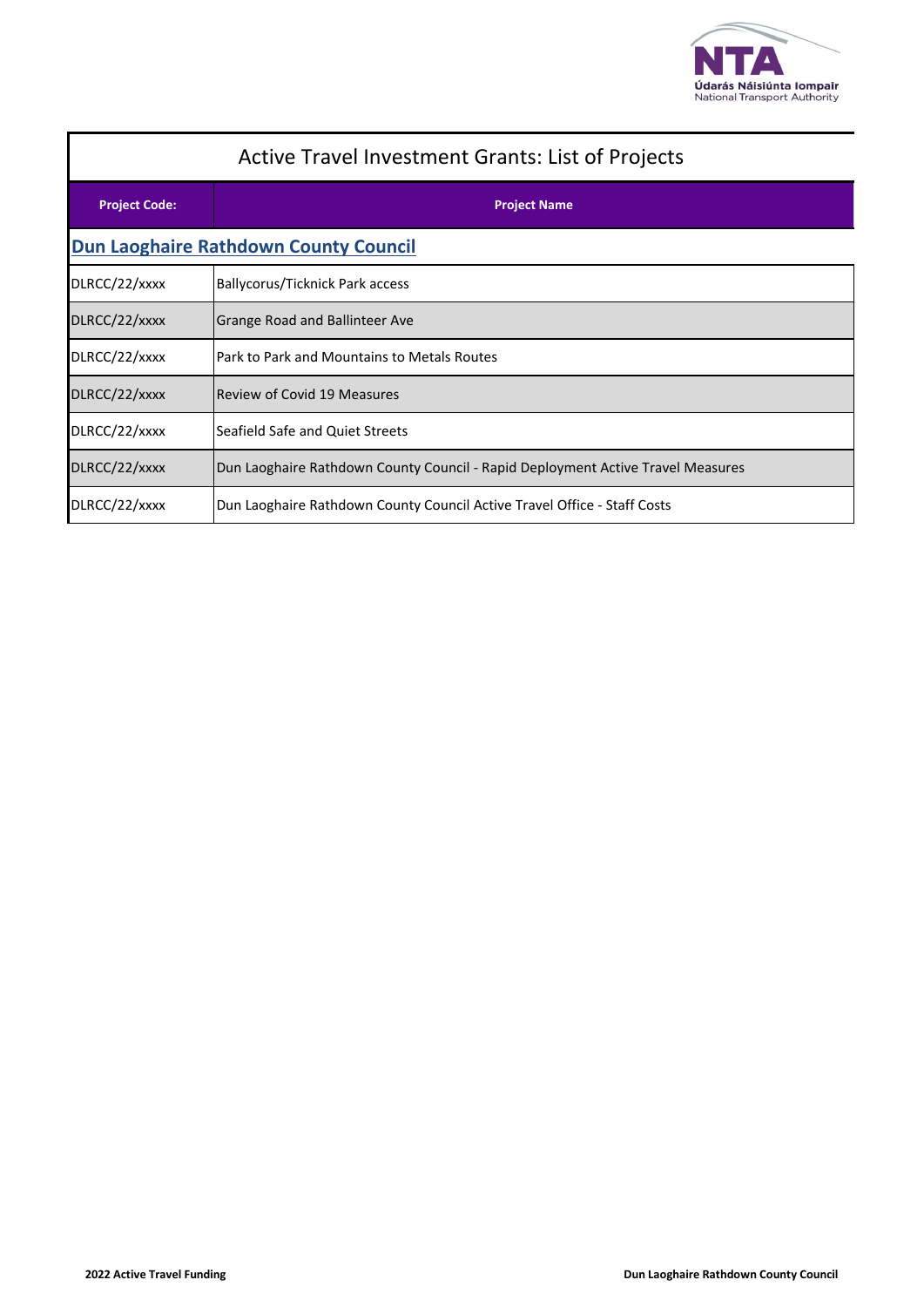

### Table A: Meath County Council

| <b>Active Travel Investment Grants: List of Projects</b> |                                                                                                |  |
|----------------------------------------------------------|------------------------------------------------------------------------------------------------|--|
| <b>Project Code:</b>                                     | <b>Project Name</b>                                                                            |  |
| <b>Meath County Council</b>                              |                                                                                                |  |
| MCC/12/0006                                              | Boyne Greenway - Drogheda to Trim                                                              |  |
| MCC/14/0001                                              | Navan GDA Cycle Network - Proudstown Road to Trim Road                                         |  |
| MCC/14/0002                                              | Navan GDA Cycle Network - Fairgreen to Johnstown                                               |  |
| MCC/14/0003                                              | Ratoath GDA Cycle Network - Ratoath Town Network                                               |  |
| MCC/15/0001                                              | Navan Traffic Management Plans (Navan 2030) - Ongoing Design Costs                             |  |
| MCC/20/0001                                              | Navan 2020 Contract 2: Bridge St & Abbey Road Rdbt upgrade works                               |  |
| MCC/15/0005                                              | Dunboyne Cycle Network                                                                         |  |
| MCC/18/0001                                              | Kentstown Road Rail Bridge and Laytown Rail Bridge Feasibility Assessment                      |  |
| MCC/19/0001                                              | <b>Cycle parking</b>                                                                           |  |
| MCC/19/0002                                              | Navan Bus Service Infrastructure Implementation Measures                                       |  |
| MCC/20/0003                                              | Selected Green Schools Walkability Audits Infrastructure                                       |  |
| MCC/20/0005                                              | HGV Transport Study Navan                                                                      |  |
| MCC/20/0006                                              | <b>Harlockstown Bus Stops</b>                                                                  |  |
| MCC/21/0001                                              | Navan 2030 - Contract 3: Market Sq., Kennedy Rd / Trimgate St and Kennedy Plaza Enabling Works |  |
| MCC/21/0002                                              | Navan 2030 - Contract 4: N51 Park and Ride                                                     |  |
| MCC/21/0004                                              | Navan: Circular Rd to Martha's Bridge                                                          |  |
| MCC/21/0005                                              | Navan: Poolboy Bridge to Blackwater Park                                                       |  |
| MCC/21/0006                                              | Ashbourne: R135 Frederick St to Ballybin Rd                                                    |  |
| MCC/21/0007                                              | Bettystown to Donacarney                                                                       |  |
| MCC/21/0008                                              | Dunboyne to Clonee Bus and Cycle Scheme                                                        |  |
| MCC/22/xxxx                                              | Boyne Rd. to Slane Rd. feasibility study                                                       |  |
| MCC/22/xxxx                                              | Flowerhill Pedestrian and Cycle Scheme                                                         |  |
| MCC/22/xxxx                                              | Academy Street Pedestrian Enhancement Scheme                                                   |  |
| MCC/22/xxxx                                              | Trimgate Street Pedestrianisation                                                              |  |
| MCC/22/xxxx                                              | Harlockstown Footpaths                                                                         |  |
| MCC/22/xxxx                                              | Bettystown Eastham Road                                                                        |  |
| MCC/22/xxxx                                              | Bus Stops Improvement works for pedestrians/cyclists                                           |  |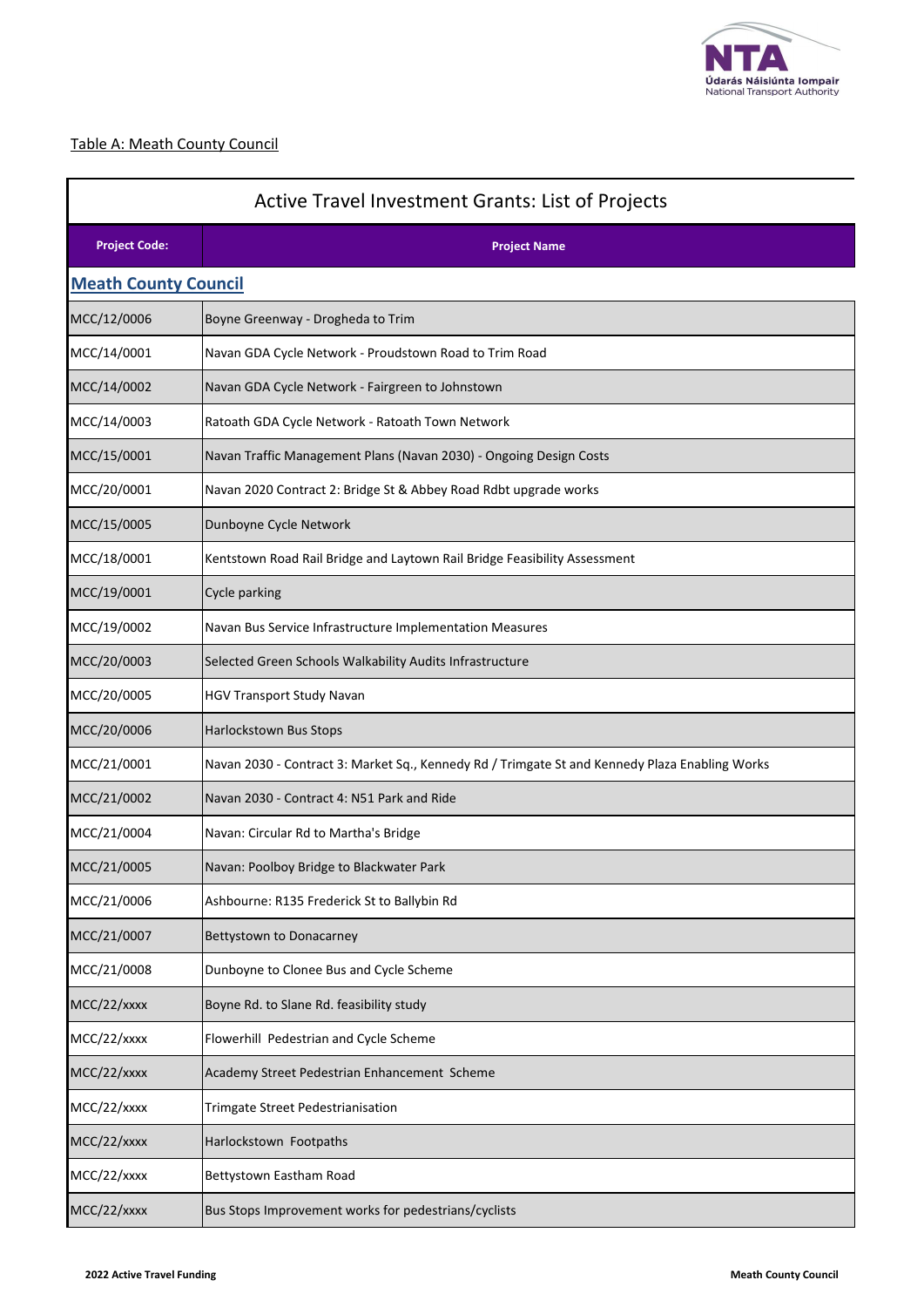

| <b>Active Travel Investment Grants: List of Projects</b> |                                                                |  |
|----------------------------------------------------------|----------------------------------------------------------------|--|
| <b>Project Code:</b>                                     | <b>Project Name</b>                                            |  |
| <b>Meath County Council</b>                              |                                                                |  |
| MCC/22/xxxx                                              | <b>End of Life Asset Renewal</b>                               |  |
| MCC/22/xxxx                                              | Meath County Council Active Travel Office - Staff Costs        |  |
| MCC/22/xxxx                                              | Meath County Council - Rapid Deployment Active Travel Measures |  |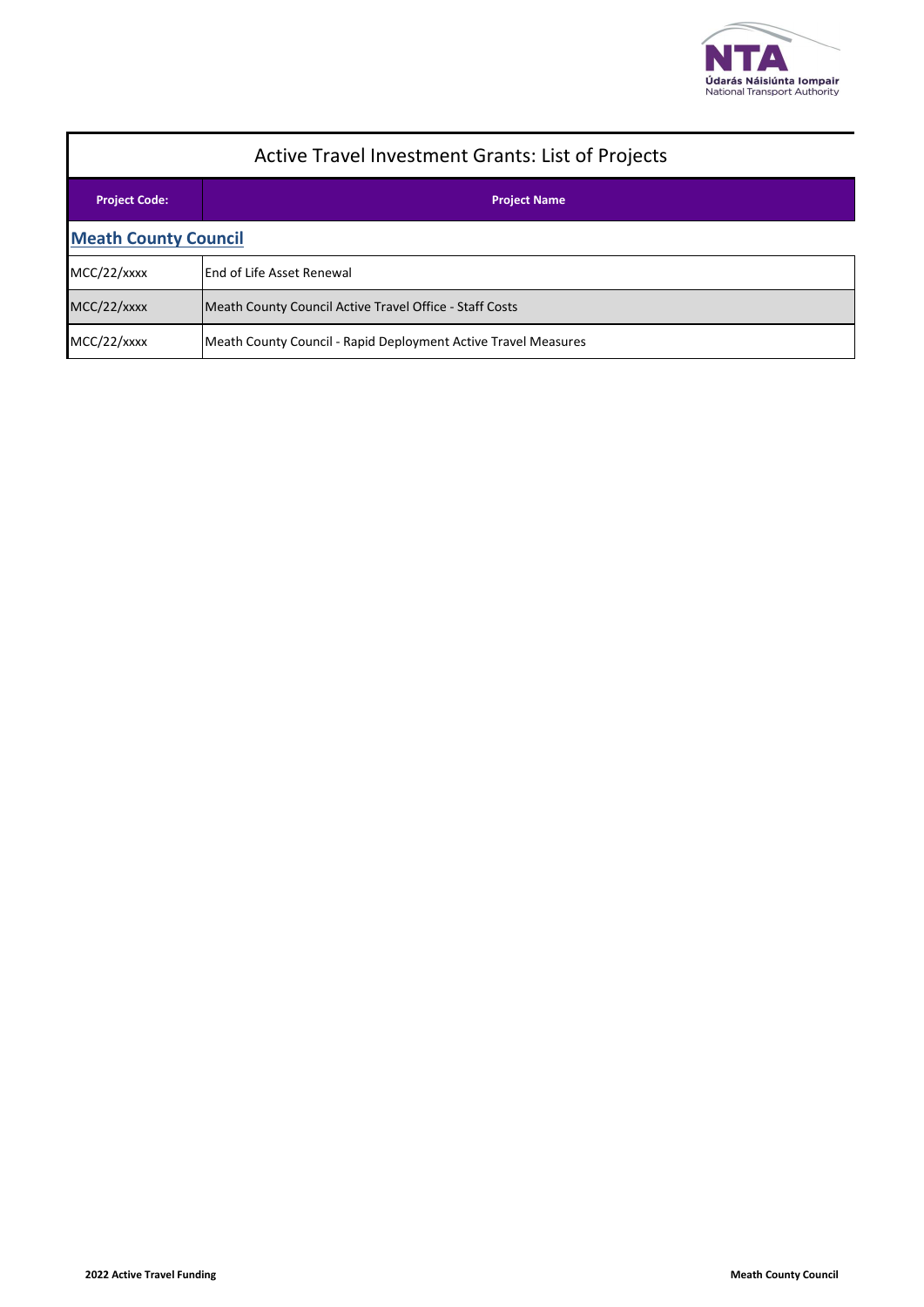

П

| <b>Active Travel Investment Grants: List of Projects</b> |                                                                                                 |  |
|----------------------------------------------------------|-------------------------------------------------------------------------------------------------|--|
| <b>Project Code:</b>                                     | <b>Project Name</b>                                                                             |  |
| <b>Kildare County Council</b>                            |                                                                                                 |  |
| KCC/12/0032                                              | Maynooth North-South Corridor                                                                   |  |
| KCC/13/0008                                              | Royal Canal Cycling (FCC Border - Maynooth)                                                     |  |
| KCC/14/0001                                              | Naas to Kill Cycle Route                                                                        |  |
| KCC/17/0005                                              | Easton Road, Leixlip Cycle Route& Bus facilities - Review/Issues                                |  |
| KCC/20/0001                                              | Naas to Sallins Greenway                                                                        |  |
| KCC/21/0001                                              | Sallins Village Traffic Management Measures and Cycle Scheme                                    |  |
| KCC/21/0002                                              | <b>Maynooth Permeability Measures</b>                                                           |  |
| KCC/21/0003                                              | Celbridge Road, Maynooth                                                                        |  |
| KCC/21/0004                                              | Kilcock Road, Maynooth                                                                          |  |
| KCC/21/0005                                              | Naas Permeability Measures (Monread Road)                                                       |  |
| KCC/21/0007                                              | Safe to Schools Programme - Support Infrastructure<br>(Incl. Monasterevin & Craddockstown Road) |  |
| KCC/21/0011                                              | Kilcullen Road, Naas                                                                            |  |
| KCC/21/0013                                              | Celbridge Bridge                                                                                |  |
| KCC/21/0016                                              | Maynooth Town Centre - Bus Stops                                                                |  |
| KCC/22/xxxx                                              | Athy College Campus to Southern Distributor Road Cycle Scheme                                   |  |
| KCC/22/xxxx                                              | Newbridge Road, Naas                                                                            |  |
| KCC/22/xxxx                                              | Monread Road, Naas                                                                              |  |
| KCC/22/xxxx                                              | Naas to Newbridge Inter-Urban Cycle Scheme                                                      |  |
| KCC/22/xxxx                                              | Newbridge Main Street & Station Road                                                            |  |
| KCC/22/xxxx                                              | Bond Bridge to Dunboyne Rd, Maynooth                                                            |  |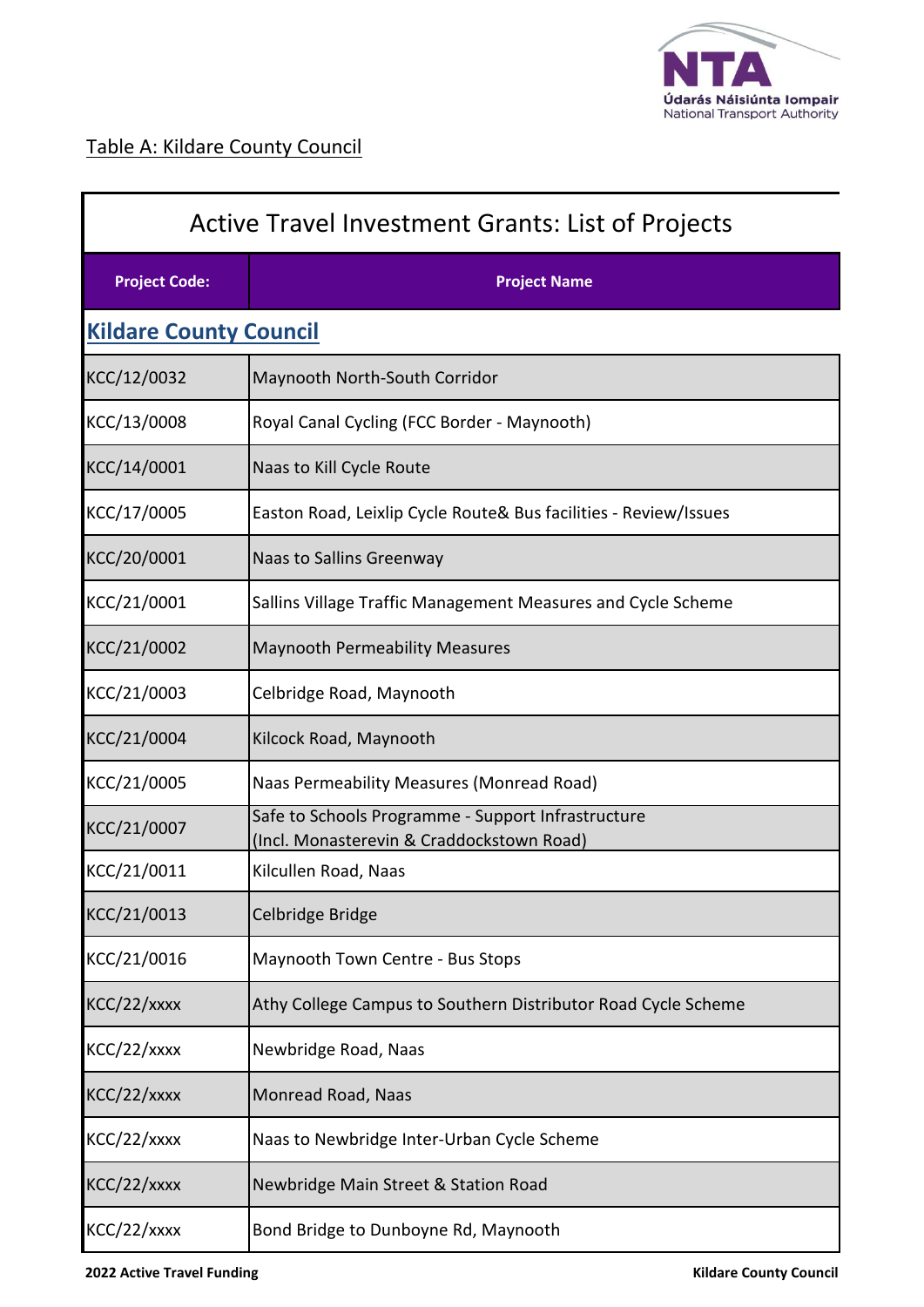

| <b>Active Travel Investment Grants: List of Projects</b> |                                                                  |  |
|----------------------------------------------------------|------------------------------------------------------------------|--|
| <b>Project Code:</b>                                     | <b>Project Name</b>                                              |  |
| <b>Kildare County Council</b>                            |                                                                  |  |
| KCC/22/xxxx                                              | Dublin Road, Naas                                                |  |
| KCC/22/xxxx                                              | <b>VRU Improvement Measures</b>                                  |  |
| KCC/22/xxxx                                              | <b>Cycle Parking</b>                                             |  |
| KCC/22/xxxx                                              | Leixlip to Maynooth Interim Cycle Scheme                         |  |
| KCC/22/xxxx                                              | Monasterevin Cycle Network                                       |  |
| KCC/22/xxxx                                              | Kildare County Council Active Travel Office - Staff Costs        |  |
| KCC/22/xxxx                                              | Kildare County Council - Rapid Deployment Active Travel Measures |  |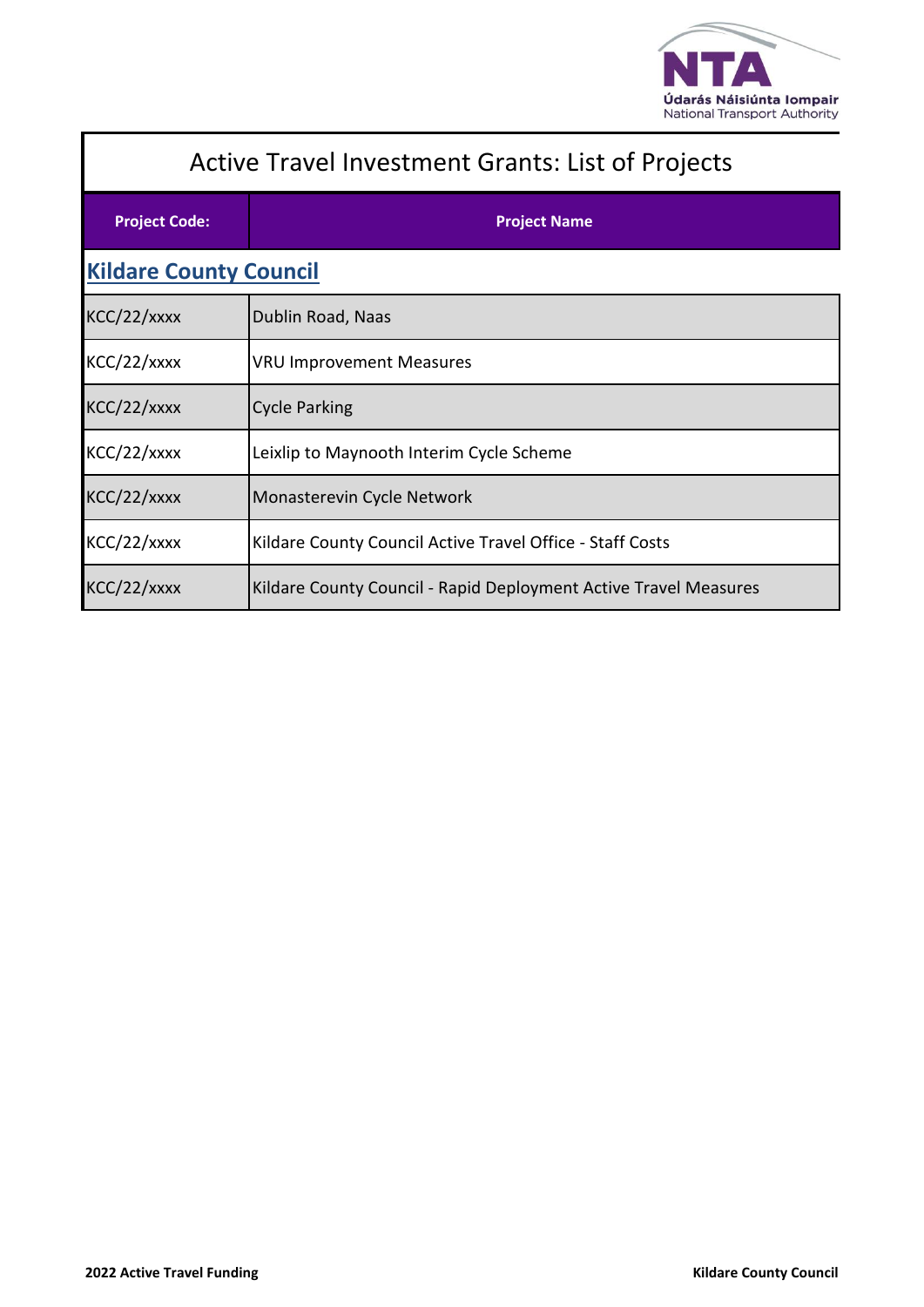

| <b>Active Travel Investment Grants: List of Projects</b> |                                                        |  |
|----------------------------------------------------------|--------------------------------------------------------|--|
| <b>Project Code:</b>                                     | <b>Project Name</b>                                    |  |
| <b>Wicklow County Council</b>                            |                                                        |  |
| WCC/11/0004                                              | Arklow - Woodenbridge - Shillelagh                     |  |
| WCC/11/0021                                              | <b>Strand Road Cycle Route</b>                         |  |
| WCC/12/0007                                              | <b>Bray DART Interchange</b>                           |  |
| WCC/12/0009                                              | <b>PAR Wicklow Train Station</b>                       |  |
| WCC/14/0002                                              | Killarney Road Cycle Route                             |  |
| WCC/14/0003                                              | Vevay Road Cycle Route                                 |  |
| WCC/18/0002                                              | Bray Bridge footbridges and tie ins (re-draft tender)  |  |
| WCC/19/0001                                              | Permeability Bray - Old Court (Swan River Greenway)    |  |
| WCC/20/0001                                              | Bus Priority in Little Bray                            |  |
| WCC/20/0002                                              | Bray Public Transport Bridge Connection Phase 2        |  |
| WCC/20/0003                                              | <b>Arklow Transport Study</b>                          |  |
| WCC/20/0004                                              | Greystones Transport Study                             |  |
| WCC/20/0005                                              | Southern Cross Road VRU Improvements                   |  |
| WCC/20/0007                                              | Bray Main Street Bus Priority and Decongestion         |  |
| WCC/20/0010                                              | Convent Avenue to Vevay Crescent Permeability Scheme   |  |
| WCC/21/0001                                              | <b>Putland Road</b>                                    |  |
| WCC/21/0002                                              | River Dargle Cycleway                                  |  |
| WCC/21/0003                                              | Kilmacanogue to Bray Retail Park (Southern Cross Road) |  |
| WCC/21/0004                                              | Delgany Village to Mill Road                           |  |
| WCC/21/0005                                              | Rocky Road                                             |  |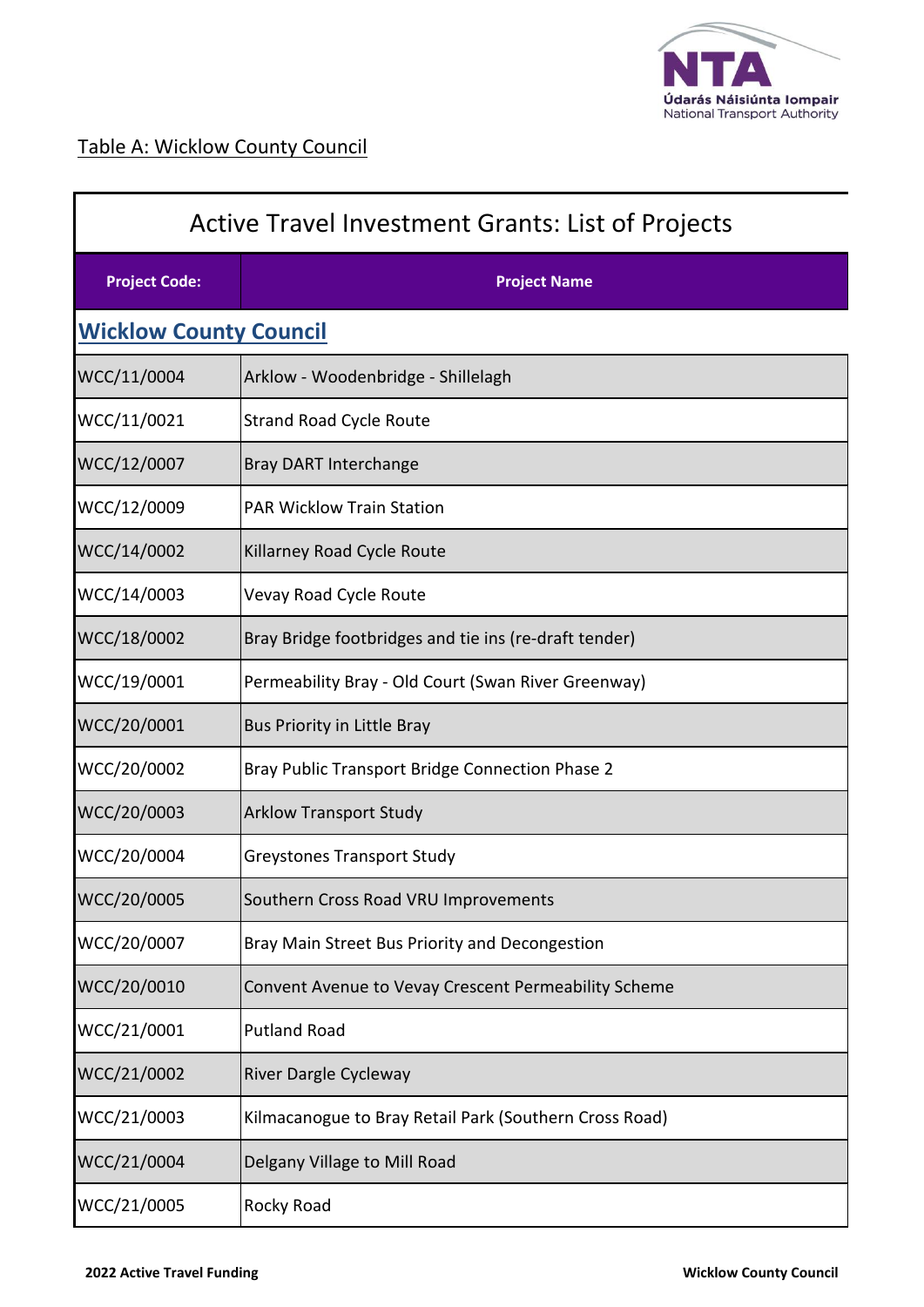

| <b>Active Travel Investment Grants: List of Projects</b> |                                                            |  |
|----------------------------------------------------------|------------------------------------------------------------|--|
| <b>Project Code:</b>                                     | <b>Project Name</b>                                        |  |
| <b>Wicklow County Council</b>                            |                                                            |  |
| WCC/21/00007                                             | Dublin Road to Wexford Road                                |  |
| WCC/21/0008                                              | Rathdown Road                                              |  |
| WCC/21/0009                                              | <b>Arklow Main St to Train Station</b>                     |  |
| WCC/21/0010                                              | <b>Blessington Main St to Deerpark</b>                     |  |
| WCC/21/0011                                              | <b>Wicklow Main St to Marlton Rd</b>                       |  |
| WCC/21/0012                                              | <b>Greystones Seafront to Kilcoole</b>                     |  |
| WCC/21/0013                                              | Lower Main Street, Tinahask Road & Dock Road to South Quay |  |
| WCC/21/0014                                              | Old Ballymore Road                                         |  |
| WCC/21/0016                                              | Bridge Street to Wicklow Port (INCLUDING THE MURROUGH)     |  |
| WCC/21/0017                                              | Sea Road to Train Station, Kilcoole                        |  |
| WCC/21/0021                                              | R772 Ashford                                               |  |
| WCC/21/0022                                              | Cycle parking provisions in Wicklow                        |  |
| WCC/21/0023                                              | Safe to Schools Programme - Support Infrastructure         |  |
| WCC/21/0024                                              | <b>Active Travel - Rural Minor Schemes</b>                 |  |
| WCC/21/0026                                              | <b>Additional Outdoor Infrastructure</b>                   |  |
| WCC/22/xxxx                                              | Scalp Improvement Scheme                                   |  |
| WCC/22/xxxx                                              | Ashford to New Developments (Urban) Footpath               |  |
| WCC/22/xxxx                                              | Vevay Rd/Sidmonton Rd Junction Improvement                 |  |
| WCC/22/xxxx                                              | Convent Road One Way                                       |  |
| WCC/22/xxxx                                              | Kilcoole Rd Pedestrian & Cycle Improvements                |  |
| WCC/22/xxxx                                              | <b>Ballyguilemore Footpath</b>                             |  |
| WCC/22/xxxx                                              | KILMALUM Road/Naas Road Junction Improvement               |  |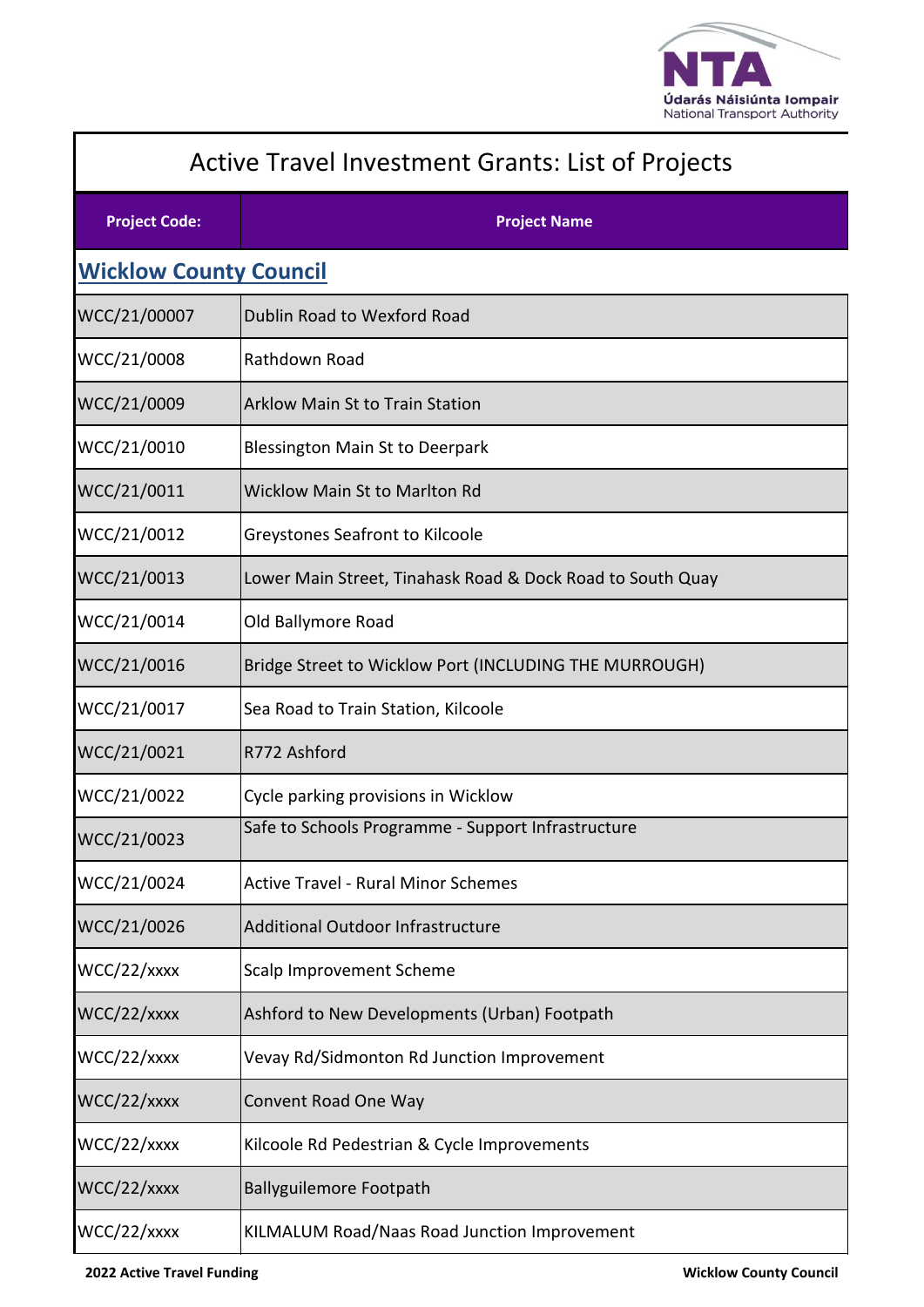

| Active Travel Investment Grants: List of Projects |                                                                  |  |
|---------------------------------------------------|------------------------------------------------------------------|--|
| <b>Project Code:</b>                              | <b>Project Name</b>                                              |  |
| <b>Wicklow County Council</b>                     |                                                                  |  |
| WCC/22/xxxx                                       | Bray Harbour North to Woodbrook/Shanganagh                       |  |
| WCC/22/xxxx                                       | Enniskerry Pedestrian Improvement Scheme                         |  |
| WCC/22/xxxx                                       | Arklow South Cycle & Pedestrian Improvements                     |  |
| WCC/22/xxxx                                       | Killincarrig Village Enhancement Scheme                          |  |
| WCC/22/xxxx                                       | Priory Rd Footpath                                               |  |
| WCC/22/xxxx                                       | <b>Sidmonton Square</b>                                          |  |
| WCC/22/xxxx                                       | <b>Bellevue Hill Footpath</b>                                    |  |
| WCC/22/xxxx                                       | <b>Fernhill to Marian Villas Link</b>                            |  |
| WCC/22/xxxx                                       | Powerscourt National School, Cookstown Road                      |  |
| WCC/22/xxxx                                       | <b>Schools at Blacklion Manor</b>                                |  |
| WCC/22/xxxx                                       | Deerpark Cycleway                                                |  |
| WCC/22/xxxx                                       | Herbert Road Ashton Wood to Pedestrian Bridge                    |  |
| WCC/22/xxxx                                       | <b>Glenart Pedestrian Link</b>                                   |  |
| WCC/22/xxxx                                       | R761 Kilcoole Rd footpath                                        |  |
| WCC/22/xxxx                                       | Wicklow County Council Active Travel Office - Staff Costs        |  |
| WCC/22/xxxx                                       | Wicklow County Council - Rapid Deployment Active Travel Measures |  |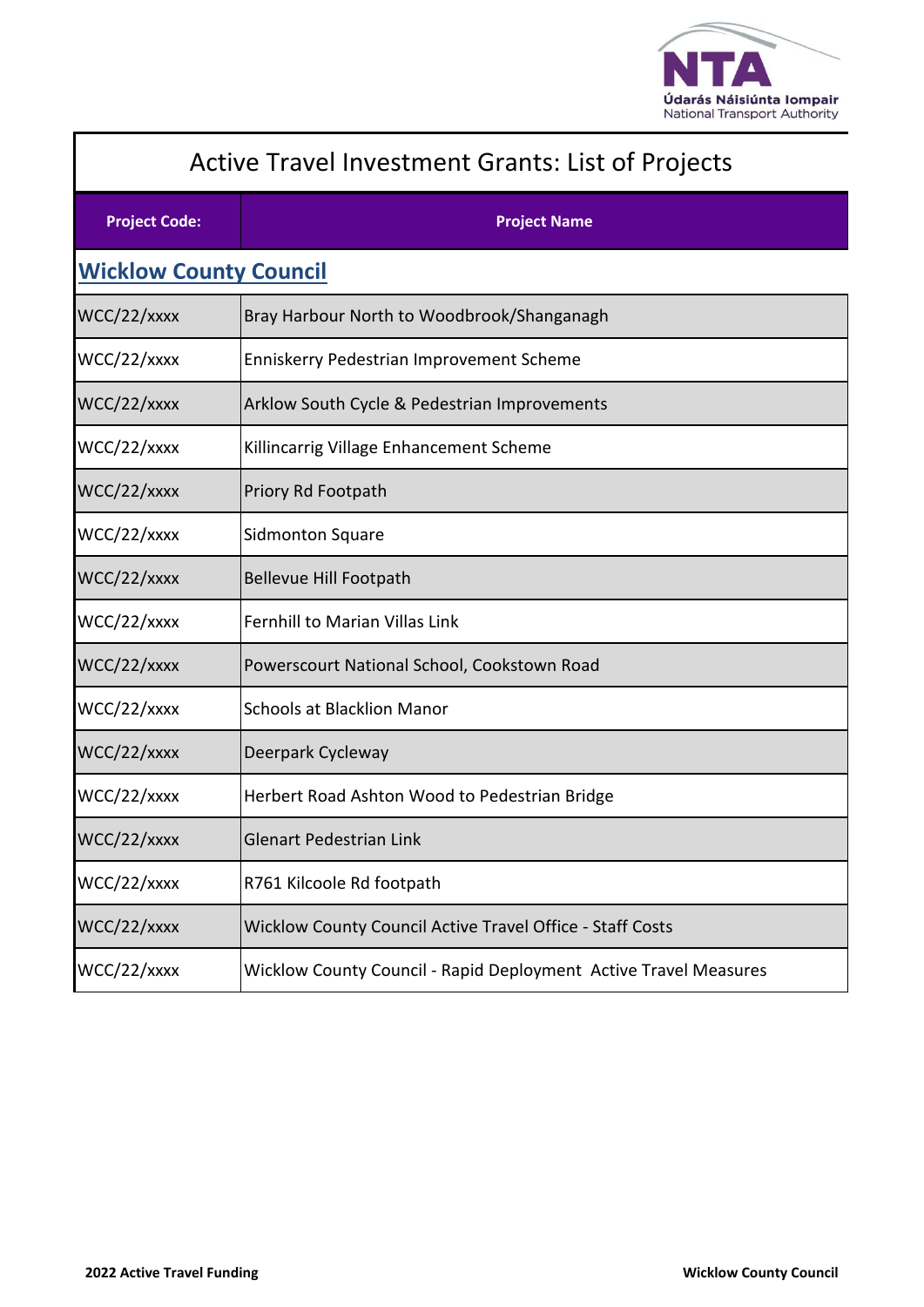

#### Table A: Cork City Council

| <b>Active Travel Investment Grants: List of Projects</b> |                                                              |  |
|----------------------------------------------------------|--------------------------------------------------------------|--|
| <b>Project Code:</b>                                     | <b>Project Name</b>                                          |  |
| <b>Cork City Council</b>                                 |                                                              |  |
| CCC/15/0001                                              | <b>Sustainable Transport Surveys</b>                         |  |
| CCC/17/0001                                              | CC: McCurtain Street Public Transport Improvements           |  |
| CCC/20/0002                                              | Pedestrian Safety Improvements                               |  |
| CCC/18/0004                                              | Harley Street Bridge                                         |  |
| CCC/19/0003                                              | <b>MID Improvements</b>                                      |  |
| CCC/19/0006                                              | Ballyvolane Phase 2 - (Fox & Hound Junction)                 |  |
| CCC/19/0007                                              | Cork South Quays Public Transport Improvements               |  |
| CCC/19/0009                                              | Grange Road Transport Corridor & Tramore Valley (N40 bridge) |  |
| CCC/19/0010                                              | Ballybrack Valley Pedestrian & Cycle Track (Phase 4)         |  |
| CCC/20/0001                                              | Skehard Rd Phase 3                                           |  |
| CCC/20/0006                                              | Glanmire Cycle Way and pedestrian improvements               |  |
| CCC/20/0007                                              | Southern Orbital Route Selection                             |  |
| CCC/20/0009                                              | Passage Greenway (Ph. 2 from Mahon to Passage-west)          |  |
| CCC/20/0010                                              | <b>Clarkes Hill</b>                                          |  |
| CCC/20/0011                                              | Urban Regen (Beamish & Crawford)                             |  |
| CCC/20/0013                                              | Public Transport Asset Renewal                               |  |
| CCC/20/0014                                              | Wayfinder Scheme                                             |  |
| CCC/20/0016                                              | Scheme Video Footage & Photography                           |  |
| CCC/20/0017                                              | SCOOT Review and IT Development                              |  |
| CCC/20/0018                                              | Curraheen Pedestrian and Cycleway upgrade                    |  |
| CCC/20/0020                                              | Northern Distributor Road Route Selection                    |  |
| CCC/20/0021                                              | Passage to City Centre Greenway - Phase1 (N40 to Docklands)  |  |
| CCC/20/0022                                              | Lehenaghmore Road                                            |  |
| CCC/20/0023                                              | Half Moon Lane Improvement Scheme                            |  |
| CCC/20/0025                                              | Upgrade of Dunkettle Road Phase 1                            |  |
| CCC/21/0001                                              | Western Road Ped and Cycle Scheme                            |  |
| CCC/21/0002                                              | Melbourne Rd and Donovans Rd to Glaseen cycle lanes          |  |
| CCC/21/0003                                              | Victoria Rd to McSwiney Quay Cycle Lane                      |  |
| CCC/21/0004                                              | South Mall Cycle Lane                                        |  |
| CCC/21/0005                                              | Marina Promenade Pedestrian and Cycle facilities             |  |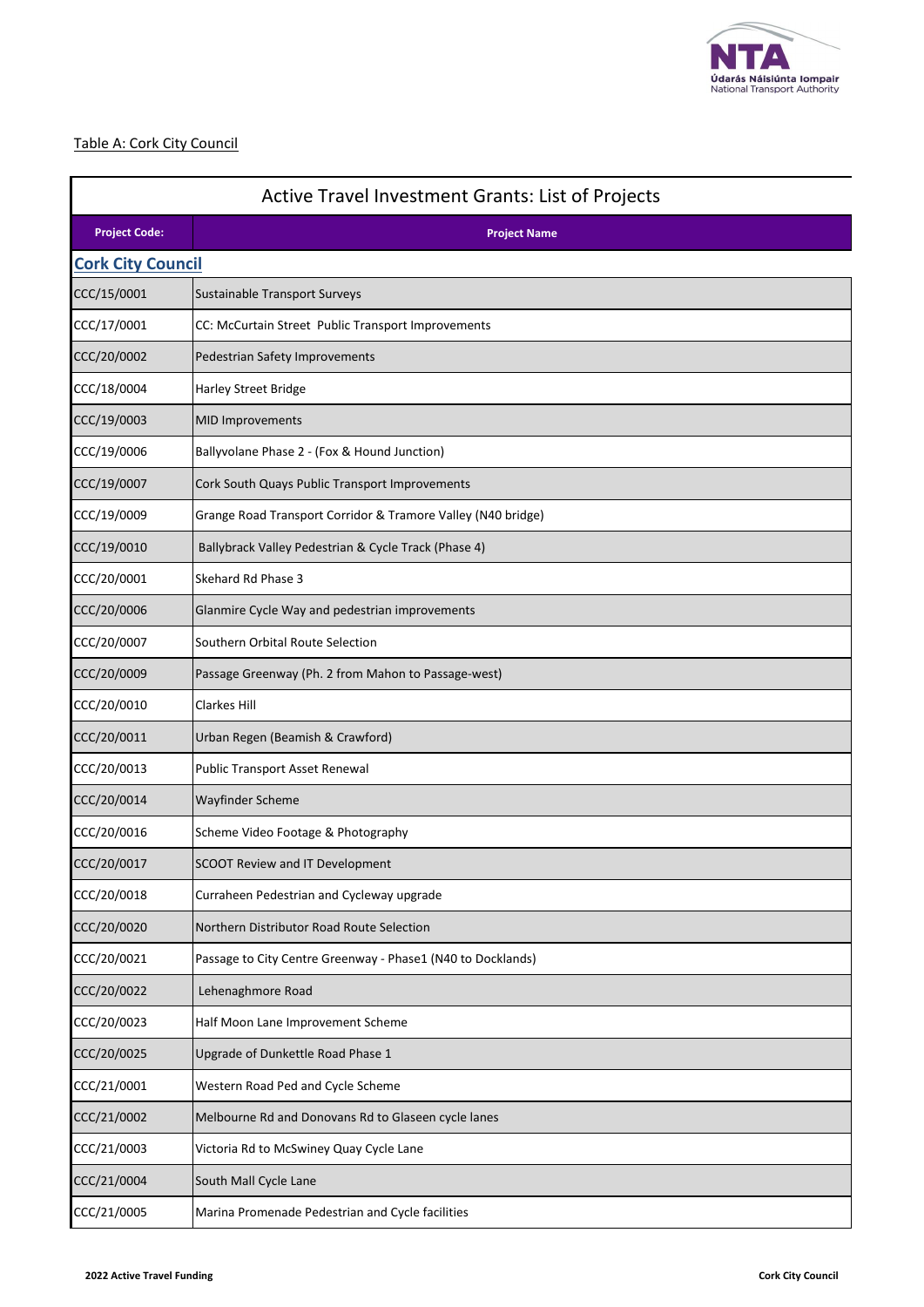

| Active Travel Investment Grants: List of Projects |                                                                                                     |  |
|---------------------------------------------------|-----------------------------------------------------------------------------------------------------|--|
| <b>Project Code:</b>                              | <b>Project Name</b>                                                                                 |  |
| <b>Cork City Council</b>                          |                                                                                                     |  |
| CCC/21/0006                                       | Coach Hill                                                                                          |  |
| CCC/21/0007                                       | Lea to Sea Cycle Route Study                                                                        |  |
| CCC/21/0008                                       | Viaduct to City Cycle Route Phase 1 (Viaduct to Kinsale Road)                                       |  |
| CCC/21/0010                                       | Docklands Junctions (Albert Quay)                                                                   |  |
| CCC/21/0012                                       | Glanmire to City Cycle Route (Phase 1 - Village to Dunkettle roundabout)                            |  |
| CCC/21/0013                                       | Airport Rd Cycle Lane upgrades                                                                      |  |
| CCC/21/0014                                       | Mary St, Douglas Street & White Street Upgrades                                                     |  |
| CCC/21/0015                                       | City Centre Street Pedestrianisation Upgrades (Princes St, Cook St and Marlboro St)                 |  |
| CCC/21/0016                                       | <b>Blarney Village</b>                                                                              |  |
| CCC/21/0017                                       | Mayfield to Glen Cycle Route                                                                        |  |
| CCC/21/0018                                       | Ballincollig to City Centre (Classes Lake to Carrigrohane)                                          |  |
| CCC/21/0019                                       | Knapps Square Cycle/Pedestrian Upgrade                                                              |  |
| CCC/21/0020                                       | Donnybrook Hill Pedestrian Upgrades                                                                 |  |
| CCC/21/0021                                       | Douglas to Grange Bridge Cycle Route                                                                |  |
| CCC/21/0022                                       | Kilcully & Upper Glanmire Pedestrian Improvement Scheme                                             |  |
| CCC/21/0023                                       | <b>Curragh Road Junction Upgrade</b>                                                                |  |
| CCC/21/0024                                       | Ringmahon Road Cycle Infrastructure                                                                 |  |
| CCC/21/0025                                       | <b>Automatic Bollards</b>                                                                           |  |
| CCC/21/0026                                       | <b>Cycling Detection at signalised junctions</b>                                                    |  |
| CCC/21/0027                                       | Auto. Cycle Lane Counting/Usage Monitoring System                                                   |  |
| CCC/21/0028                                       | Active Travel - Multi interventions & Ped crossings                                                 |  |
| CCC/21/0029                                       | Additional Bike Parking Infrastructure                                                              |  |
| CCC/21/0030                                       | Driver Advisory Signage                                                                             |  |
| CCC/21/0032                                       | New and Improved Walking Infrastructure linking Communities to Facilities/Services/Public Transport |  |
| CCC/21/0034                                       | Safe to Schools Programme                                                                           |  |
| CCC/21/0035                                       | South Douglas Road (Junction Improvements Scheme)                                                   |  |
| CCC/21/0038                                       | <b>Banduff Road</b>                                                                                 |  |
| CCC/21/0039                                       | Kerry Pike                                                                                          |  |
| CCC/21/0040                                       | Monohan Road Extension                                                                              |  |
| CCC/22/xxxx                                       | South Docklands Sustainable Transport Infrastructure                                                |  |
| CCC/22/xxxx                                       | Horgans Road                                                                                        |  |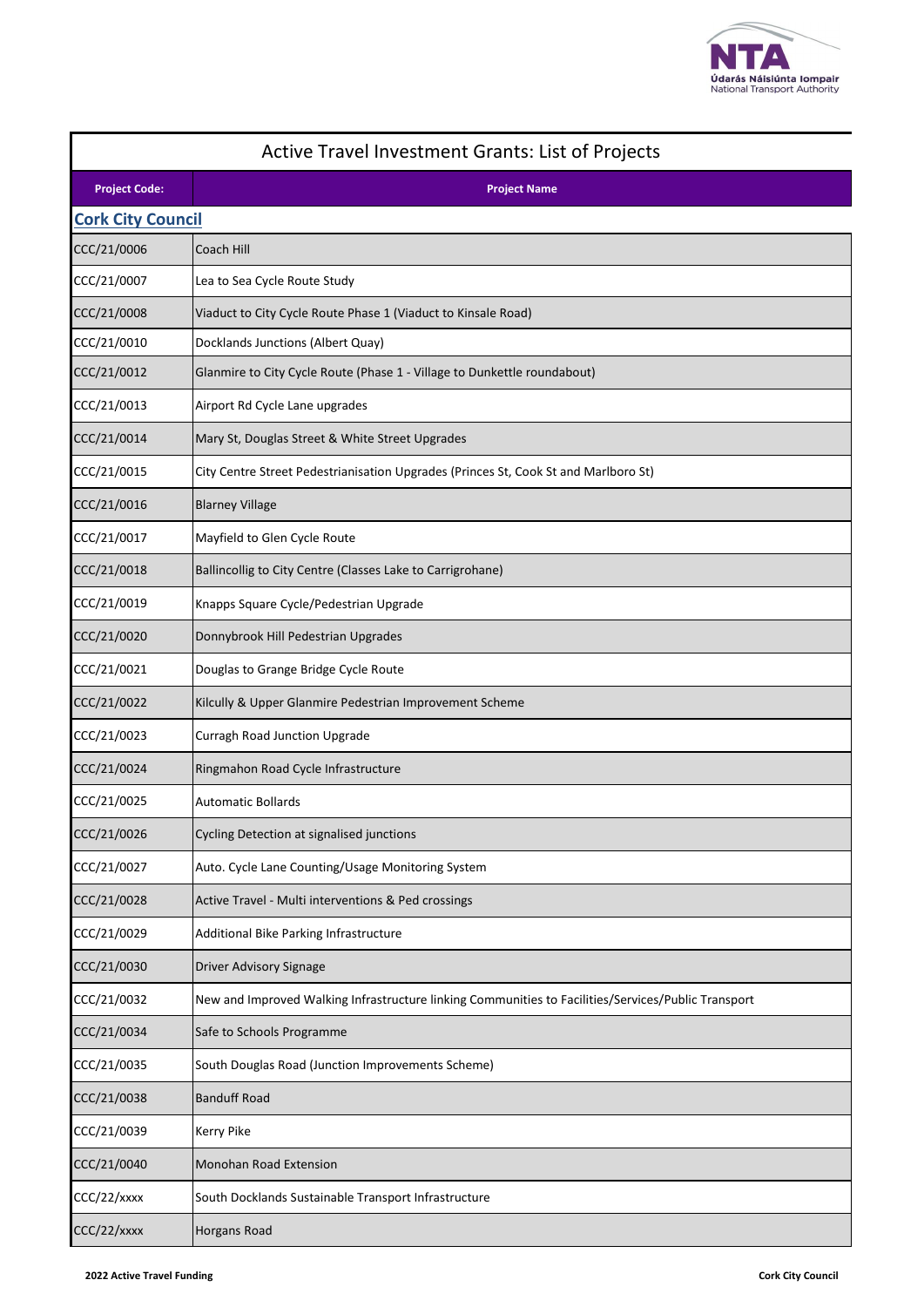

| Active Travel Investment Grants: List of Projects |                                                                     |  |
|---------------------------------------------------|---------------------------------------------------------------------|--|
| <b>Project Code:</b>                              | <b>Project Name</b>                                                 |  |
| <b>Cork City Council</b>                          |                                                                     |  |
| CCC/22/xxxx                                       | Dunkettle Road Ph. 2 Pedestrian and Cycle Scheme                    |  |
| CCC/22/xxxx                                       | Curaheen Road Pedestrian and Cycle scheme                           |  |
| CCC/22/xxxx                                       | Ballincollig UAE transport corridor                                 |  |
| CCC/22/xxxx                                       | Maglin Greenway Ph. 1                                               |  |
| CCC/22/xxxx                                       | Glanmire to City Centre Ph. 2 Cycle Scheme (Dunkettle to City)      |  |
| CCC/22/xxxx                                       | Sarsfield Road to MTU Pedestrian and Cycle Scheme                   |  |
| CCC/22/xxxx                                       | Sarsfield Rd to Clashduv Rd Cycle link                              |  |
| CCC/22/xxxx                                       | Wellington Rd cycle scheme                                          |  |
| CCC/22/xxxx                                       | Bessboro to Mahon - Pedestrian and Cycle Scheme                     |  |
| CCC/22/xxxx                                       | Kinsale Rd to Tramore Valley Park - Pedestrian and Cycle Connection |  |
| CCC/22/xxxx                                       | Shanakiel/Strawberry Hill Cycle Scheme                              |  |
| CCC/22/xxxx                                       | Rochestown Rd to Douglas Cycle Scheme                               |  |
| CCC/22/xxxx                                       | <b>Bus Stop Enabling works</b>                                      |  |
| CCC/22/xxxx                                       | Model Farm Road Bridge - Cycle and Pedestrian Crossing              |  |
| CCC/22/xxxx                                       | Cork City Council - Rapid Deployment Active Travel Measures         |  |
| CCC/22/xxxx                                       | Cork City Council Active Travel Office - Staff Costs                |  |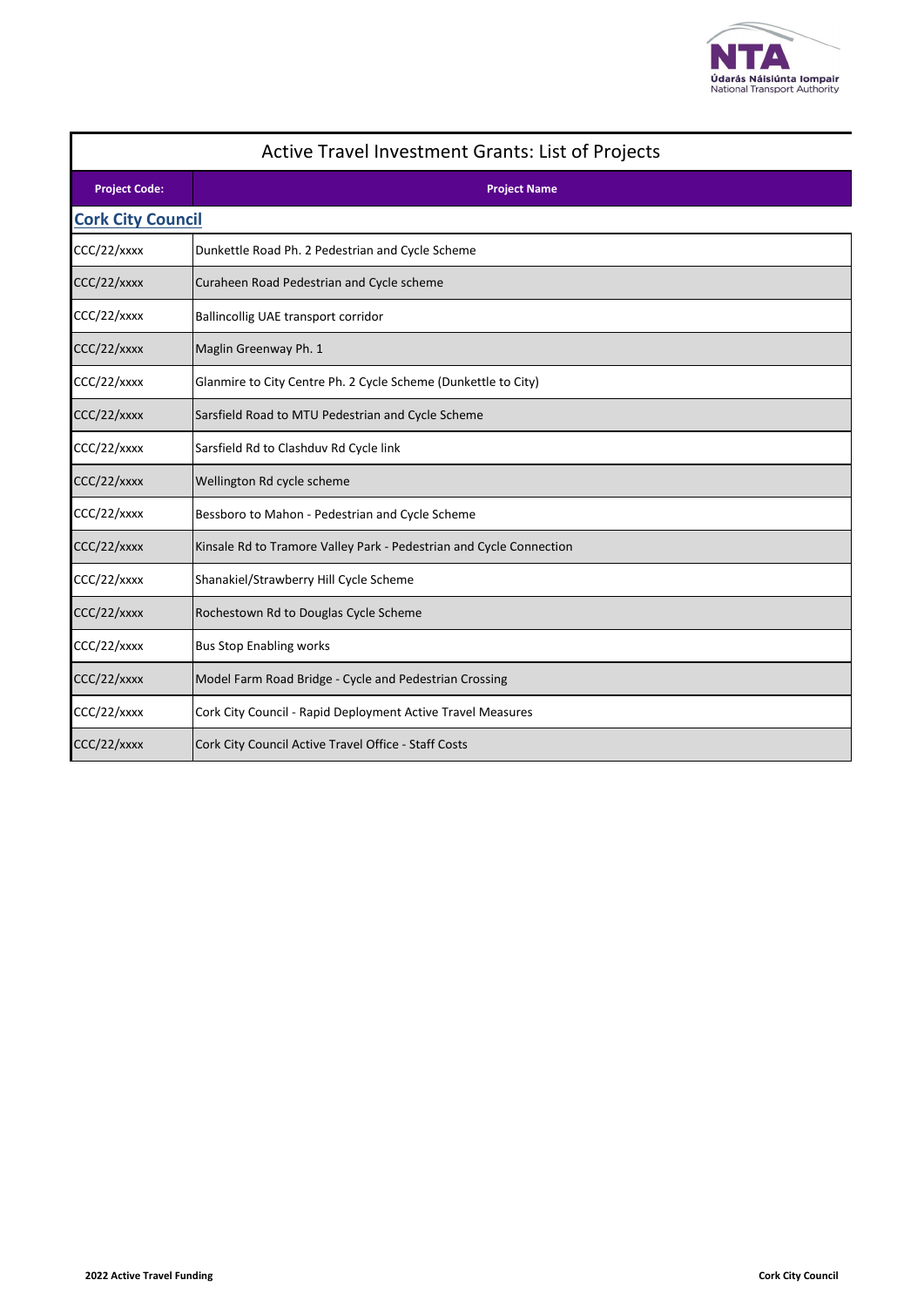

#### Table A: Cork County Council

| <b>Active Travel Investment Grants: List of Projects</b> |                                                                                                         |  |
|----------------------------------------------------------|---------------------------------------------------------------------------------------------------------|--|
| <b>Project Code:</b><br><b>Project Name</b>              |                                                                                                         |  |
| <b>Cork County Council</b>                               |                                                                                                         |  |
| CCO/20/0003                                              | <b>Ballinrea Road</b>                                                                                   |  |
| CCO/20/0004                                              | Dunkettle - Carrigtwohill (old N25) - Phase 1 - Glounthane                                              |  |
| CCO/20/0004                                              | Dunkettle - Carrigtwohill (old N25) - Phase 2 - Dunkettle to Glanmire                                   |  |
| CCO/20/0005                                              | Carrigaline - Ringaskiddy and Passage                                                                   |  |
| CCO/20/0006                                              | Ballinacurra - Middleton                                                                                |  |
| CCO/20/0010                                              | Little Island - Multi-modal infrastructure                                                              |  |
| CCO/21/0001                                              | Cobh Ferry to Train Station Cycle Route                                                                 |  |
| CCO/21/0002                                              | <b>Bothar Guidel</b>                                                                                    |  |
| CCO/21/0003                                              | Carrigtwohill to Middleton                                                                              |  |
| CCO/21/0004                                              | Safe to Schools Programme - Support Infrastructure                                                      |  |
| CCO/21/0005                                              | Bandon - Active Travel Towns and Villages                                                               |  |
| CCO/21/0006                                              | Bantry - Active Travel Towns and Villages                                                               |  |
| CCO/21/0007                                              | Carrigaline - Active Travel Towns and Villages                                                          |  |
| CCO/21/0008                                              | Cobh - Active Travel Towns and Villages                                                                 |  |
| CCO/21/0009                                              | Fermoy - Active Travel Towns and Villages                                                               |  |
| CCO/21/0010                                              | Macroom - Active Travel Towns and Villages                                                              |  |
| CCO/21/0011                                              | Mallow - Active Travel Towns and Villages                                                               |  |
| CCO/21/0013                                              | Public Lighting - Active Travel Towns and Villages                                                      |  |
| CCO/21/0014                                              | Skibbereen - Active Travel Towns and Villages                                                           |  |
| CCO/21/0015                                              | Youghal - Active Travel Towns and Villages                                                              |  |
| CCO/22/xxxx                                              | Ballinacurra - Middleton Pedestrian and Cycle Route (Phase 1 Balllyanne woods Car Park to Broderick St) |  |
| CCO/22/xxxx                                              | Carrigaline - Ringaskiddy and Passage (Phase 1 Rafeen to Passage)                                       |  |
| CCO/22/xxxx                                              | Little Island - Pedestrian and Cycling Bridge                                                           |  |
| CCO/22/xxxx                                              | <b>Bus Stop Enabling Works</b>                                                                          |  |
| CCO/22/xxxx                                              | Crosshaven - Pedestrian and Cyclist facilities                                                          |  |
| CCO/22/xxxx                                              | Cycle Facilities - Capital Investment and Asset Management (Road Sweepers and Other Plant)              |  |
| CCO/22/xxxx                                              | Cork County Council Active Travel Office - Staff Costs                                                  |  |
| CCO/22/xxxx                                              | <b>Cycle Parking</b>                                                                                    |  |
| CCO/22/xxxx                                              | Carrigaline - TPREP Phase 1 Implementation                                                              |  |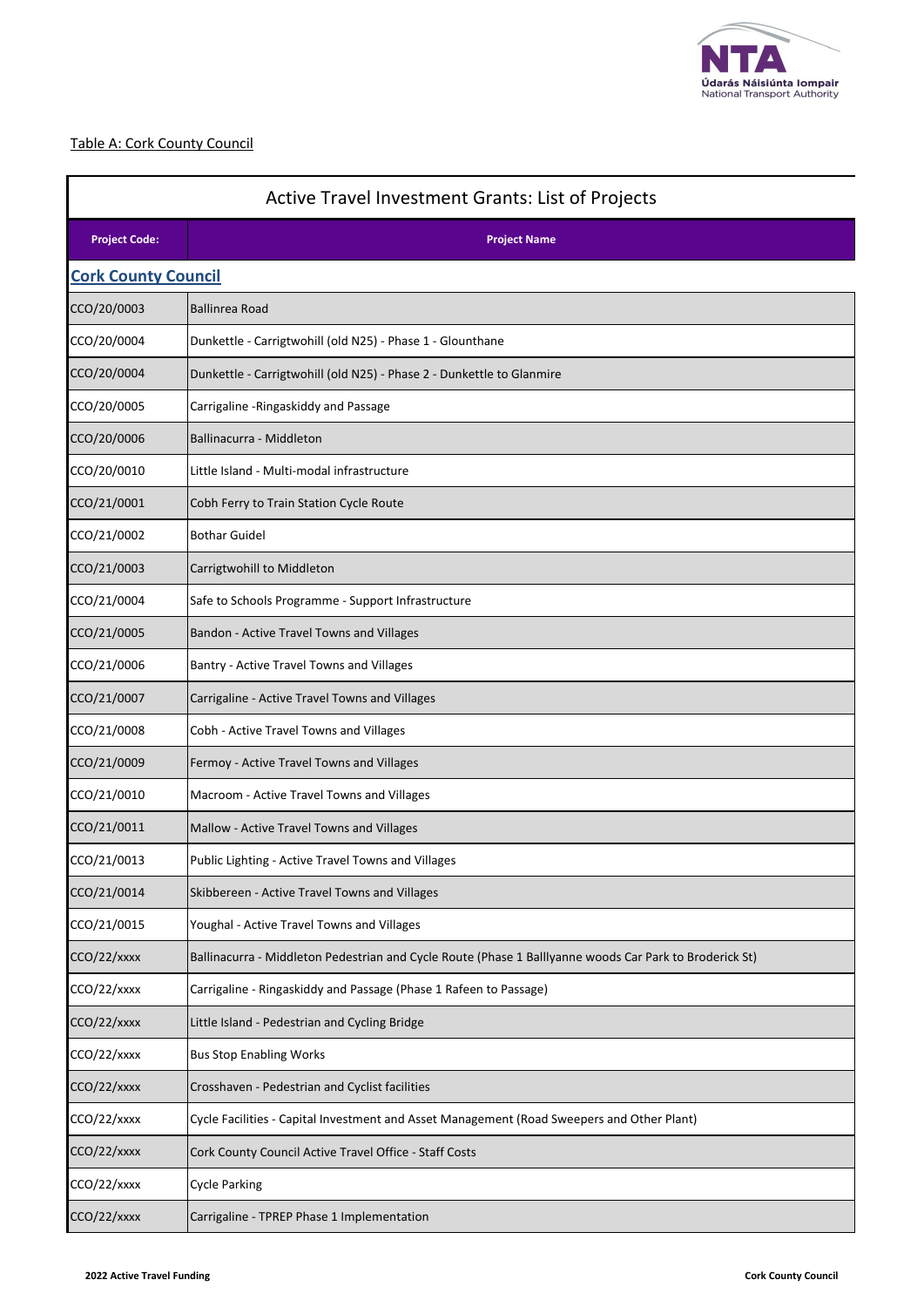

| <b>Active Travel Investment Grants: List of Projects</b> |                                                                                           |  |
|----------------------------------------------------------|-------------------------------------------------------------------------------------------|--|
| <b>Project Code:</b>                                     | <b>Project Name</b>                                                                       |  |
| <b>Cork County Council</b>                               |                                                                                           |  |
| CCO/22/xxxx                                              | Bóthar Guidel Bridge                                                                      |  |
| CCO/22/xxxx                                              | Dunkettle - Carrigtwohill (old N25) - Phase 3 - Dunkettle to Fitzpatricks                 |  |
| CCO/22/xxxx                                              | Dunkettle - Carrigtwohill (old N25) - Phase 4 - Railway Crossing to Carrigtwohill Station |  |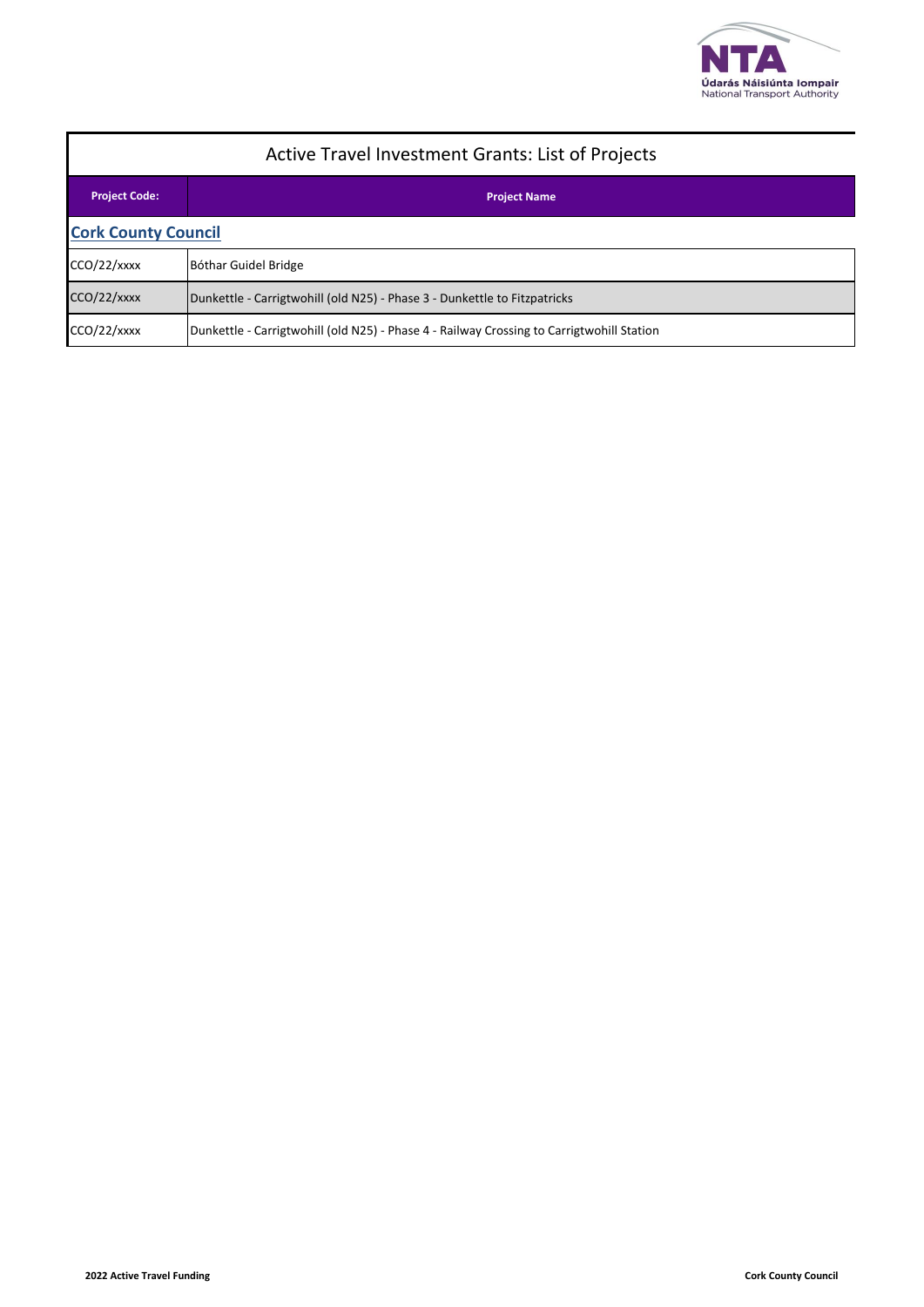

# Table A: Limerick City and County Council

| Active Travel Investment Grants: List of Projects |                                                                                     |  |
|---------------------------------------------------|-------------------------------------------------------------------------------------|--|
| <b>Project Code:</b>                              | <b>Project Name</b>                                                                 |  |
|                                                   | <b>Limerick City and County Council</b>                                             |  |
| LCC/15/0001                                       | Dublin Road Bus Corridor - Parkway to NTP                                           |  |
| LCC/18/0002                                       | Raheen to Quinns Cross                                                              |  |
| LCC/18/0003                                       | Castletroy Urban Greenway                                                           |  |
| LCC/19/0002                                       | Milford Plassey Park Junction Improvements                                          |  |
| LCC/19/0003                                       | LIT to City Centre cycle route                                                      |  |
| LCC/19/0005                                       | Rebhogue Road Rail Underpass                                                        |  |
| LCC/20/0001                                       | Dooradoyle Road Bus and Cycle Lane Improvement Works                                |  |
| LCC/20/0002                                       | City Centre Traffic Management Plan                                                 |  |
| LCC/20/0003                                       | Clare St to Condell Road Cycleway (Phase 1)                                         |  |
| LCC/20/0004                                       | UL to NTP Cycleway                                                                  |  |
| LCC/20/0005                                       | St. Pauls Junction Dooradoyle                                                       |  |
| LCC/20/0006                                       | Parnell - Wickham - Clare St. Cycleway                                              |  |
| LCC/20/0007                                       | Childers Rd. Multi-Modal Orbital Corridor                                           |  |
| LCC/20/0008                                       | Golf Links Road(Castletroy Link Road)                                               |  |
| LCC/20/0016                                       | City Centre Pedestrian and Cycle Bridges<br>(LSMATS)                                |  |
| LCC/21/0001                                       | Father Russell Road Cycle Scheme                                                    |  |
| LCC/21/0002                                       | Mary Immaculate College to City Centre Cycle Route                                  |  |
| LCC/21/0004                                       | Dooradoyle to City Centre (via Hyde Road) Cycle Route                               |  |
| LCC/21/0010                                       | LIHAF Mungret Distributor Road - Pedestrian and Cyclist Measures (Part Funded)      |  |
| LCC/21/0011                                       | Mill Road, Corbally Pedestrian and Cyclist Measures                                 |  |
| LCC/21/0012                                       | Ballycummin Road Pedestrian and Cycle Scheme                                        |  |
| LCC/21/0013                                       | Patrickswell Village Renewal Scheme (Part-Funded) - Pedestrian and Cyclist Measures |  |
| LCC/21/0017                                       | Safe to Schools Programme - Support Infrastructure                                  |  |
| LCC/21/0018                                       | Glin Village Footpath Improvement Works                                             |  |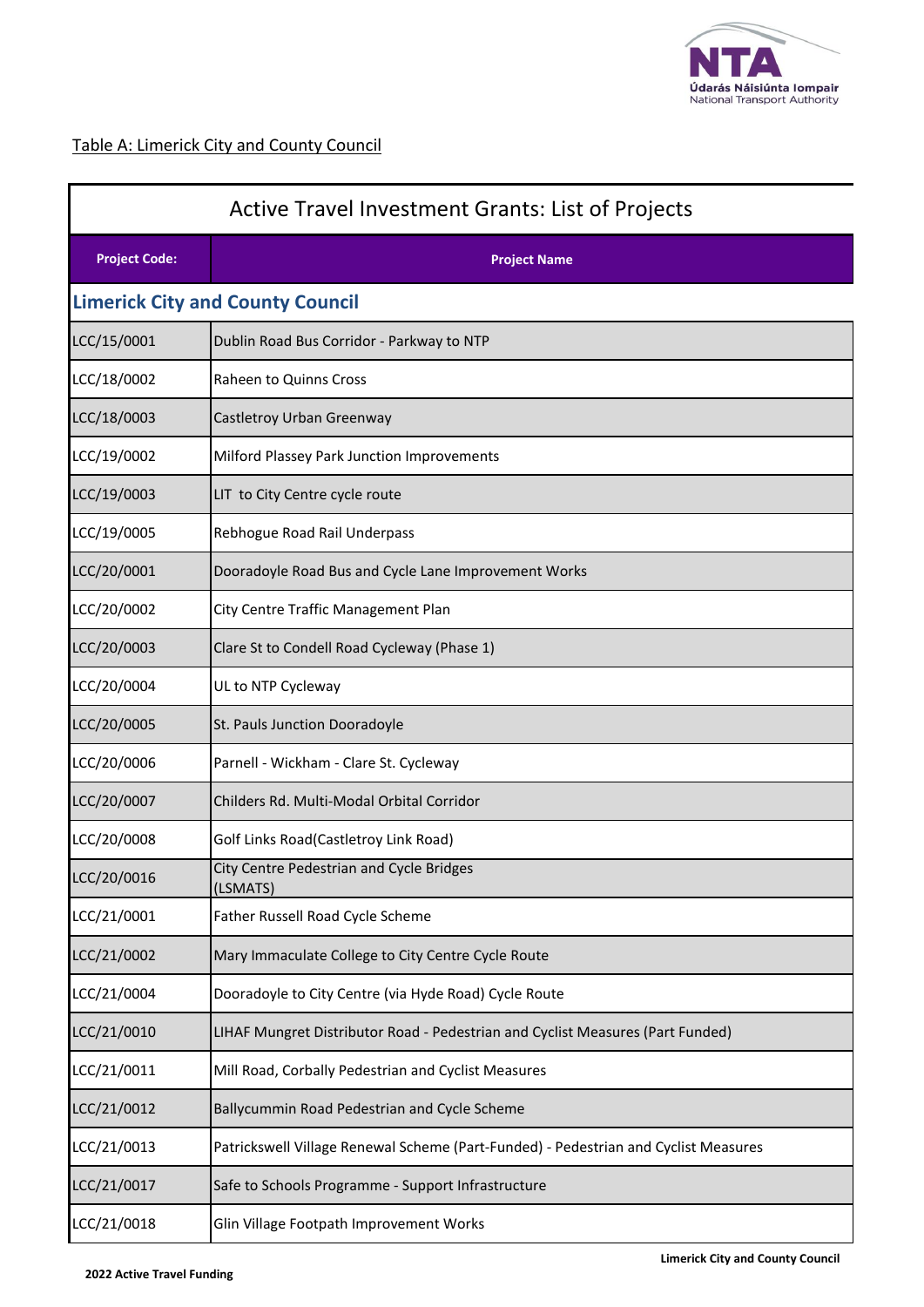

| Active Travel Investment Grants: List of Projects |                                                                          |  |
|---------------------------------------------------|--------------------------------------------------------------------------|--|
| <b>Project Code:</b>                              | <b>Project Name</b>                                                      |  |
|                                                   | <b>Limerick City and County Council</b>                                  |  |
| LCC/21/0025                                       | Kildimo Pedestrian Connection Works                                      |  |
| LCC/21/0030                                       | Caherconlish Footpath Improvement Works                                  |  |
| LCC/21/0031                                       | Kilmallock Pedestrian Facilities                                         |  |
| LCC/21/0038                                       | <b>Barrow House Fit Out</b>                                              |  |
| LCC/22/xxxx                                       | <b>Ballysimon Road Cycle Scheme</b>                                      |  |
| LCC/22/xxxx                                       | Ennis Road Cycle Scheme                                                  |  |
| LCC/22/xxxx                                       | Roxboro Road Cycle Scheme                                                |  |
| LCC/22/xxxx                                       | Old Cratloe Road                                                         |  |
| LCC/22/xxxx                                       | Metro Area - Asset Renewal (Cycle Tracks and Greenways)                  |  |
| LCC/22/xxxx                                       | Metro Area - New Footpaths                                               |  |
| LCC/22/xxxx                                       | Metro Area - Asset Renewal (Footpaths)                                   |  |
| LCC/22/xxxx                                       | Cappamore-Kilmallock MD - Minor Footpath Schemes                         |  |
| LCC/22/xxxx                                       | Adare-Rathkeale MD - Minor Footpath Schemes                              |  |
| LCC/22/xxxx                                       | Newcastle West MD - Minor Footpath Schemes                               |  |
| LCC/22/xxxx                                       | <b>Limerick Greenway Connections</b>                                     |  |
| LCC/22/xxxx                                       | Limerick City and County Council Active Travel Office - Staff Costs      |  |
| LCC/22/xxxx                                       | Cycle Parking/ Security/ Maintenance Equipment                           |  |
| LCC/22/xxxx                                       | Limerick City and County Council Rapid Deployment Active Travel Measures |  |
| LCC/22/xxxx                                       | Low cost Junction Tightening/Pedestrian Crossing schemes                 |  |
| LCC/22/xxxx                                       | Low cost permeability measures                                           |  |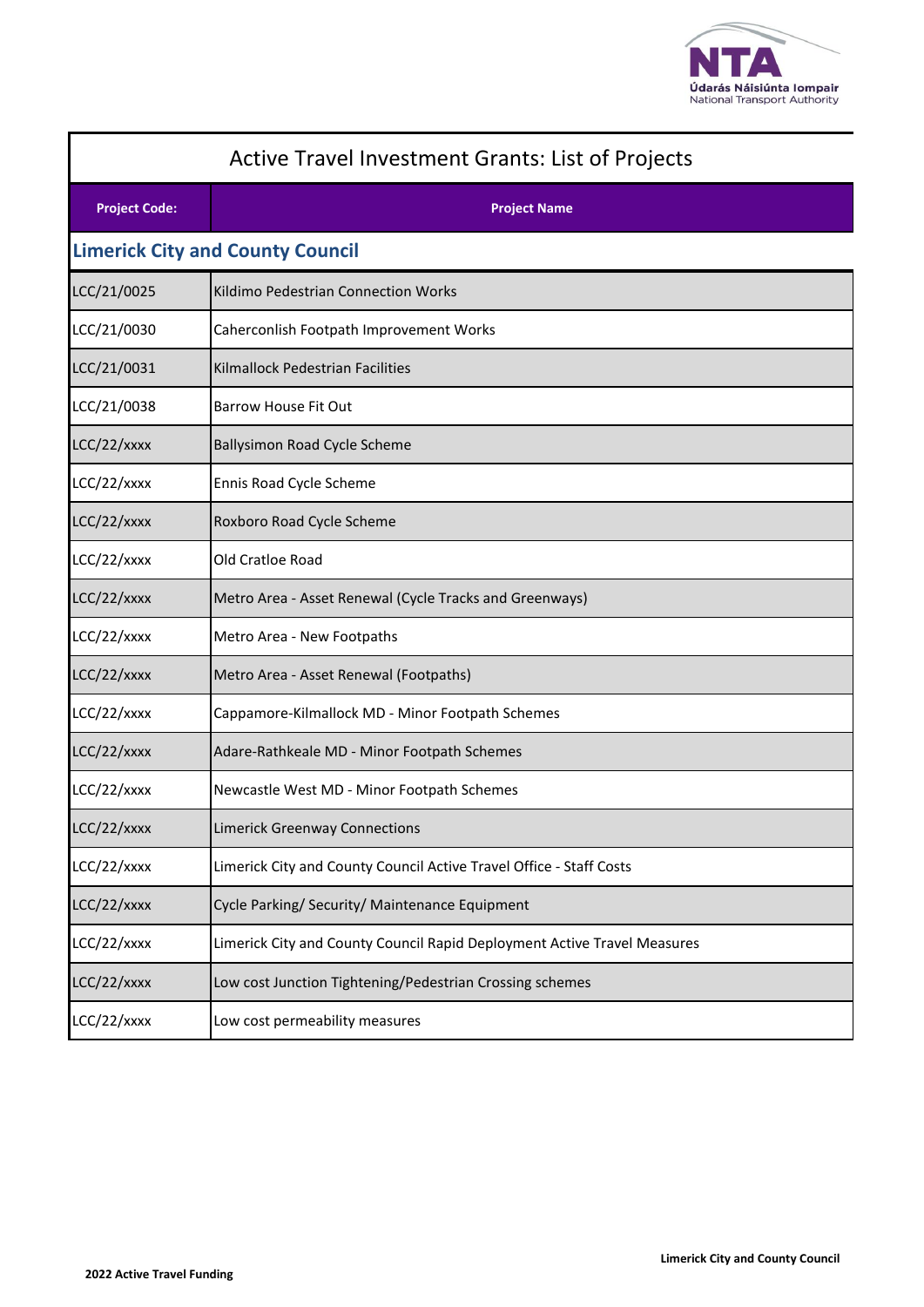

 $\mathbf I$ 

| <b>Active Travel Investment Grants: List of Projects</b> |                                                        |  |
|----------------------------------------------------------|--------------------------------------------------------|--|
| <b>Project Code:</b>                                     | <b>Project Name</b>                                    |  |
| <b>Galway City Council</b>                               |                                                        |  |
| GCC/14/0007                                              | Tuam Road Multi Modal Corridor project                 |  |
| GCC/14/0009                                              | Signalisation of N83/Parkmore Rd Junction              |  |
| GCC/17/0001                                              | <b>Cross City Link</b>                                 |  |
| GCC/17/0002                                              | <b>Traffic Counts</b>                                  |  |
| GCC/18/0001                                              | Dublin Road Transport Corridor                         |  |
| GCC/18/0002                                              | <b>Ballyloughane to City Centre Greenway</b>           |  |
| GCC/18/0004                                              | <b>Martin Junction Upgrade</b>                         |  |
| GCC/19/0001                                              | Salmonweir Pedestrian & Cycle Bridge                   |  |
| GCC/19/0002                                              | Pedestrian and Cycle Safety Interventions              |  |
| GCC/19/0006                                              | Bus Priority within Urban Traffic Management Controls  |  |
| GCC/19/0007                                              | <b>On-Street Cycle Parking</b>                         |  |
| GCC/19/0008                                              | Cycle Network Stage 1(East)                            |  |
| GCC/19/0009                                              | Cycle Network Stage 2 (West)                           |  |
| GCC/20/0003                                              | Asset Renewal - Existing and Proposed Cycle Facilities |  |
| GCC/20/0004                                              | Permeability Projects - Millars Lane                   |  |
| GCC/20/0005                                              | Safe Routes to Schools Programme                       |  |
| GCC/20/0006                                              | Cresent Rd / Sea Road Junction Upgrade                 |  |
| GCC/21/0003                                              | Silverstrand to City Centre Walking/Cycleway           |  |
| GCC/21/0004                                              | Ballyloughane Rd Active Travel Scheme                  |  |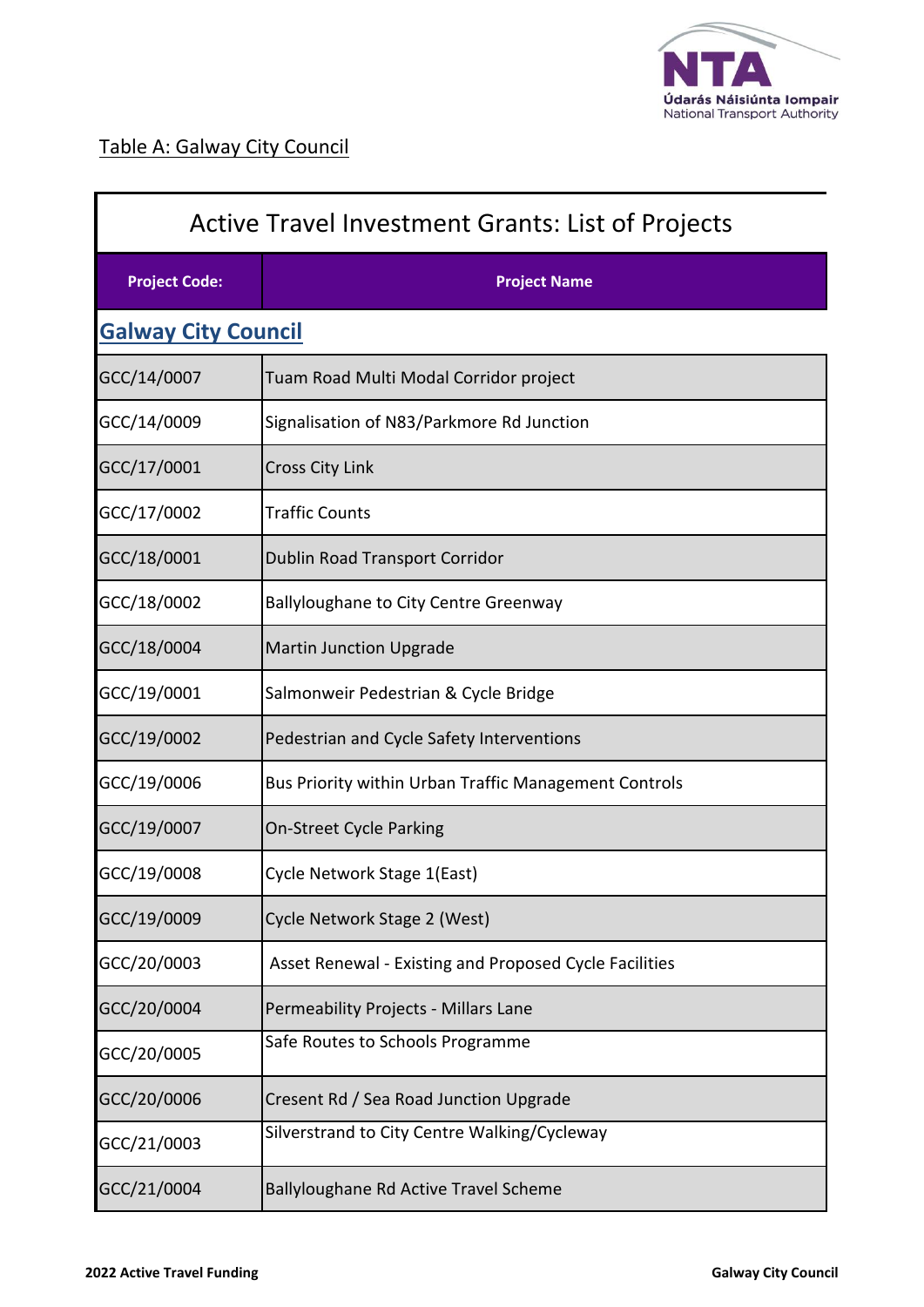

| <b>Active Travel Investment Grants: List of Projects</b> |                                                               |
|----------------------------------------------------------|---------------------------------------------------------------|
| <b>Project Code:</b>                                     | <b>Project Name</b>                                           |
| <b>Galway City Council</b>                               |                                                               |
| GCC/21/0006                                              | Eglington Canal Cycle Scheme                                  |
| GCC/21/0007                                              | <b>Wolftone Pedestrian Bridge</b>                             |
| GCC/21/0008                                              | Parkmore - Parkmore Road (Package 1)                          |
| GCC/21/0009                                              | Parkmore -Briarhill (Package 2)                               |
| GCC/21/0010                                              | Parkmore - Pedestrian and Cycle Links (Package 3)             |
| GCC/21/0011                                              | Parklets - Associated street works in City Centre             |
| GCC/21/0013                                              | Clifden Pedestrian and Cycle Bridge                           |
| GCC/21/0014                                              | <b>Parking Survey Salthill</b>                                |
| GCC/21/0015                                              | City Centre Active Travel Measures                            |
| GCC/22/xxxx                                              | Gratton Rd to Barna Rd (Salthill) Cycle Scheme - temporary    |
| GCC/22/xxxx                                              | South Doughiska Cycle Scheme                                  |
| GCC/22/xxxx                                              | Ballybane & Castlepark Cycle Route                            |
| GCC/22/xxxx                                              | Clybaun Road Active Travel Scheme                             |
| GCC/22/xxxx                                              | Spanish Arch & Dock Road/Merchants Rd Upgrade                 |
| GCC/22/xxxx                                              | Galway City Council - Rapid Deployment Active Travel Measures |
| GCC/22/xxxx                                              | Galway City Council Active Travel Office - Staff Costs        |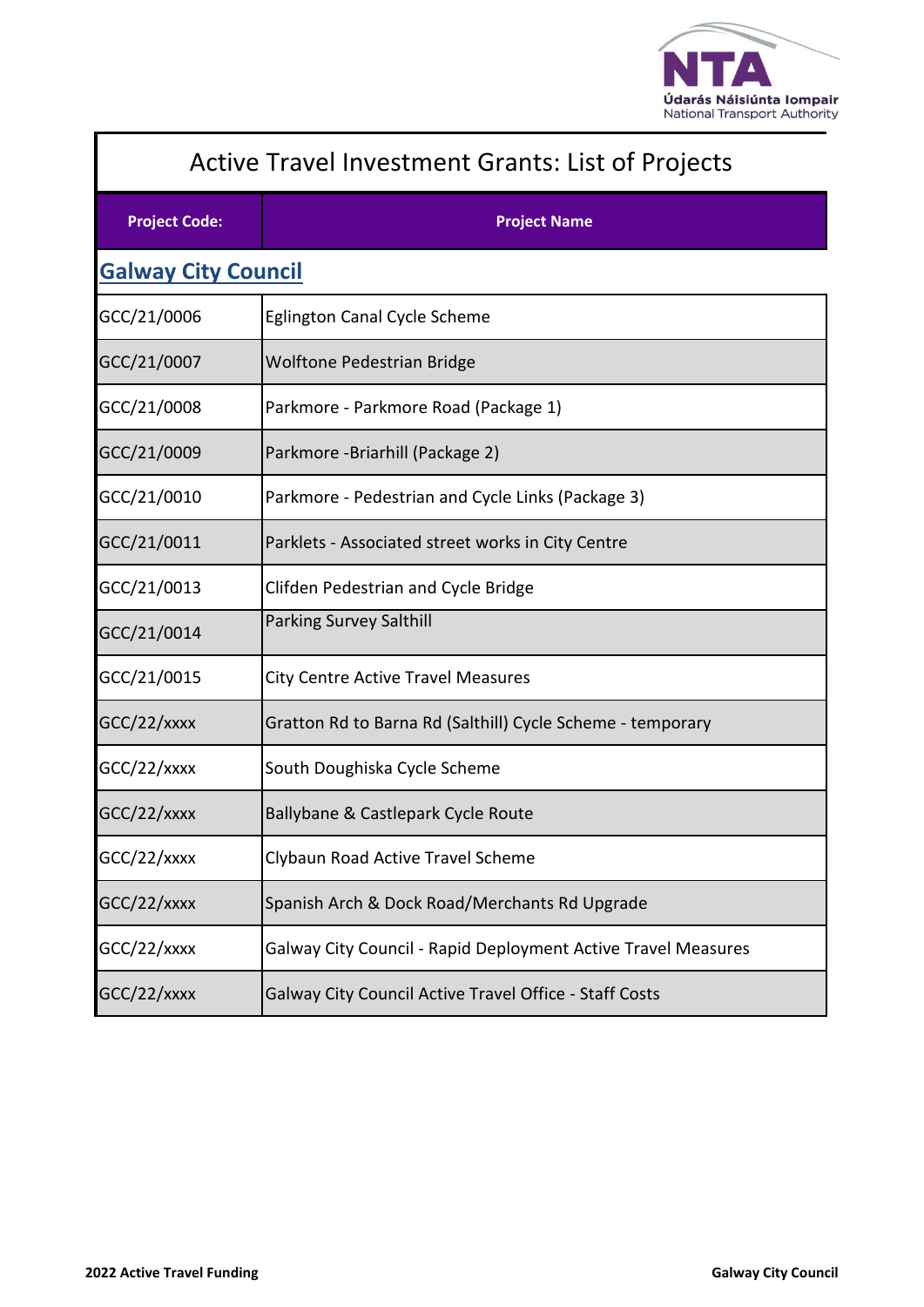

## Table A: Waterford City and County Council

| <b>Active Travel Investment Grants: List of Projects</b> |                                                                                                    |  |
|----------------------------------------------------------|----------------------------------------------------------------------------------------------------|--|
| <b>Project Code:</b>                                     | <b>Project Name</b>                                                                                |  |
|                                                          | <b>Waterford City and County Council</b>                                                           |  |
| WDCC/14/0002                                             | Waterford Institute of Technology to City Centre Green Route                                       |  |
| WDCC/17/0001                                             | Inner Ring Road (R709) Cycle Infrastructure Design                                                 |  |
| WDCC/18/0001                                             | Bilberry to CC Cycle Route                                                                         |  |
| WDCC/18/0002                                             | Waterford SDZ Transportation Measures - Design and Enabling Works                                  |  |
| WDCC/20/0001                                             | Waterford City Centre - River Suir Sustainable Transport Bridge                                    |  |
| WDCC/21/0003                                             | Cork Rd to Cleaboy Rd via Keane's Rd Walking and Cycling Scheme                                    |  |
| WDCC/21/0004                                             | John's Park to the Folly Walking and Cycling Scheme (R708)                                         |  |
| WDCC/21/0005                                             | Manor St to Military Rd Walking and Cycling Scheme                                                 |  |
| WDCC/21/0006                                             | The Folly to City Centre Walking and Cycling Scheme (R708)                                         |  |
| WDCC/21/0007                                             | Ballinakill / Island Lane to City Centre Walking and Cycling Scheme                                |  |
| WDCC/20/0002                                             | Dock and Abbey Road Infrastructure Works                                                           |  |
| WDCC/21/0017                                             | Bus Priority Measures - Traffic Signals and Road Marking Upgrades                                  |  |
| WDCC/21/0001                                             | Waterford to Tramore Greenway                                                                      |  |
| WDCC/21/0002                                             | Dunmore Road - Waterford Regional Hospital to the City Centre Infrastructure Improvements          |  |
| WDCC/21/0008                                             | Regional Cities Bikes Scheme and Advertising Infrastructure                                        |  |
| WDCC/21/0009                                             | Waterford City and County Permeability Schemes                                                     |  |
| WDCC/21/0010                                             | Safe to Schools Programme - Support Infrastructure                                                 |  |
| WDCC/21/0011                                             | Dungarvan & Lismore Electoral Area - Active Travel Programme                                       |  |
| WDCC/21/0012                                             | Tramore Electoral Area - Active Travel Programme                                                   |  |
| WDCC/21/0013                                             | Metropolitan Villages (Incl. Cheekpoint and Passage East) Electoral Area - Active Travel Programme |  |
| WDCC/21/0014                                             | Dunmore East Electoral Area - Active Travel Programme                                              |  |
| WDCC/21/0015                                             | Comeragh Electoral Area (Incl. Portlaw, Kilmacthomas, etc.) - Active Travel Programme              |  |
| WDCC/22/0001                                             | Pedestrian and Cycle Counters - City and County                                                    |  |
| WDCC/22/0002                                             | City and County Cycle Parking                                                                      |  |
| WDCC/22/0003                                             | Farranshoneen Roundabout - Pedestrian and Cyclist Improvement Measures                             |  |
| WDCC/22/0004                                             | Pedestrian and Cycle Improvement Measures - Ringnasillioge, Dungarvan                              |  |
| WDCC/22/0005                                             | Tramore Ring Road and Newtown Pedestrian and Cyclists Scheme                                       |  |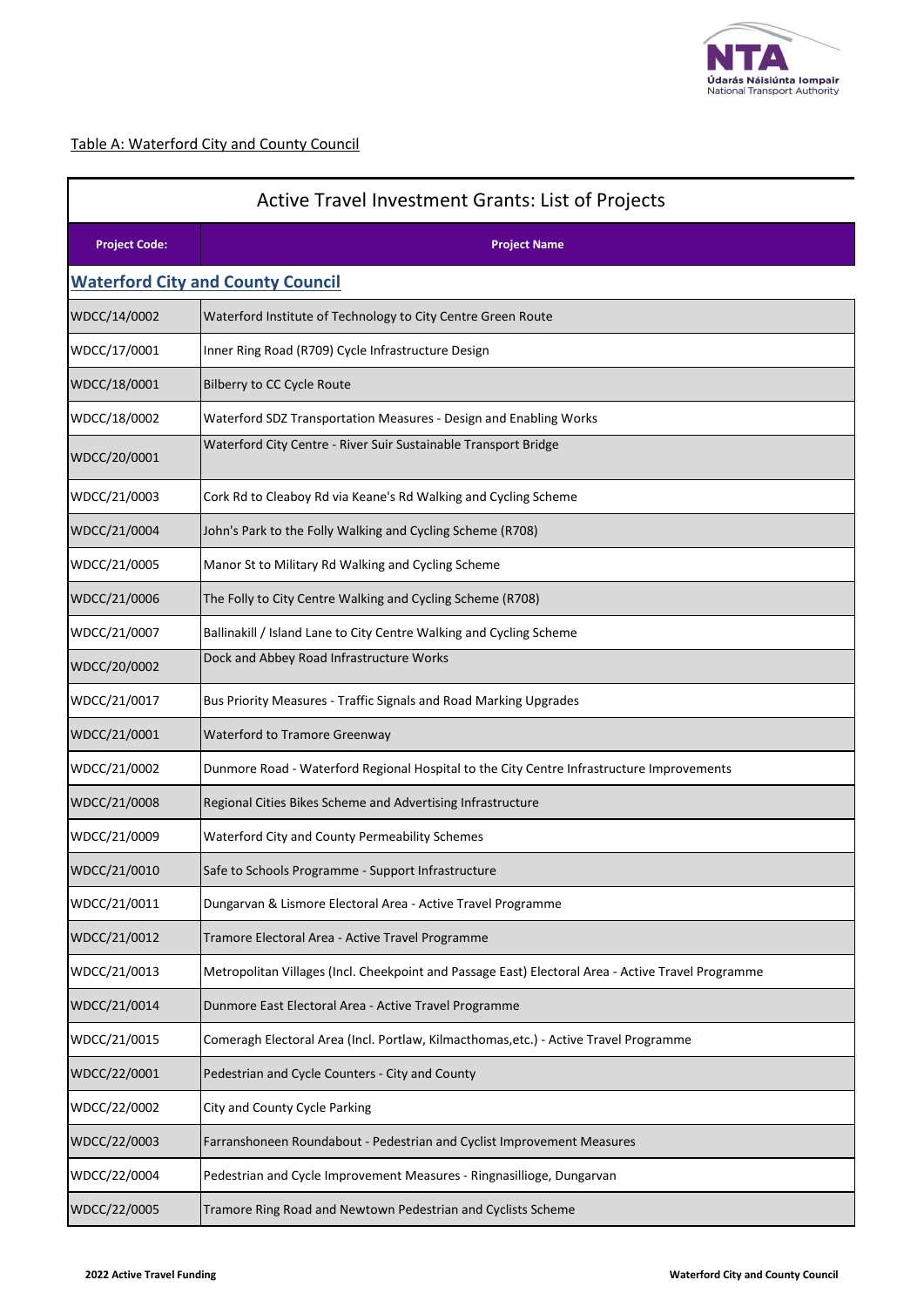

| <b>Active Travel Investment Grants: List of Projects</b> |                                                                           |  |
|----------------------------------------------------------|---------------------------------------------------------------------------|--|
| <b>Project Code:</b>                                     | <b>Project Name</b>                                                       |  |
| <b>Waterford City and County Council</b>                 |                                                                           |  |
| WDCC/22/0006                                             | Williamstown Road Walking and Cycling Scheme                              |  |
| WDCC/22/0007                                             | Waterford City & County Council - Rapid Deployment Active Travel Measures |  |
| WDCC/22/0008                                             | Waterford City & County Council - Active Travel Staff Costs               |  |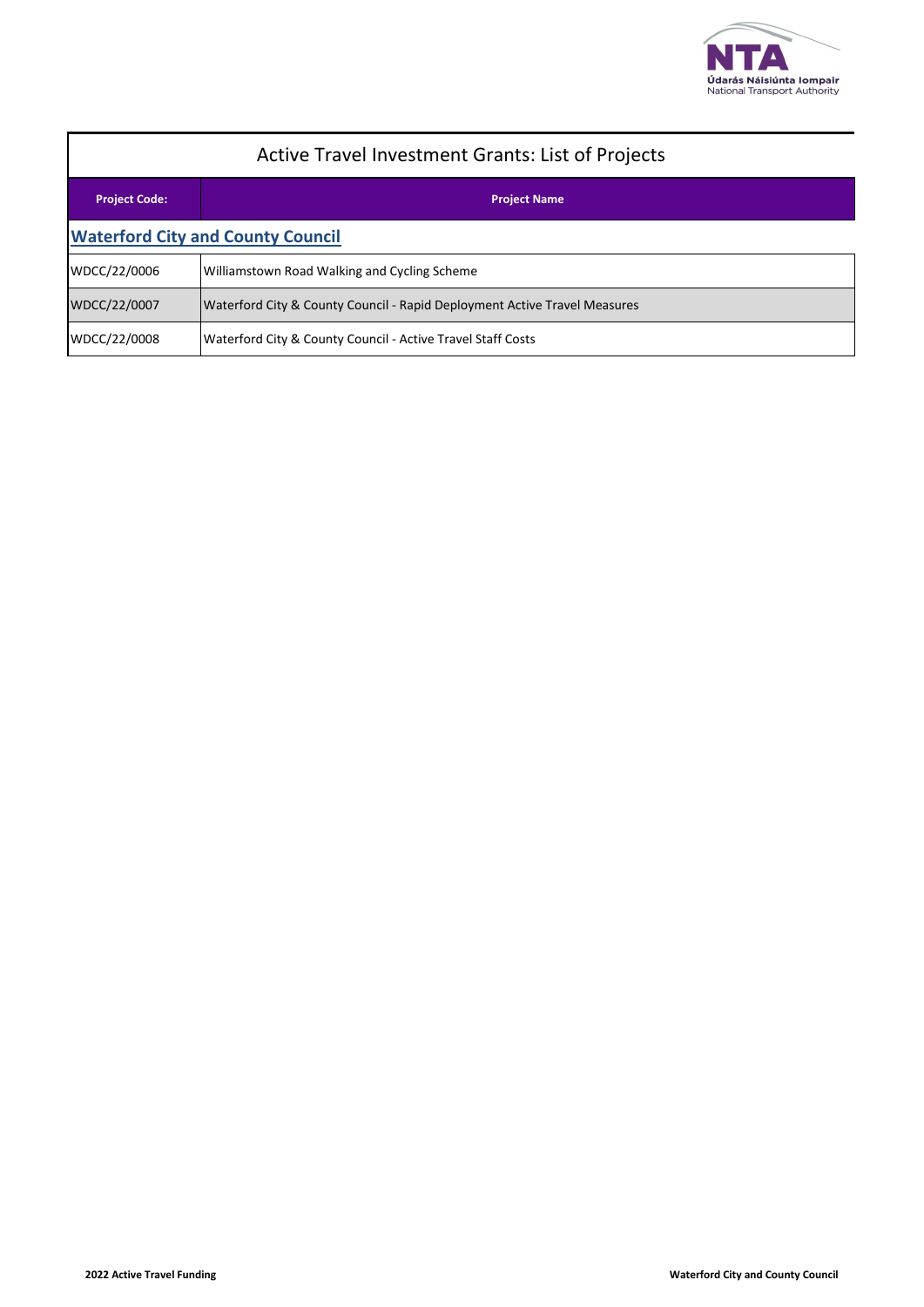

| Active Travel Investment Grants: List of Projects |                                                            |
|---------------------------------------------------|------------------------------------------------------------|
| <b>Project Code:</b>                              | <b>Project Name</b>                                        |
| <b>Carlow County Council</b>                      |                                                            |
| CW/21/0001                                        | River Burren Walking & Cycle Track                         |
| CW/21/0002                                        | Hanover to Tyndall Pedestrian and Cycle Scheme             |
| CW/21/0003                                        | Green Lane/Railway Road Junction Improvement Scheme        |
| CW/21/0004                                        | Tullow Road Pedestrian and Cycle Scheme, Carlow            |
| CW/21/0005                                        | Dublin Road Pedestrian and Cycle Scheme, Carlow            |
| CW/21/0006                                        | Staplestown Rd/Pollerton Rd Permeability Link, Carlow      |
| CW/21/0007                                        | River Barrow Walk Permeability Link, Carlow                |
| CW/21/0008                                        | Tullow Town Orbital Walking & Cycling Scheme               |
| CW/21/0009                                        | New Footpath Schemes - Grange, Kildavin, Borris            |
| CW/21/0010                                        | Transport Studies / Mobility Plans - including Carlow Town |
| CW/21/0011                                        | Muinebheag Railway Crossings Study                         |
| CW/21/0012                                        | Light Segregation Cycle Schemes                            |
| CW/21/0013                                        | Low Cost Junction Tightening/Pedestrian Crossing Schemes   |
| CW/21/0014                                        | Low-Cost Permeability Measures                             |
| CW/21/0015                                        | Safe Routes to Schools Programme - Support Infrastructure  |
| $CW/22/x$ xxx                                     | George Semple Bridge, Tinnahinch                           |
| $CW/22/x$ xxx                                     | Mountain View Link, Hackettstown                           |
| $CW/22/x$ xxx                                     | Rathoe Road, Tullow                                        |
| $CW/22/x$ xxx                                     | Fenagh Rd, Borris                                          |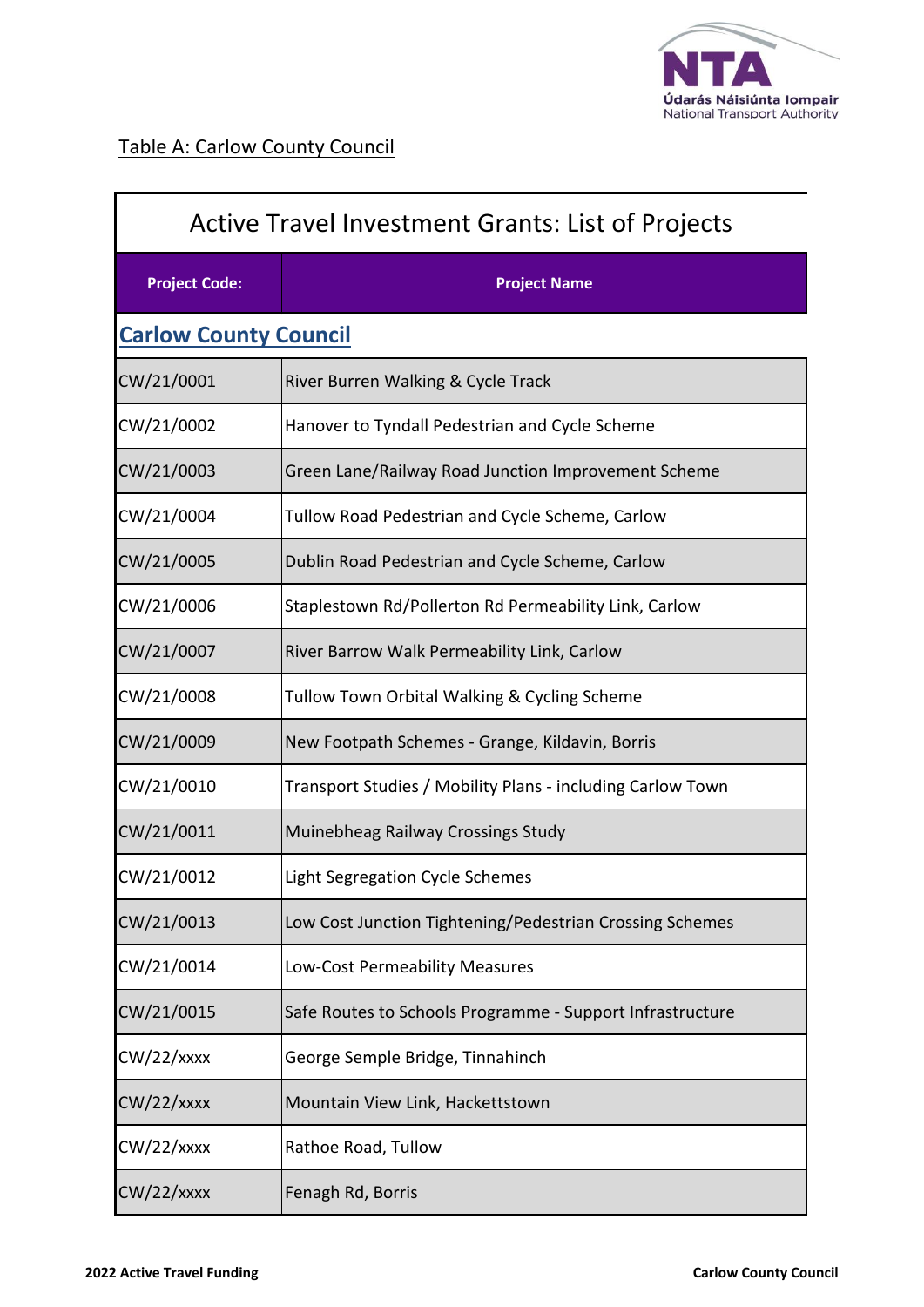

| <b>Active Travel Investment Grants: List of Projects</b> |                                                          |  |
|----------------------------------------------------------|----------------------------------------------------------|--|
| <b>Project Code:</b>                                     | <b>Project Name</b>                                      |  |
| <b>Carlow County Council</b>                             |                                                          |  |
| $CW/22/x$ xxx                                            | Springfield Park to Green Road Walking & Cycle Track     |  |
| $CW/22/x$ xxx                                            | Royal Oak Road, Bagnalstown                              |  |
| $CW/22/x$ xxx                                            | Church Street, Graiguecullen                             |  |
| $CW/22/x$ xxx                                            | Ashgrove, Carlow                                         |  |
| $CW/22/x$ xxx                                            | <b>Cycle Parking</b>                                     |  |
| $CW/22/x$ xxx                                            | Carlow County Council Active Travel Office - Staff Costs |  |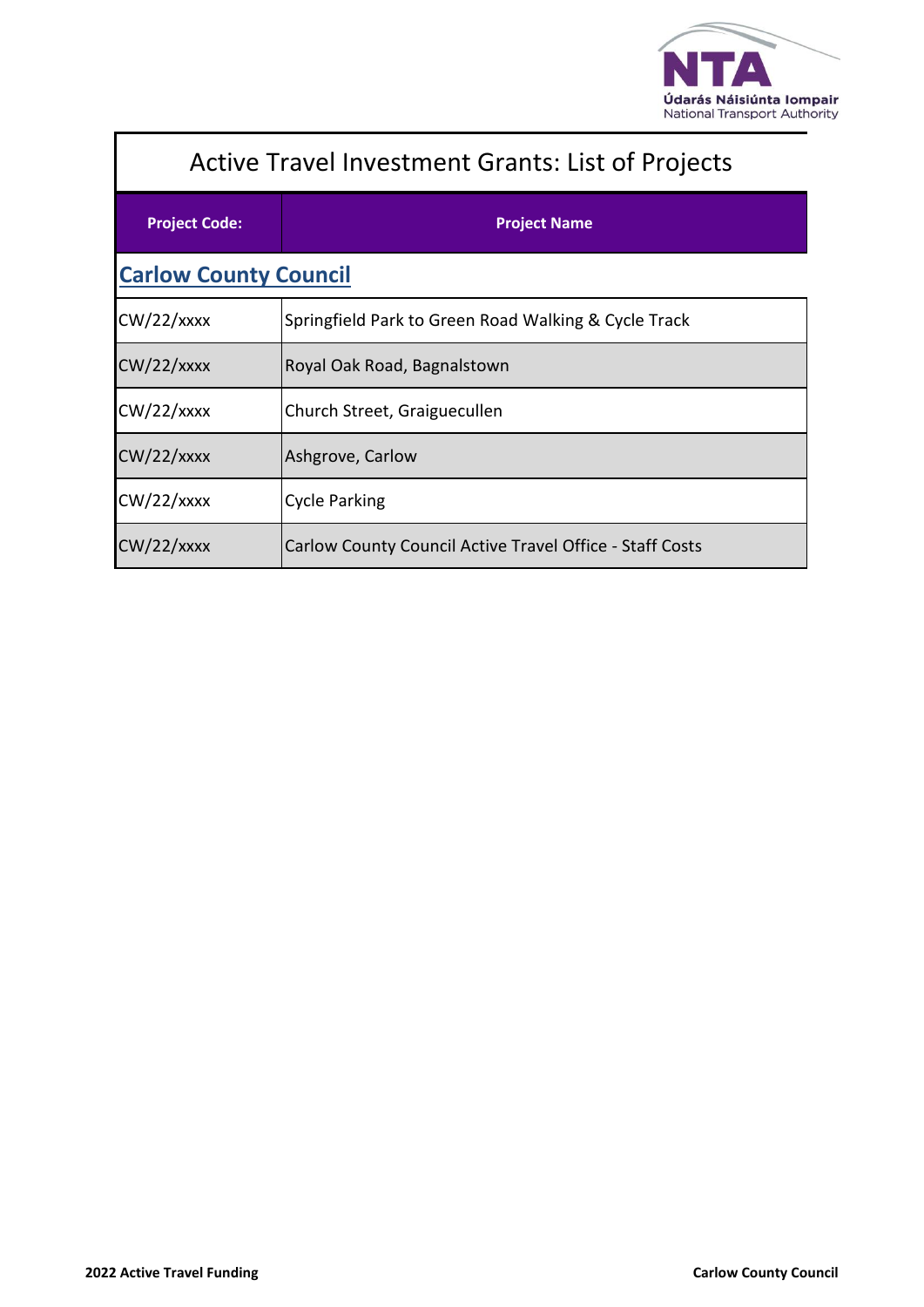

### Table A: Cavan County Council

| Active Travel Investment Grants: List of Projects |                                                                                                |  |
|---------------------------------------------------|------------------------------------------------------------------------------------------------|--|
| <b>Project Code:</b>                              | <b>Project Name</b>                                                                            |  |
| <b>Cavan County Council</b>                       |                                                                                                |  |
| CN/21/0001                                        | River Blackwater footbridge                                                                    |  |
| CN/21/0003                                        | Footpath Package A - Ballyconnell, Butlersbridge, Cavan Town, Ballinagh, Kilnaleck             |  |
| CN/21/0004                                        | Cavan Town Urban Greenway Phase 2                                                              |  |
| CN/21/0005                                        | Cycle Schemes - Cavan Town                                                                     |  |
| CN/21/0007                                        | Footpath Package C - Bailieborough, Kingscourt, Cootehill                                      |  |
| CN/21/0011                                        | Safe to Schools Programme - Support Infrastructure                                             |  |
| CN/21/0012                                        | Low Cost Junction Tightening/Pedestrian Crossing Schemes                                       |  |
| CN/21/0013                                        | Light Segregation Cycle Schemes                                                                |  |
| CN/21/0014                                        | Low Cost Permeability Measures                                                                 |  |
| CN/22/XXXX                                        | R154/R198 Crossdoney Village                                                                   |  |
| CN/22/XXXX                                        | R190/R191 Station Road, Cootehill - Design and Pavement Enabling Works                         |  |
| CN/22/XXXX                                        | Light Segregation Cycle Scheme A - Cavan Town                                                  |  |
| CN/22/XXXX                                        | Light Segregation Cycle Scheme B - Cavan Town                                                  |  |
| CN/22/XXXX                                        | R198 Drumelis Footpath                                                                         |  |
| CN/22/XXXX                                        | L1512 Drumelis Footpath to Farnham N.S.                                                        |  |
| CN/22/XXXX                                        | Loreto Road - Drumlark to Drumgola Woods                                                       |  |
| CN/22/XXXX                                        | <b>Ballyhaise Village Phase 1</b>                                                              |  |
| CN/22/XXXX                                        | <b>Ballyhaise Village Phase 2</b>                                                              |  |
| CN/22/XXXX                                        | Footpath Package A - Cavan, Ballyconnell, Belturbet, Killeshandra                              |  |
| CN/22/XXXX                                        | Footpath Package B - Ballyjamesduff, Virginia, Mullagh, Mountnugent, Ballyjamesduff, Ballinagh |  |
| CN/22/XXXX                                        | Footpath Package C - Redhills, Cootehill, Shercock, Kingscourt, Bailieborough                  |  |
| CN/22/XXXX                                        | Pedestrian Crossing Package A                                                                  |  |
| CN/22/XXXX                                        | Pedestrian Crossing Package B - Virginia, Kilcogy, Mullagh                                     |  |
| CN/22/XXXX                                        | Junction Tightening - Pedestrian Crossing Package C -New Road, Bailieborough                   |  |
| CN/22/XXXX                                        | Cavan County Council Active Travel Office - Staff Costs                                        |  |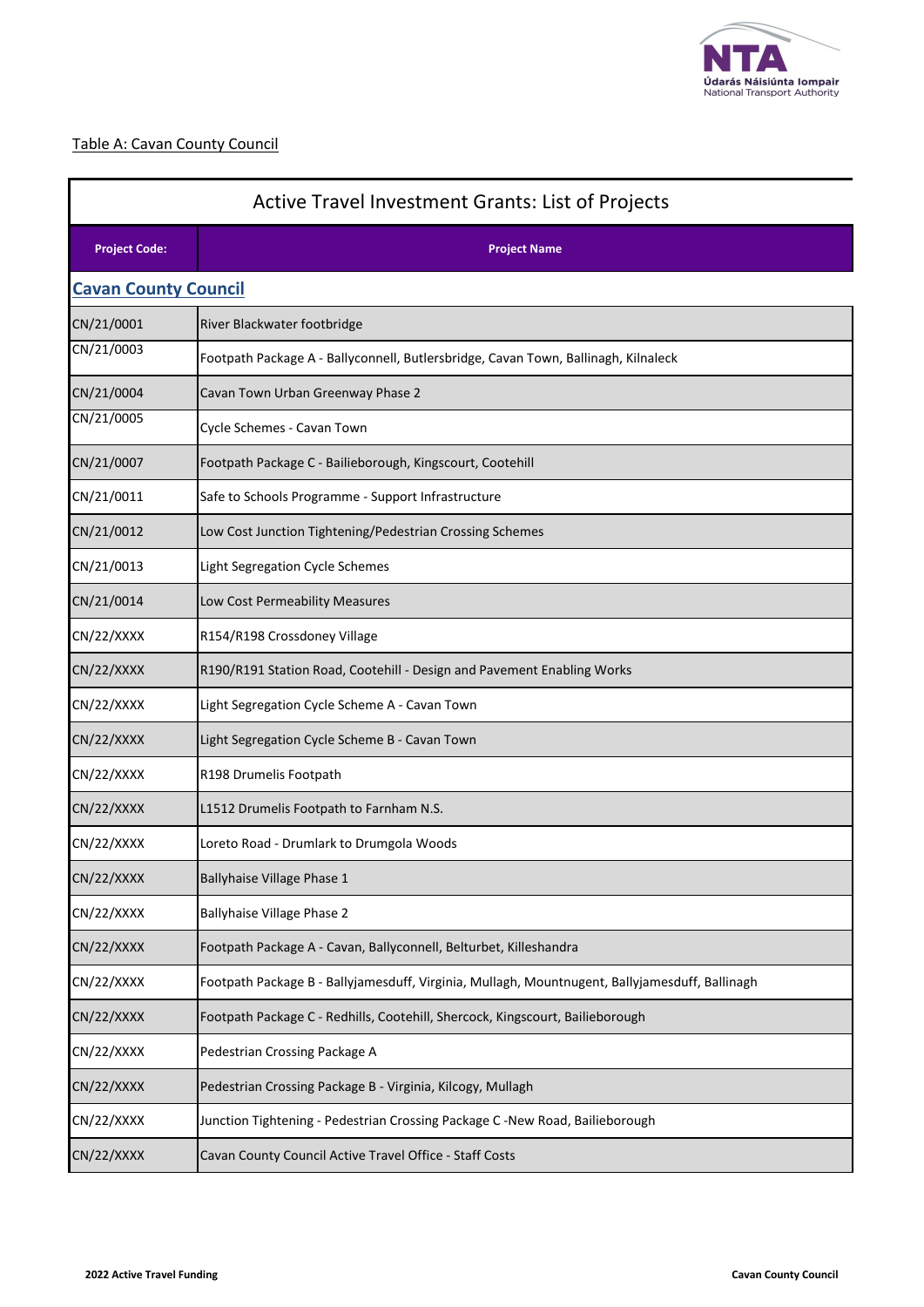

#### Table A: Clare County Council

| Active Travel Investment Grants: List of Projects |                                                                                                                                                                                   |  |
|---------------------------------------------------|-----------------------------------------------------------------------------------------------------------------------------------------------------------------------------------|--|
| <b>Project Code:</b>                              | <b>Project Name</b>                                                                                                                                                               |  |
| <b>Clare County Council</b>                       |                                                                                                                                                                                   |  |
| CL/21/0001                                        | Pedestrian / Cycle Bridge Package - Quinn, Creegh, Doonbeg, Cooraclare, Carrigaholt, Inagh,                                                                                       |  |
| CL/21/0002                                        | Cycle Schemes - Ennis                                                                                                                                                             |  |
| CL/21/0003                                        | Footpath Package A - Ennis                                                                                                                                                        |  |
| CL/21/0004                                        | Footpath Package B - Doonbeg, Kilmihil, Cross, Labasheeda, Connolly, Quilty, Carrigaholt, Kilrush, Meelick, Kilbaha, Kilmurry Village, Sixmilebridge, Kildysart, Kilmaley, Kilkee |  |
| CL/21/0005                                        | Miltown Malbay Footpaths                                                                                                                                                          |  |
| CL/21/0006                                        | Ennistymon/Lahinch Footpath Improvements and Public Lighting                                                                                                                      |  |
| CL/21/0007                                        | Doolin Footpaths and Pedestrian Crossing                                                                                                                                          |  |
| CL/21/0008                                        | Spanish Point Connectivity                                                                                                                                                        |  |
| CL/21/0009                                        | Ballycasey Close Green Area - Shannon Footpaths                                                                                                                                   |  |
| CL/21/0010                                        | Shannon Banks River Walk                                                                                                                                                          |  |
| CL/21/0011                                        | Killaloe Footpaths                                                                                                                                                                |  |
| CL/21/0012                                        | Pedestrian Crossings - Lisdoonvarna                                                                                                                                               |  |
| CL/21/0013                                        | Public Lighting - Ennis                                                                                                                                                           |  |
| CL/21/0014                                        | Drumindoora Walking/Cycling Infrastructure                                                                                                                                        |  |
| CL/21/0015                                        | Kilrush Walking/Cycling Infrastructure 1                                                                                                                                          |  |
| CL/21/0016                                        | Lahinch Cycle Lane                                                                                                                                                                |  |
| CL/21/0018                                        | Ennis Town ABTA/Mobility Plan<br>Shannon Town Mobility Plan                                                                                                                       |  |
| CL/21/0019                                        | Quinn Village Footpaths                                                                                                                                                           |  |
| CL/21/0020                                        | Kilrush Walking / Cycling Infrastructure 2                                                                                                                                        |  |
| CL/21/0021                                        | Tulla Footpaths                                                                                                                                                                   |  |
| CL/21/0022                                        | Lissycasey Footpaths                                                                                                                                                              |  |
| CL/21/0023                                        | Ennis Town Enhancement, Co-Creating                                                                                                                                               |  |
| CL/21/0024                                        | Safe to Schools Programme - Support Infrastructure                                                                                                                                |  |
| CL/21/0025                                        | Low Cost Junction Tightening/Pedestrian Crossing Schemes                                                                                                                          |  |
| CL/21/0026                                        | Light Segregation Cycle Schemes                                                                                                                                                   |  |
| CL/21/0028                                        | Low-Cost Permeability Measures                                                                                                                                                    |  |
| CL/21/0029                                        | Additional Outdoor Infrastructure                                                                                                                                                 |  |
| CL/22/xxxx                                        | Ennis N85 Cycle Facilities                                                                                                                                                        |  |
| CL/22/xxxx                                        | Design of new cycling/walking connectivity in Ennis.                                                                                                                              |  |
| CL/22/xxxx                                        | Ardnacrusha to Athlunkard Bridge                                                                                                                                                  |  |
| CL/22/xxxx                                        | Ennis Park & Stride                                                                                                                                                               |  |
| CL/22/xxxx                                        | Clare County Council Active Travel Office - Staff Costs                                                                                                                           |  |
| CL/22/xxxx                                        | <b>Cycle Parking</b>                                                                                                                                                              |  |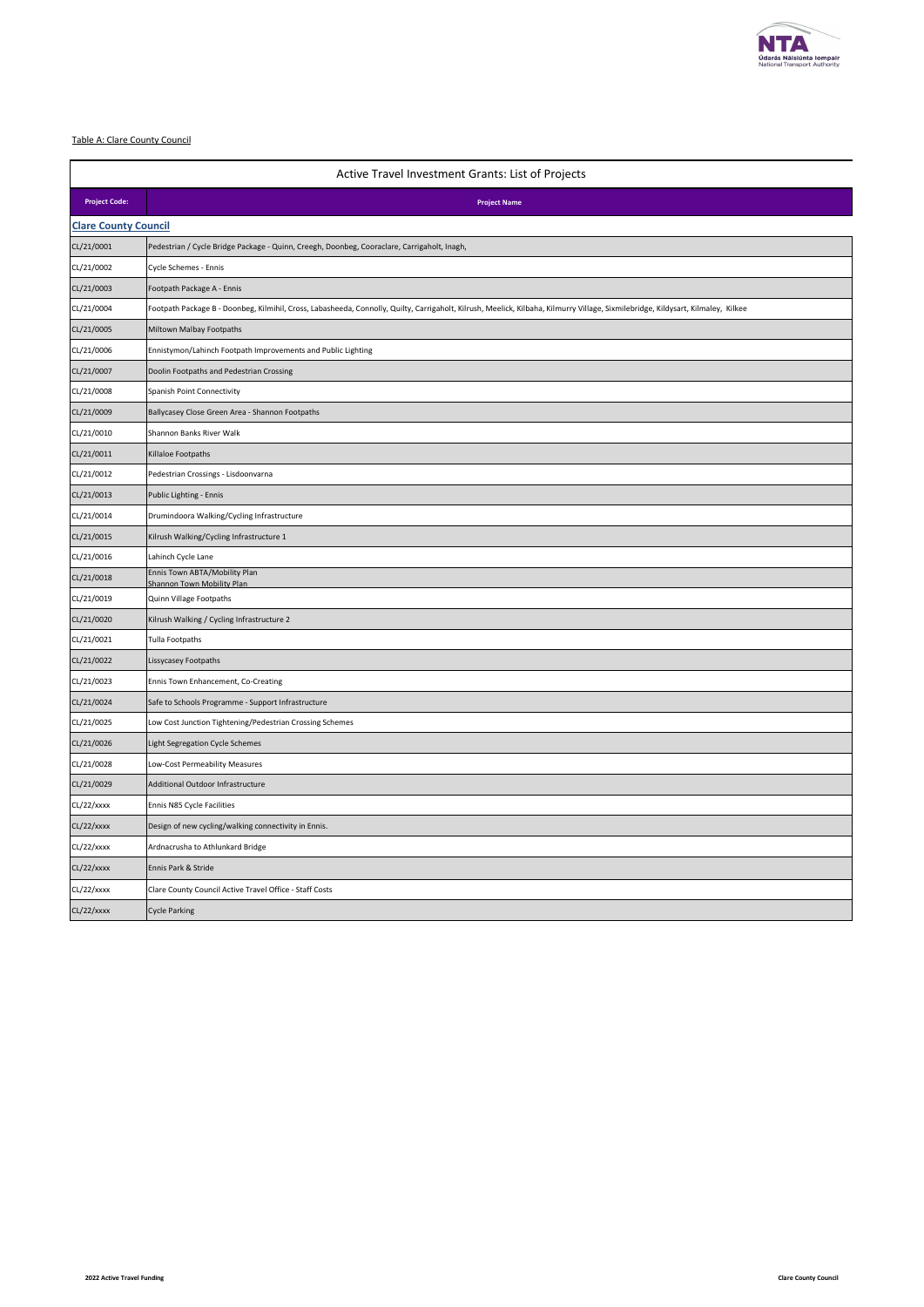

## Table A: Donegal County Council

| Active Travel Investment Grants: List of Projects |                                                                                                        |  |
|---------------------------------------------------|--------------------------------------------------------------------------------------------------------|--|
| <b>Project Code:</b>                              | <b>Project Name</b>                                                                                    |  |
| <b>Donegal County Council</b>                     |                                                                                                        |  |
| DL/21/0001                                        | Port Bridge Roundabout to Creamery Roundabout Letterkenny Cycleway                                     |  |
| DL/21/0003                                        | Clady Bridge, Bunbeg (R-257-13)                                                                        |  |
| DL/21/0004                                        | Letterkenny Cathedral One Way                                                                          |  |
| DL/21/0005                                        | Rockhill Road Footpath Extension Letterkenny                                                           |  |
| DL/21/0007                                        | Ped/Cycle Bridge Package A: Sessioneil Footbridge, Ballybofey; and Milltown Bridge, Crossroads Village |  |
| DL/21/0008                                        | Footpath Improvements Package A: Donegal Town, Bundoran, Ballyshannon, Kilcar, Killybegs               |  |
| DL/21/0009                                        | Footpath Improvements Package B: Glencolumbcille, Carrick                                              |  |
| DL/21/0011                                        | Footpath Improvements Package D: Malin Town, Carndonagh                                                |  |
| DL/21/0013                                        | New Footpath Package A: Falcarragh, Dungloe                                                            |  |
| DL/21/0014                                        | New Footpath Package B: Killea, Moville                                                                |  |
| DL/21/0015                                        | New Footpath Package C: Muff, Bocan / Culdaff, Carndonagh                                              |  |
| DL/21/0016                                        | New Footpath Package D: Kilmacrennan, Milford, Manorcunningham                                         |  |
| DL/21/0017                                        | New Footpath Package E: Castlefin, Stranorlar, Ballybofey, Brockagh, Cross Village                     |  |
| DL/21/0018                                        | Mill Brae, Stranorlar                                                                                  |  |
| DL/21/0019                                        | <b>Lifford Footpaths</b>                                                                               |  |
| DL/21/0020                                        | Dore, Bunbeg (R-257-13 & 14)                                                                           |  |
| DL/21/0022                                        | Donegal Town Local Transport Plan                                                                      |  |
| DL/21/0023                                        | Safe to Schools Programme - Support Infrastructure                                                     |  |
| DL/21/0024                                        | Low Cost Junction Tightening / Pedestrian Crossing Schemes                                             |  |
| DL/21/0025                                        | Light Segregation Cycle Schemes                                                                        |  |
| DL/21/0026                                        | Letterkenny Mobility Plan/ABTA/Local Transport Plan                                                    |  |
| DL/21/0027                                        | Low Cost Permeability Measures                                                                         |  |
| <b>DL/22/XX</b>                                   | <b>Cycle Parking</b>                                                                                   |  |
| <b>DL/22/XX</b>                                   | Donegal Town One Way system                                                                            |  |
| <b>DL/22/XX</b>                                   | Ballyshannon to Bundoran Light Segregation Cycle Scheme                                                |  |
| DL/22/XX                                          | Pettigo National School Footpath (R232)                                                                |  |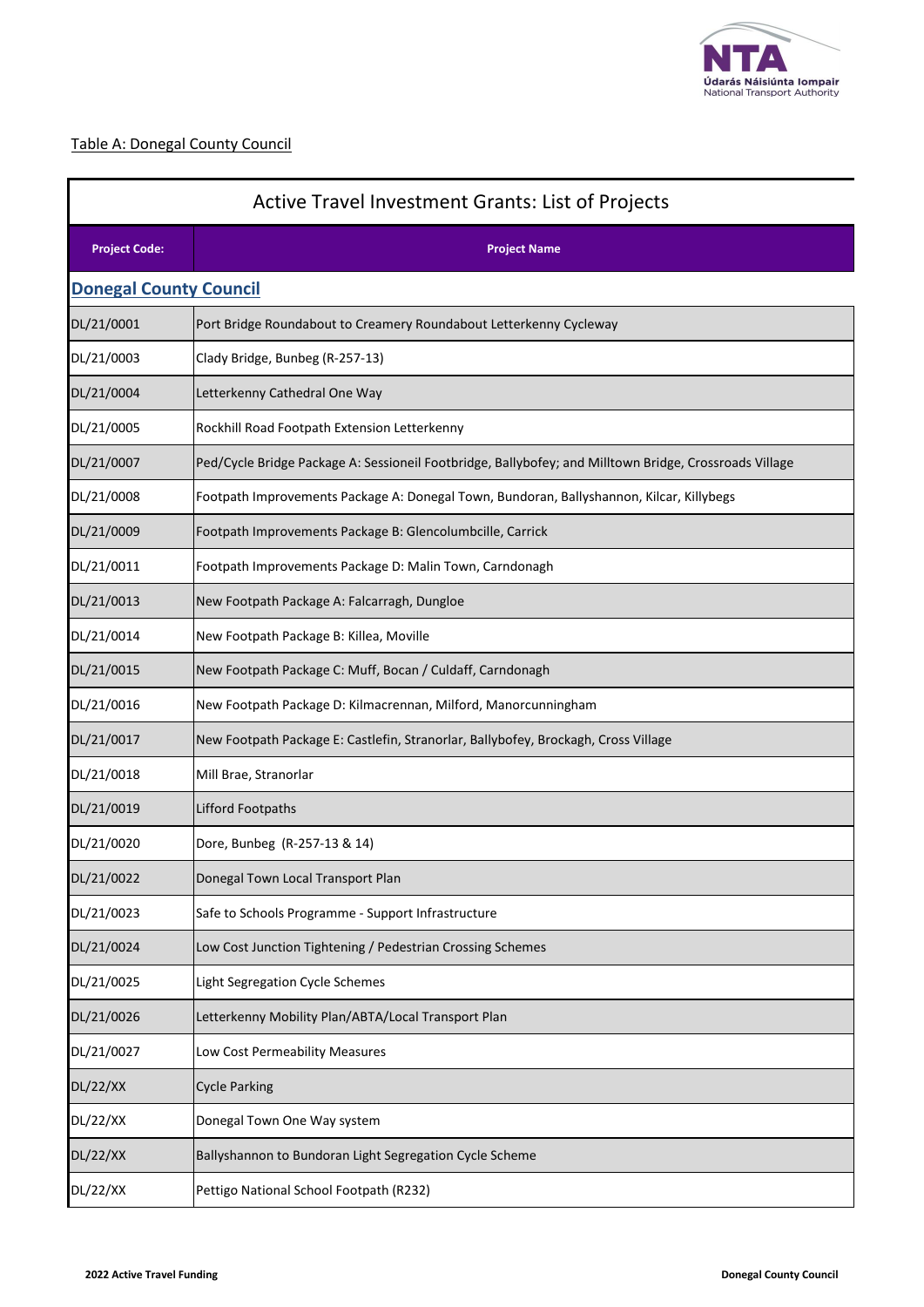

# **Project Code: Project Name** Active Travel Investment Grants: List of Projects **Donegal County Council** DL/22/XX Letterkenny Town Schemes DL/22/XX Culdaff Pedestrian Bridge DL/22/XX | Footpath Package 2022 A DL/22/XX | Footpath Package 2022 B DL/22/XX Portsalon School to Carpark Footpath DL/22/XX **Old Laghey Road Footpath** DL/22/XX Burnfoot footbridge DL/22/XX R250 Fintown Pavement and Safety Scheme DL/22/XX Footpath Package 2022 C DL/22/XX Malinmore Footpath , Glencolmcille DL/22/XX Ballybofey west active travel linkages project DL/22/XX | Donegal County Council Active Travel Office - Staff Costs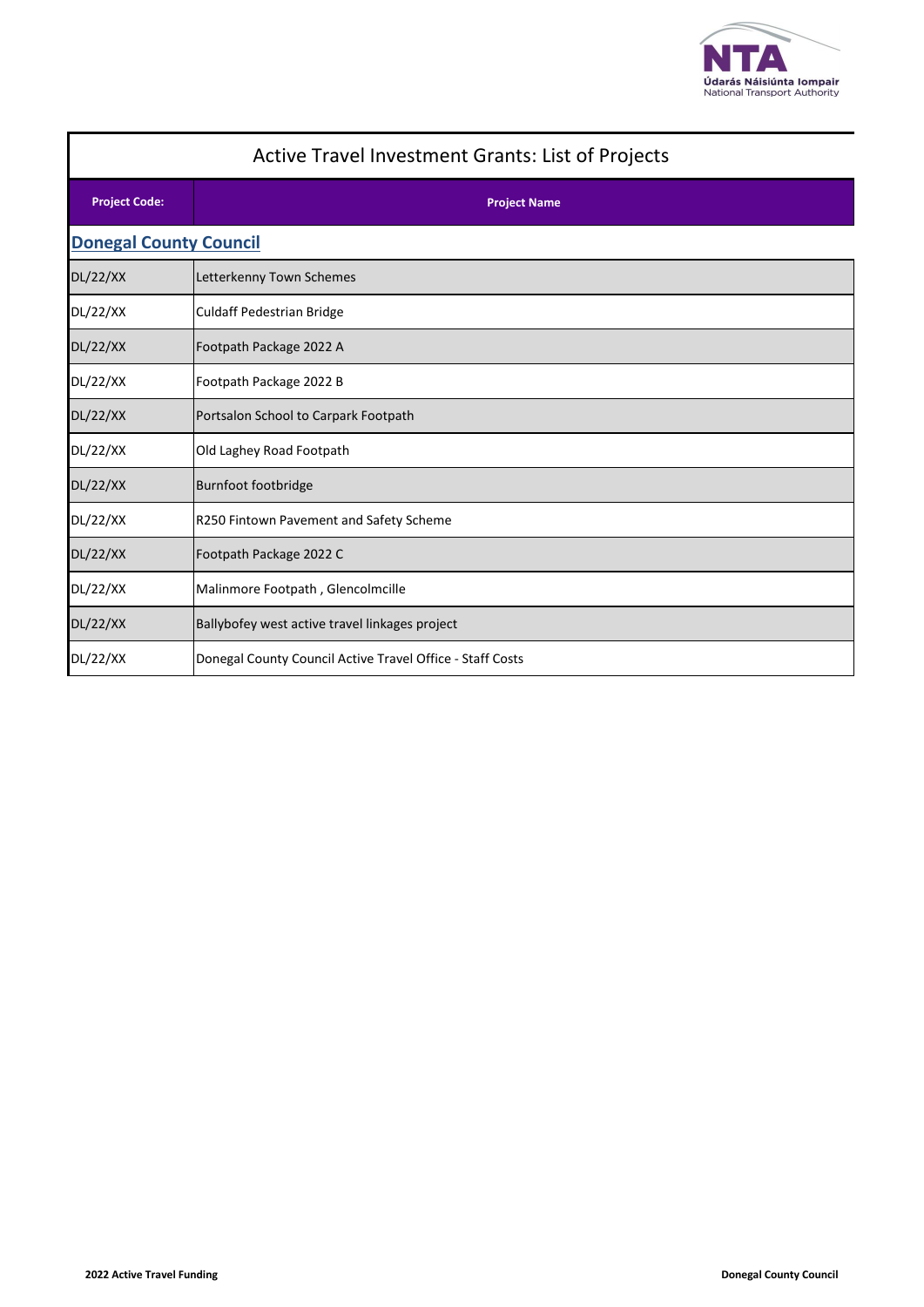

| <b>Active Travel Investment Grants: List of Projects</b> |                                                                                                                 |  |
|----------------------------------------------------------|-----------------------------------------------------------------------------------------------------------------|--|
| <b>Project Code:</b>                                     | <b>Project Name</b>                                                                                             |  |
| <b>Galway County Council</b>                             |                                                                                                                 |  |
| GCO/21/0001                                              | Cycle parking                                                                                                   |  |
| GCO/21/0002                                              | Footpath improvement Package A - Ballinasloe Town                                                               |  |
| GCO/21/0003                                              | Footpath improvement Package B - Ballinasloe Town                                                               |  |
| GCO/21/0004                                              | Footpath improvement Package C - Loughrea, Gort, Oranmore                                                       |  |
| GCO/21/0005                                              | Footpath improvement Package D - Athenry                                                                        |  |
| GCO/21/0006                                              | Footpath improvement Package E - Tuam                                                                           |  |
| GCO/21/0007                                              | Footpath improvement Package F - Moycullen, Barna, An<br>Cheathrú Rua, Na Forbacha, Cill Chiaráin,              |  |
| GCO/21/0009                                              | Footpath improvement Package H - Craughwell, Abbey,<br>Kiltomer, Eyrecourt, Monivea, Headford and Caherlistrane |  |
| GCO/21/0010                                              | New Footpath package A - Caltra, Glenamaddy, Ardrahan,<br><b>Ballinderreen and Garrafauns</b>                   |  |
| GCO/21/0011                                              | Safe to Schools Programme - Support Infrastructure                                                              |  |
| GCO/21/0012                                              | Low Cost Junction Tightening/Pedestrian Crossing schemes -<br>County Wide                                       |  |
| GCO/21/0013                                              | Light Segregation Cycle Schemes                                                                                 |  |
| GCO/21/0014                                              | Network Plans - Tuam                                                                                            |  |
| GCO/21/0015                                              | Transport Studies/ Urban Mobility Plans/Active Travel<br>Network Plans - Ballinasloe                            |  |
| GCO/21/0016                                              | Low Cost Permeability Measures                                                                                  |  |
| GCO/21/0017                                              | Access to Public Transport - Ballinasloe & Oranmore                                                             |  |
| GCO/21/0018                                              | Safety Intervention - Signage & other measures - Various<br>locations countywide                                |  |
| GCO/21/0019                                              | Parkmore transport framework - improvements                                                                     |  |
| $GCO/22/x$ xxx                                           | Connemara South                                                                                                 |  |
| GCO/22/xxxx                                              | Connemara North & Tuam                                                                                          |  |
| GCO/21/0003                                              | <b>Pedestrian Crossings</b>                                                                                     |  |
| GCO/21/0004                                              | Safe route to schools                                                                                           |  |
| GCO/22/00xx                                              | Speeding Interventions & Signage                                                                                |  |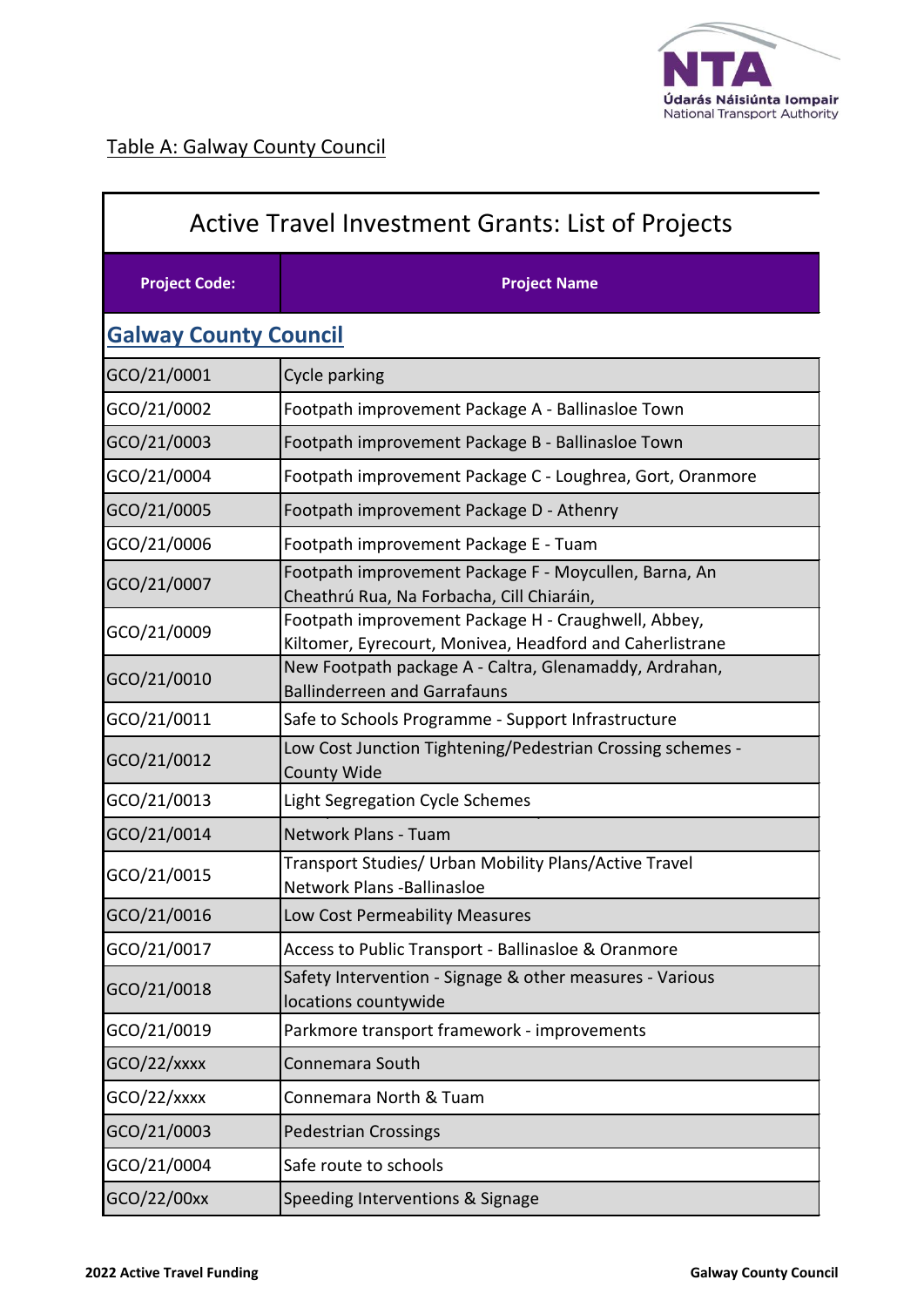

| <b>Active Travel Investment Grants: List of Projects</b> |                                                                 |  |
|----------------------------------------------------------|-----------------------------------------------------------------|--|
| <b>Project Code:</b>                                     | <b>Project Name</b>                                             |  |
| <b>Galway County Council</b>                             |                                                                 |  |
| GCO/22/00xx                                              | Footpath Improvements Loughrea                                  |  |
| GCO/22/00xx                                              | New Footpath Ballinasloe                                        |  |
| GCO/22/00xx                                              | Footpath Improvements Tuam                                      |  |
| GCO/22/00xx                                              | Footpath Improvements Countywide                                |  |
| GCO/21/00010                                             | Footbridge Project - Clondara foot bridge                       |  |
| GCO/22/000xx                                             | <b>Galway County Council Active Travel Office - Staff Costs</b> |  |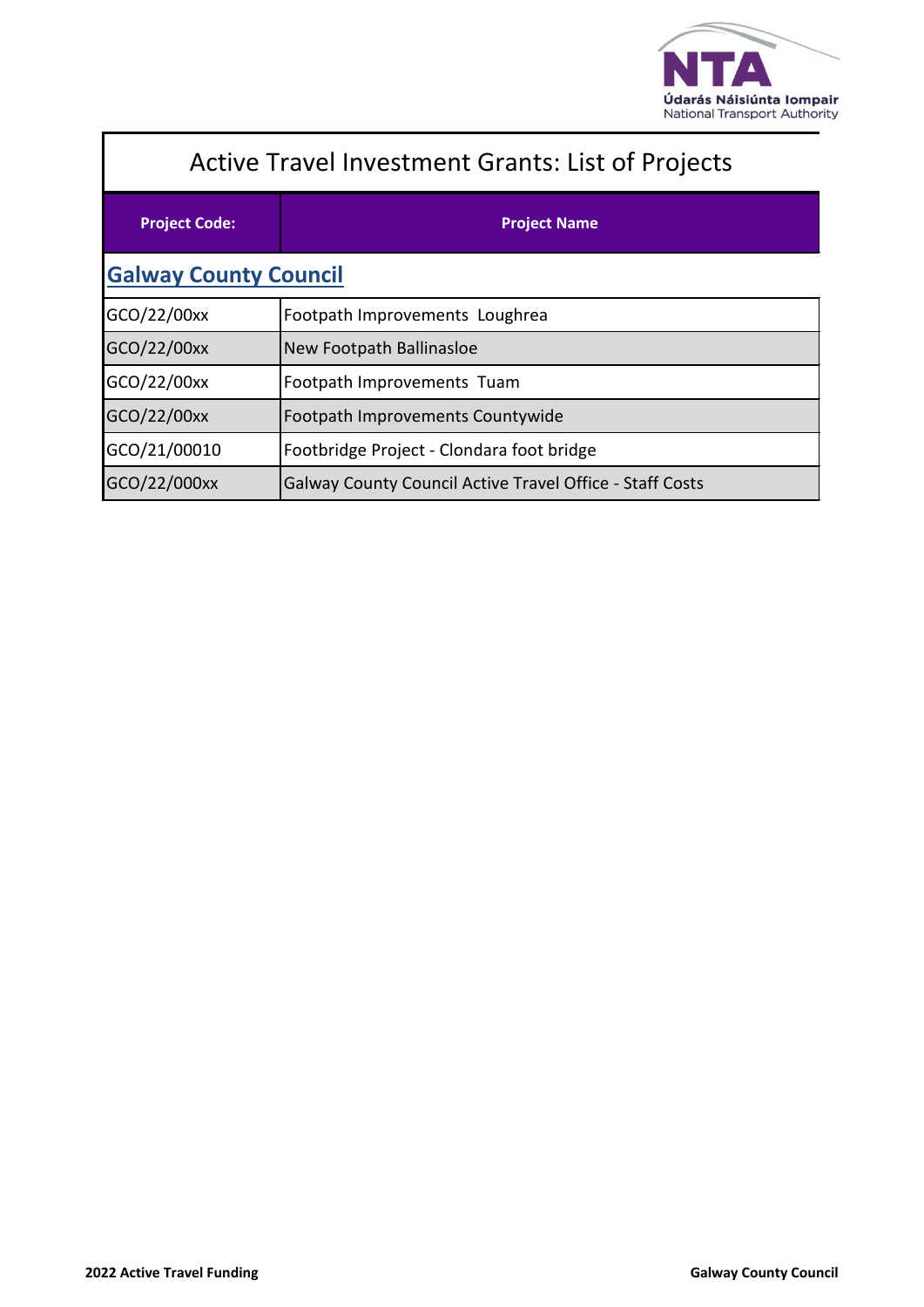

| <b>Active Travel Investment Grants: List of Projects</b> |                                                                                           |  |  |
|----------------------------------------------------------|-------------------------------------------------------------------------------------------|--|--|
| <b>Project Code:</b>                                     | <b>Project Name</b>                                                                       |  |  |
|                                                          | <b>Kerry County Council</b>                                                               |  |  |
| KYCC/21/0001                                             | Transport / Mobility Plans - Tralee, Killarney and Listowel                               |  |  |
| KYCC/21/0002                                             | Killarney Town - Interconnected network of cycleways, Rock<br>Road                        |  |  |
| KYCC/21/0003                                             | Killarney Town - Interconnected network of cycleways,<br>Deerpark road/Gealscoil junction |  |  |
| KYCC/21/0004                                             | Killarney Town - Interconnected network of cycleways,<br>Gaelscoil road/Chestnut Drive    |  |  |
| KYCC/21/0005                                             | Tralee Town - Interconnected network of cycleways, Bracker<br>O'Regan Road                |  |  |
| KYCC/21/0006                                             | Tralee Town - Interconnected network of cycleways, Town<br>Park                           |  |  |
| KYCC/21/0007                                             | Tralee Town - Interconnected network of cycleways, Canal to<br>Town Centre                |  |  |
| KYCC/21/0008                                             | Tralee Town - Junction upgrades                                                           |  |  |
| KYCC/21/0009                                             | Flesk Walkway and Cycleway, Killarney                                                     |  |  |
| KYCC/21/0010                                             | Killarney - Rock Road.                                                                    |  |  |
| KYCC/21/0011                                             | Listowel Greenway Link                                                                    |  |  |
| KYCC/21/0012                                             | Sunhill, Killorglin                                                                       |  |  |
| KYCC/21/0013                                             | Kilmurry Road, Kenmare                                                                    |  |  |
| KYCC/21/0014                                             | <b>Green Street Dingle</b>                                                                |  |  |
| KYCC/21/0015                                             | Additional outdoor Infrastructure                                                         |  |  |
| KYCC/21/0016                                             | CEANN TRA Cycle and walkway                                                               |  |  |
| KYCC/22/xxxx                                             | Kerry County Council Active Travel Office - Staff Costs                                   |  |  |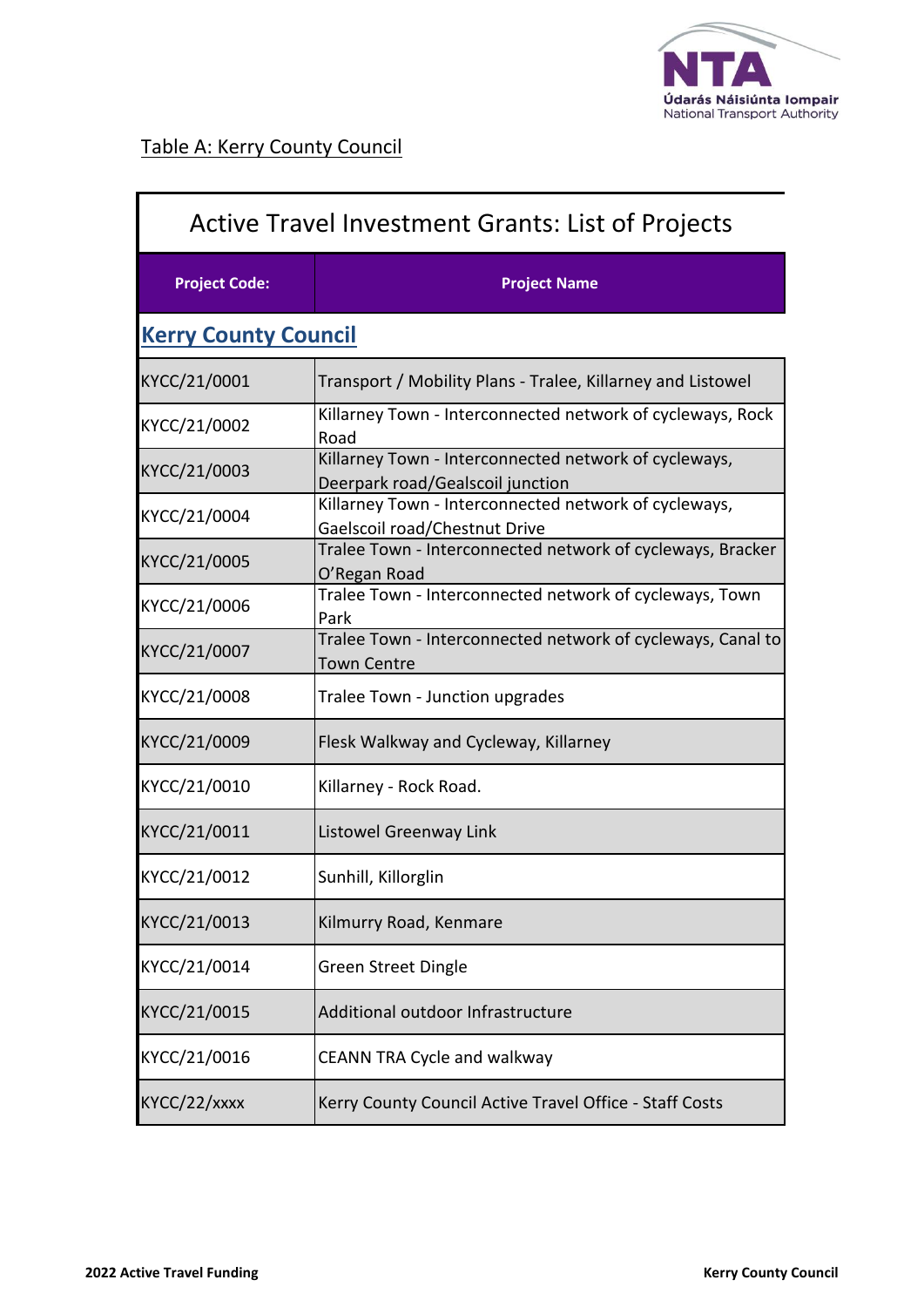

| <b>Active Travel Investment Grants: List of Projects</b> |                                                                              |
|----------------------------------------------------------|------------------------------------------------------------------------------|
| <b>Project Code:</b>                                     | <b>Project Name</b>                                                          |
| <b>Kilkenny County Council</b>                           |                                                                              |
| KK/21/0001                                               | City Centre Traffic Management Plan                                          |
| KK/21/0003                                               | Cootes Lane to Ring Road                                                     |
| KK/21/0004                                               | Public Lighting Improvements along footpaths, walkways<br>and cycleways      |
| KK/21/0007                                               | Laneway & Street Network to West of City Centre                              |
| KK/21/0008                                               | Safe School Zones                                                            |
| KK/21/0009                                               | <b>City Demarcation &amp; Gateways</b>                                       |
| KK/21/0012                                               | Greensbridge Upgrade                                                         |
| KK/21/0015                                               | Ring Road Cycle Facility Upgrade                                             |
| KK/21/0016                                               | <b>Ancillary Cycling Facilities</b>                                          |
| KK/21/0017                                               | Bridge Street Callan, One Way System                                         |
| KK/21/0019                                               | Flaggy Lane Callan footpath and cycleway                                     |
| KK/21/0021                                               | Footpath development (various locations)                                     |
| KK/21/0022                                               | Safe to Schools Programme - Support Infrastructure                           |
| KK/21/0023                                               | Low Cost Junction Tightening/Pedestrian Crossing Schemes<br>in Kilkenny City |
| KK/21/0024                                               | <b>Light Segregation Cycle Schemes</b>                                       |
| KK/21/0026                                               | Low-Cost Permeability Measures in Kilkenny City                              |
| KK/22/XXXX                                               | North Western Environs Cycle Routes Improvements<br>(Previously KK/21/0010)  |
| KK/22/XXXX                                               | North Eastern Environs Cycle Routes Improvements<br>(Previously KK/21/0010)  |
| KK/22/XXXX                                               | Southern Environ Cycle Routes Improvements (Previously<br>KK/21/0010)        |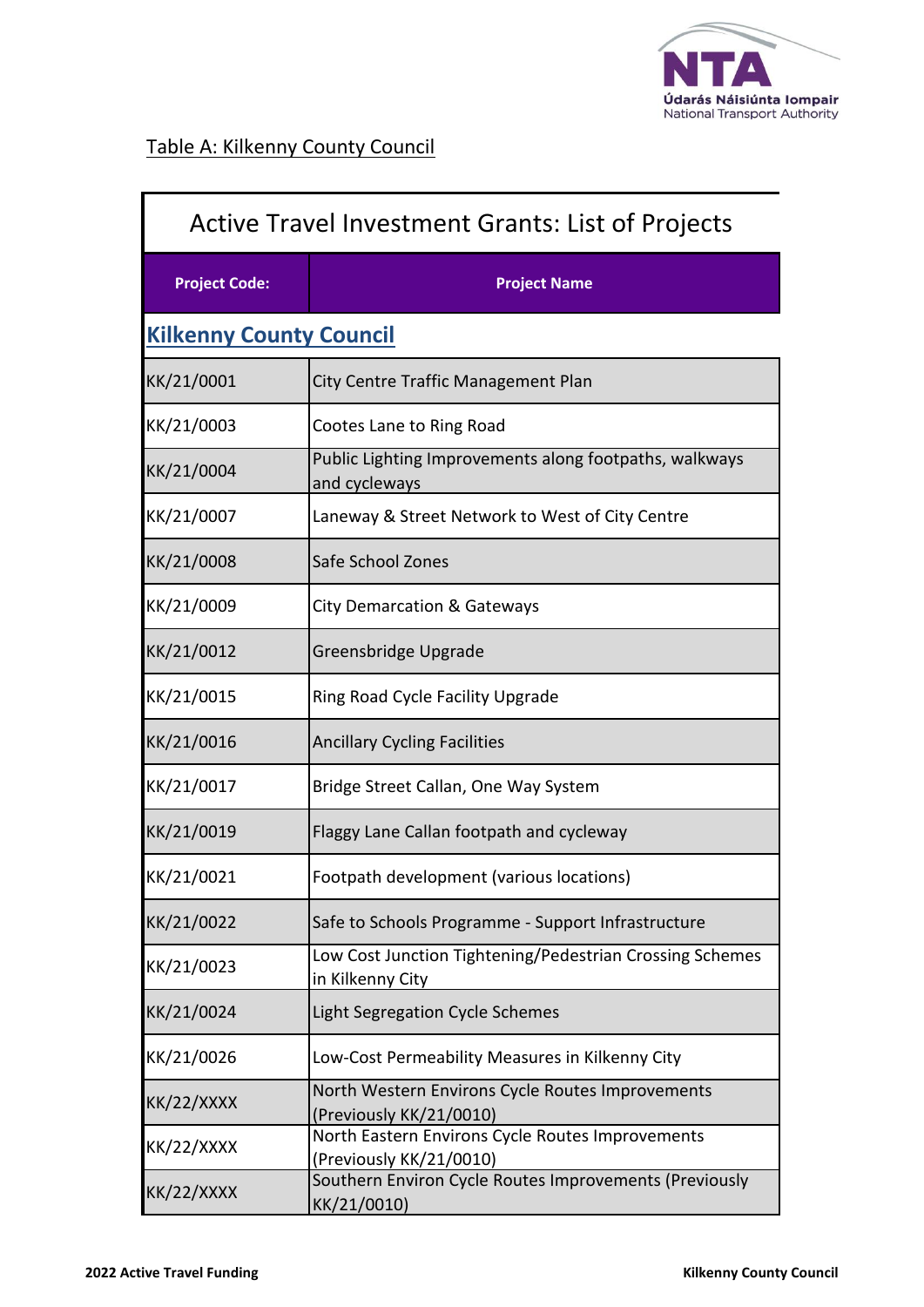

| <b>Active Travel Investment Grants: List of Projects</b> |                                                                        |  |
|----------------------------------------------------------|------------------------------------------------------------------------|--|
| <b>Project Code:</b>                                     | <b>Project Name</b>                                                    |  |
| <b>Kilkenny County Council</b>                           |                                                                        |  |
| <b>KK/22/XXXX</b>                                        | Kilkenny City Inner Orbital Route and Pedestrian<br>Improvement Scheme |  |
| <b>KK/22/XXXX</b>                                        | Footpath development (various locations)                               |  |
| <b>KK/22/XXXX</b>                                        | Vicar Street Improvement Study                                         |  |
| <b>KK/22/XXXX</b>                                        | Watergate Urban Park Study                                             |  |
| <b>KK/22/XXXX</b>                                        | George Semple Bridge Improvement Works Study                           |  |
| <b>KK/22/XXXX</b>                                        | Goresbridge - Bridge Improvement Works Study                           |  |
| <b>KK/22/XXXX</b>                                        | Kilkenny County Council Active Travel Office - Staff Costs             |  |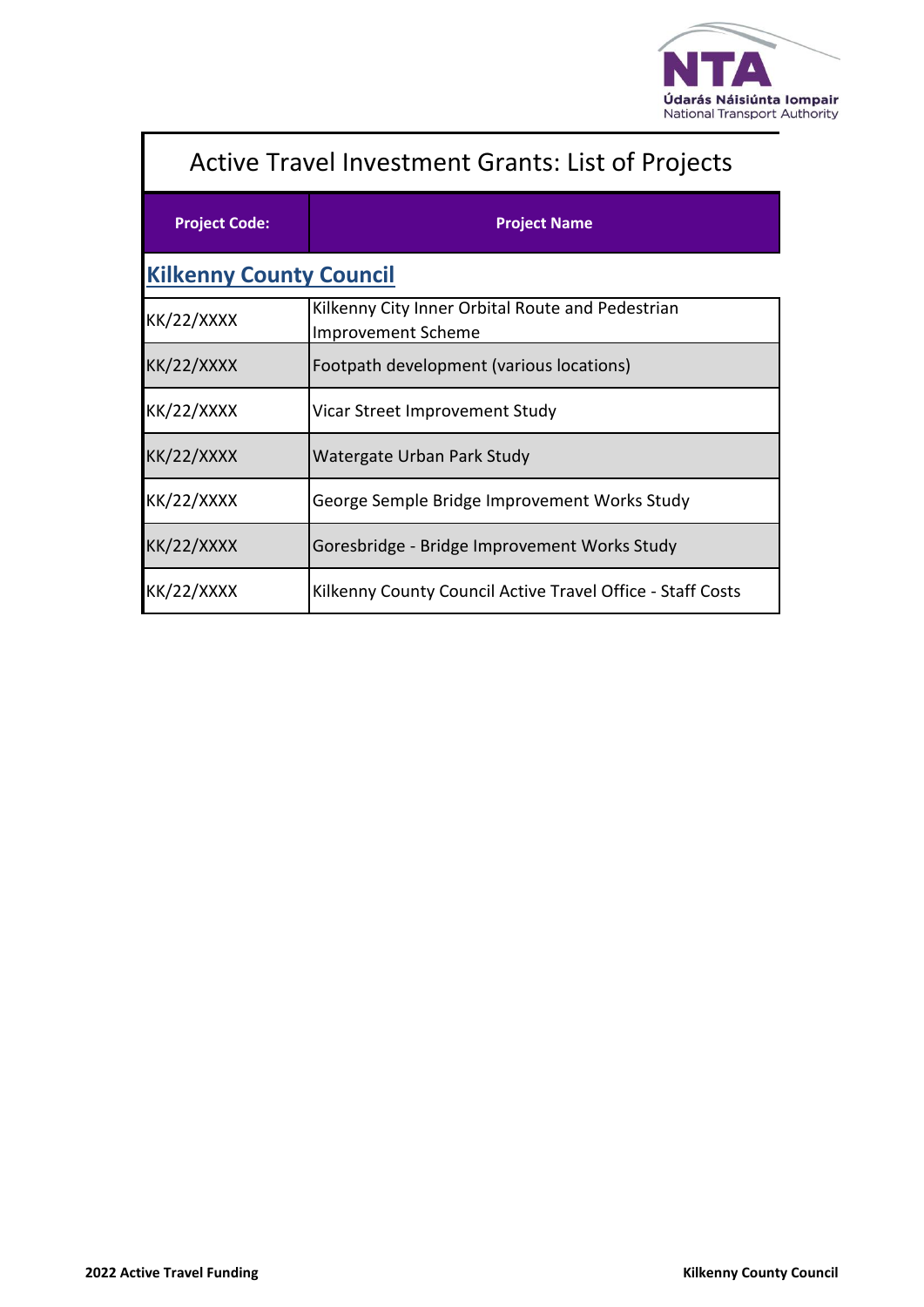

| <b>Active Travel Investment Grants: List of Projects</b> |                                                                            |
|----------------------------------------------------------|----------------------------------------------------------------------------|
| <b>Project Code:</b>                                     | <b>Project Name</b>                                                        |
| <b>Laois County Council</b>                              |                                                                            |
| LS/21/0002                                               | Triogue Blueway, Portlaoise                                                |
| LS/21/0003                                               | Father Brown Avenue Cycle Scheme, Portlaoise                               |
| LS/21/0004                                               | Beladd Cycle Scheme, Portlaoise                                            |
| LS/21/0005                                               | Portlaoise Cycle Parking                                                   |
| LS/21/0006                                               | Dublin Road, Portlaoise - Pedestrian, Cycle & Traffic<br>Management Scheme |
| LS/21/0010                                               | N80 Carlow Rd, Stradbally - Footpath Scheme                                |
| LS/21/0011                                               | R419 Edenderry Rd, Portarlington - Footpath Scheme                         |
| LS/21/0013                                               | Cork Road, Durrow - Footpath Improvement Scheme                            |
| LS/21/0016                                               | Ballyroan Rd, Abbeyleix - Pedestrian and Cycle Scheme                      |
| LS/21/0017                                               | Light Segregation Cycle Schemes                                            |
| LS/21/0018                                               | Low-Cost Junction Tightening/Pedestrian Crossing Schemes                   |
| LS/21/0019                                               | Low-Cost Permeability Measures                                             |
| LS/21/0020                                               | Safe Routes to Schools Programme - Support Infrastructure                  |
| LS/21/0021                                               | <b>Additional Outdoor Infrastructure</b>                                   |
| LS/22/XXXX                                               | Footpath Improvement Schemes                                               |
| LS/22/XXXX                                               | Timahoe Village Cycle Link                                                 |
| LS/22/XXXX                                               | Portlaoise Local Transport Plan                                            |
| LS/22/XXXX                                               | Laois County Council Active Travel Office - Staff Costs                    |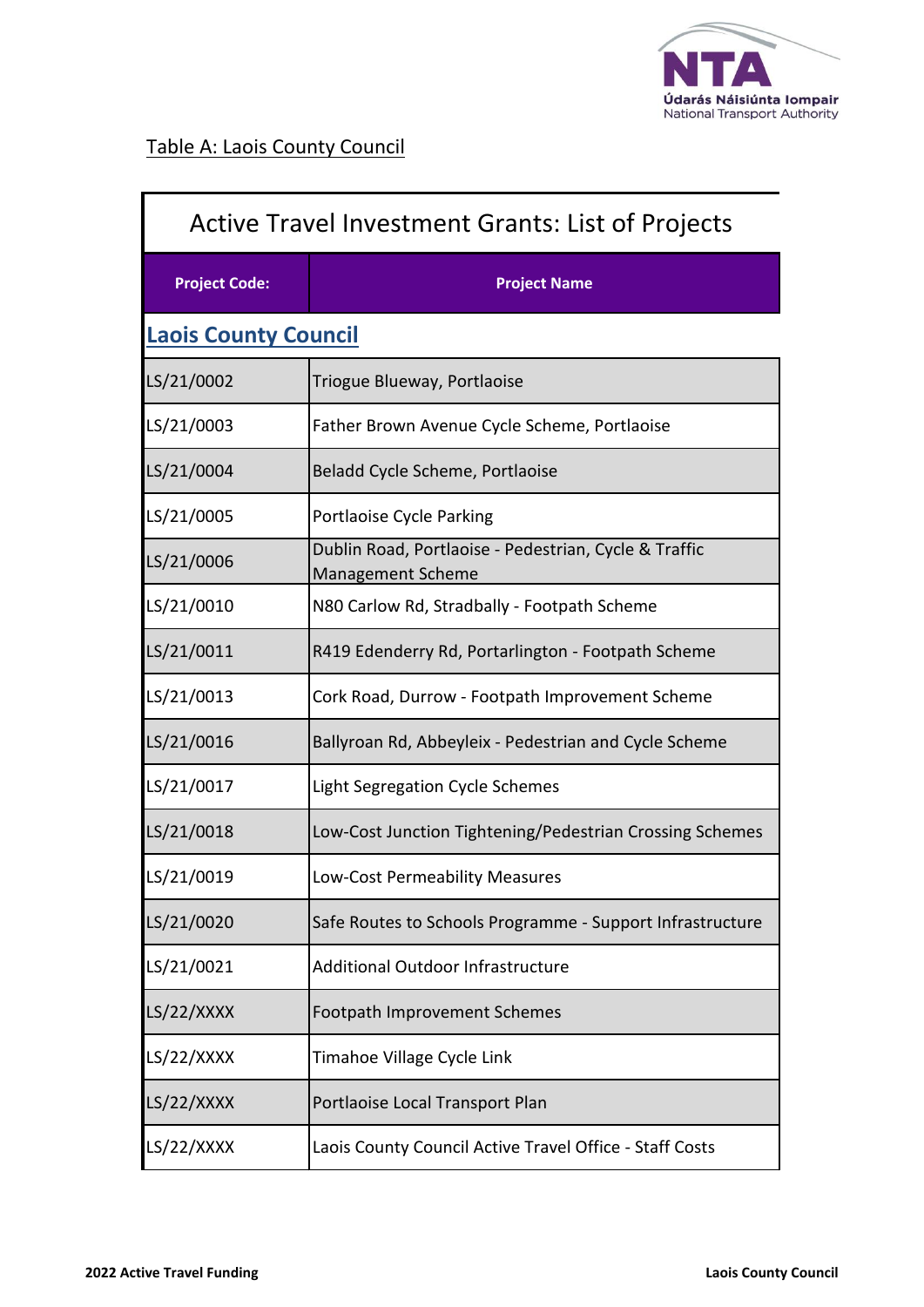

| <b>Active Travel Investment Grants: List of Projects</b> |                                                                              |  |
|----------------------------------------------------------|------------------------------------------------------------------------------|--|
| <b>Project Code:</b>                                     | <b>Project Name</b>                                                          |  |
| <b>Leitrim County Council</b>                            |                                                                              |  |
| LM/21/0001                                               | Pedestrian and Cycle Bridge Designs: Manorhamilton and<br>Rooskey            |  |
| LM/21/0002                                               | Footpath Package A: New links Drumkeeran, Dromahaire,<br>Tullaghan, Kinlough |  |
| LM/21/0003                                               | Footpath Package B: Manorhamilton, Kiltyclogher, Kinlough,<br>Drumkeeran     |  |
| LM/21/0004                                               | Footpath Package C: Ardrum, Newtowngore, Ballinamore,<br>Mohill, Drumshanbo  |  |
| LM/21/0005                                               | Footpath Package D: Carrick-on-Shannon, Rooskey, Dromod                      |  |
| LM/21/0006                                               | Greenway Package: Manorhamilton, Kinlough, Drumshanbo,<br>Fenagh             |  |
| LM/21/0007                                               | Greyway Aghoo -Ballinamore: Link from town to Greenway                       |  |
| LM/21/0008                                               | Low Cost Junction Tightening/Pedestrian Crossing Schemes,<br>inc. Dromahaire |  |
| LM/21/0009                                               | Safe to Schools Programme - Support Infrastructure                           |  |
| LM/21/0011                                               | <b>Light Segregation Cycle Schemes</b>                                       |  |
| LM/21/0012                                               | Low Cost Permeability Measures                                               |  |
| LM/21/XXXX                                               | Rooskey Pedestrian and Cycle Scheme                                          |  |
| LM/21/XXXX                                               | Leitrim County Council Active Travel Office - Staff Costs                    |  |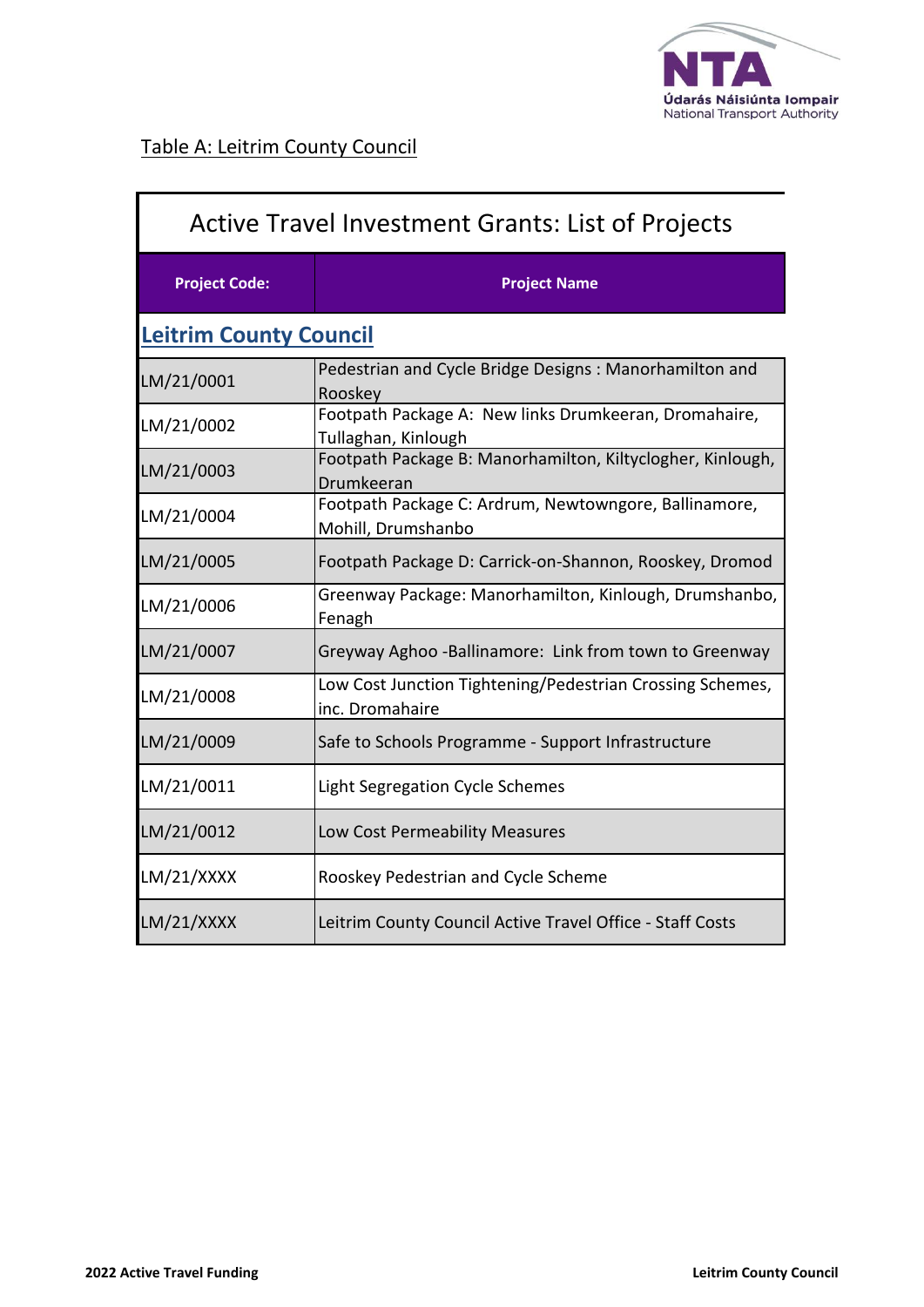

 $\mathbf{r}$ 

| <b>Active Travel Investment Grants: List of Projects</b> |                                                                          |
|----------------------------------------------------------|--------------------------------------------------------------------------|
| <b>Project Code:</b>                                     | <b>Project Name</b>                                                      |
| <b>Longford County Council</b>                           |                                                                          |
| LD/21/0003                                               | Harbour Row/Killashee Road Junction Improvement Scheme,<br>Longford Town |
| LD/21/0004                                               | Royal Canal Permeability Links Study                                     |
| LD/21/0005                                               | R198 Battery Road Pedestrian and Cycle Scheme, Longford<br>Town          |
| LD/21/0006                                               | Aghafad Pedestrian and Cycle Scheme, Longford Town                       |
| LD/21/0007                                               | R392 Ballymahon - Pedestrian and Cycle Improvement<br>Scheme             |
| LD/21/0008                                               | Market Street to Barrack Lane, Granard - Pedestrian and<br>Cycle Scheme  |
| LD/21/0009                                               | R194 Longford Road, Granard - Pedestrian and Cycle Scheme                |
| LD/21/0010                                               | N63 Pedestrian and Cycle Scheme, Longford Town                           |
| LD/21/0011                                               | Light Segregation Cycle Schemes                                          |
| LD/21/0012                                               | Low-Cost Junction Tightening/Pedestrian Crossing Schemes                 |
| LD/21/0013                                               | Low Cost Permeability measures                                           |
| LD/21/0014                                               | Safe to Schools Programme - Support Infrastructure                       |
| LD/21/0015                                               | Ennybegs - Pedestrian/Cycle Improvements                                 |
| LD/22/XXXX                                               | Longford County Council Active Travel Office - Staff Costs               |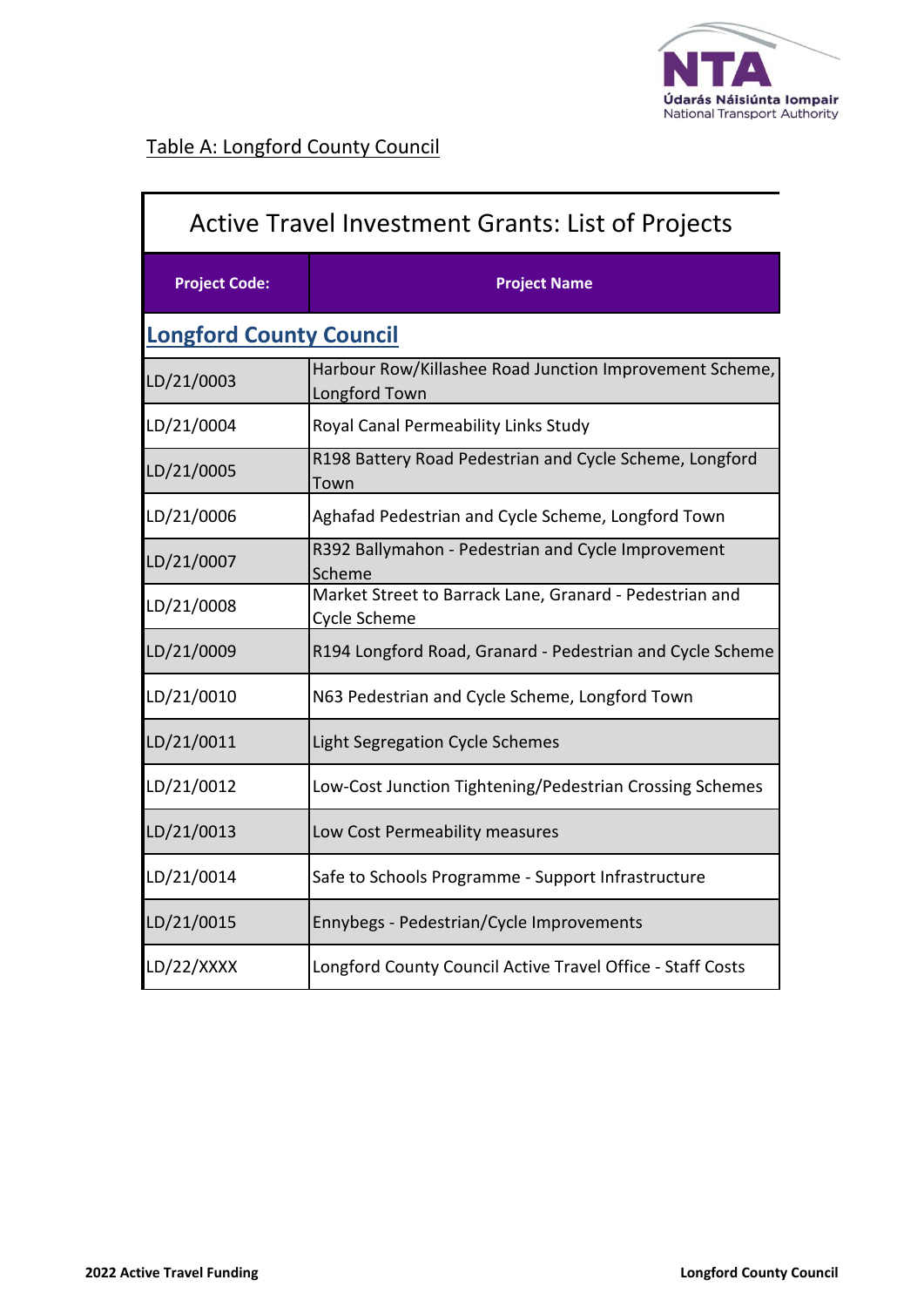

| Active Travel Investment Grants: List of Projects |                                                                                                             |
|---------------------------------------------------|-------------------------------------------------------------------------------------------------------------|
| <b>Project Code:</b>                              | <b>Project Name</b>                                                                                         |
| <b>Louth County Council</b>                       |                                                                                                             |
| LHCC/21/0001                                      | Drogheda: St. Dominick's Bridge.                                                                            |
| LHCC/21/0002                                      | Drogheda: R132, Bridge of Peace to Train Station<br>(incorporating Marsh Road)                              |
| LHCC/21/0003                                      | Ballymakenny Rd Drogheda                                                                                    |
| LHCC/21/0004                                      | Drogheda: Twenties Lane & R166 Termonfeckin Rd, design.                                                     |
| LHCC/21/0005                                      | Drogheda: R168 Collon rd, Hill of Rath RAB and Rosehall<br>RAB.                                             |
| LHCC/21/0006                                      | Drogheda: Rathmullan Road from Marely's Lane junction,<br>design.                                           |
| LHCC/21/0007                                      | Drogheda: Boyne Business Park Link Road.                                                                    |
| LHCC/21/0008                                      | Drogheda Dublin and North roads, design.                                                                    |
| LHCC/21/0009                                      | Dundalk: R132 inner Relief Rd.                                                                              |
| LHCC/21/0010                                      | Dundalk: Inner relief road to Riverside walk Dublin Road<br>R215.                                           |
| LHCC/21/0011                                      | Dundalk: Ard Easmuinn Rd to Train Station / Friary School<br>Dundalk & Dundalk Bus Station to Rail Station. |
| LHCC/21/0012                                      | Transport / Mobility Plans: Including Dundalk, Drogheda,<br>Ardee,                                          |
| LHCC/21/0013                                      | Footpath Extensions / Links Package A: Termonfeckin &<br>Cherrybrook.                                       |
| LHCC/21/0014                                      | Footpath Extensions / Links Package B: Knockbridge &<br>Annagassan.                                         |
| LCC/22/xxxx                                       | R132 Dublin Road, Dundalk (Rank Xerox junctions to Green<br>gates)                                          |
| $LCC/22/x$ xxx                                    | R178 Carrickmacross Road DUNDALK                                                                            |
| LCC/22/xxxx                                       | Remedial Junction Works Dundalk for improved accessibility                                                  |
| $LCC/22/x$ xxx                                    | 2 New Pedestrian Cross on R132 Inner relief Rd, at Tain<br>Bridge, DUNDALK                                  |
| LCC/22/xxxx                                       | Hoeys Lane (from junction with Dublin Street to Junction<br>with Naughtons Close)                           |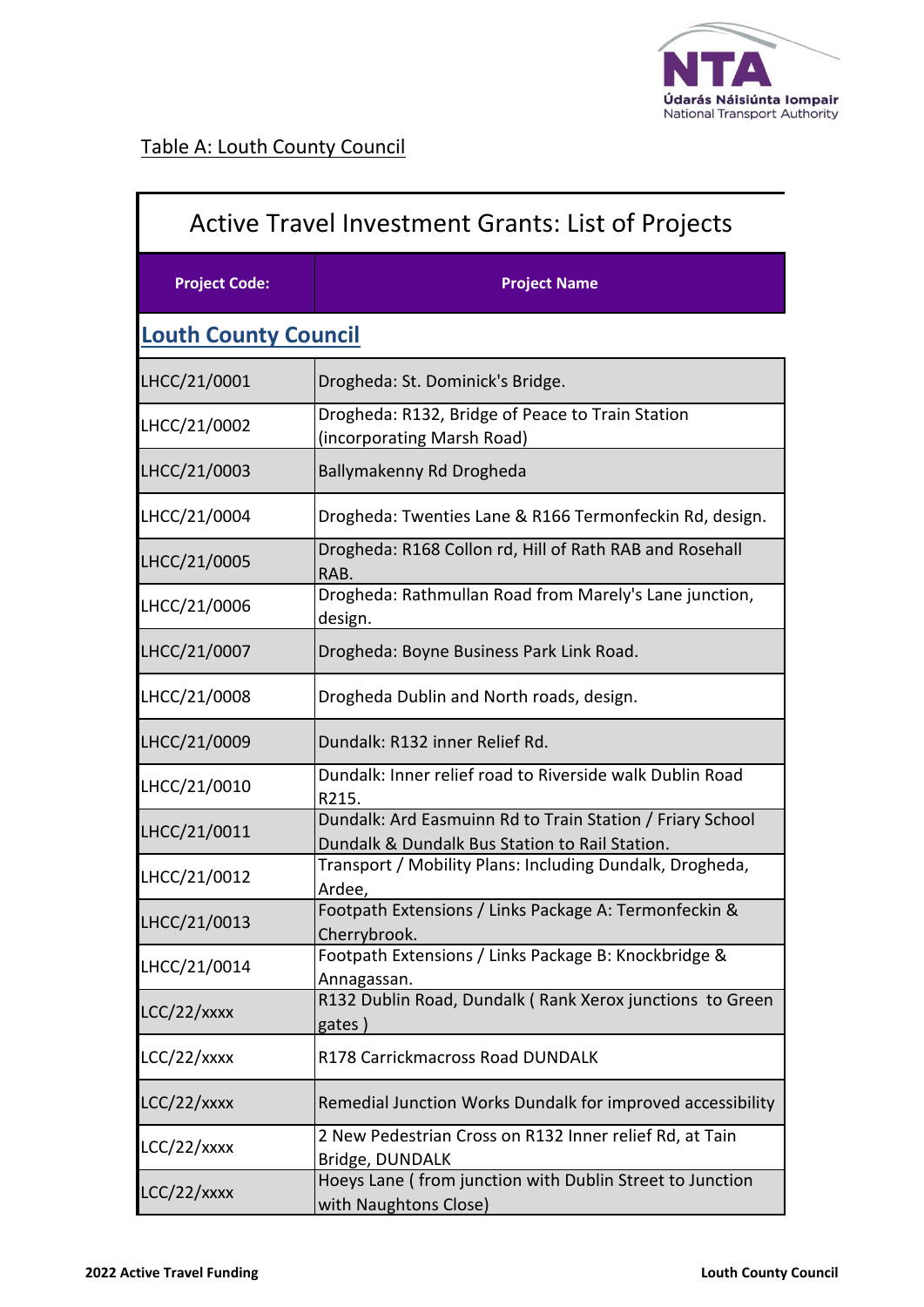

| <b>Active Travel Investment Grants: List of Projects</b> |                                                                                      |  |
|----------------------------------------------------------|--------------------------------------------------------------------------------------|--|
| <b>Project Code:</b>                                     | <b>Project Name</b>                                                                  |  |
| <b>Louth County Council</b>                              |                                                                                      |  |
| LCC/22/xxxx                                              | Mill Street, Dundalk (from Inner Relief rd junction to Castle<br>Rd junction (440m). |  |
| LCC/22/xxxx                                              | Hill Street Bridge to Train Station DUNDALK                                          |  |
| LCC/22/xxxx                                              | New Ped / Cycle Link between College Heights and Tom<br><b>Bellew Ave. DUNDALK</b>   |  |
| LCC/22/xxxx                                              | Moneymore, Drogheda footpaths                                                        |  |
| LCC/22/xxxx                                              | Louth County Council Active Travel Office - Staff Costs                              |  |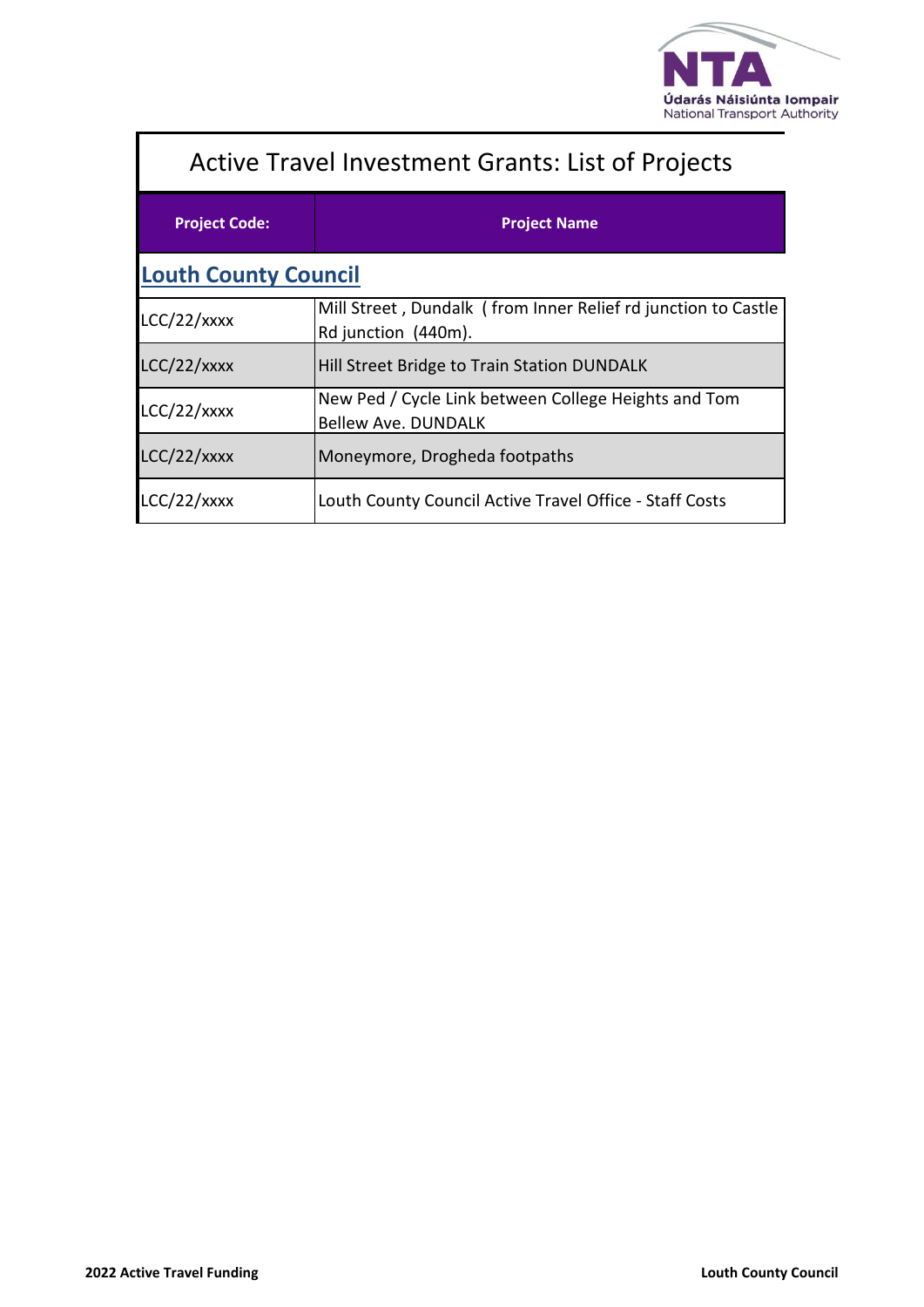

| <b>Active Travel Investment Grants: List of Projects</b> |                                                      |
|----------------------------------------------------------|------------------------------------------------------|
| <b>Project Code:</b>                                     | <b>Project Name</b>                                  |
| <b>Mayo County Council</b>                               |                                                      |
| MOCC/21/0001                                             | <b>Transport/Mobility Plans</b>                      |
| MOCC/21/0003                                             | Ped crossings                                        |
| MOCC/21/0004                                             | <b>Ballina MD</b>                                    |
| MOCC/21/0005                                             | Castlebar MD                                         |
| MOCC/21/0006                                             | CLAREMORRIS/SWINFORD MD                              |
| MOCC/21/0007                                             | <b>WEST MD</b>                                       |
| MOCC/21/0008                                             | Castlebar MD                                         |
| MOCC/21/0010                                             | <b>WEST MD</b>                                       |
| MOCC/21/0011                                             | <b>WEST MD</b>                                       |
| MOCC/21/0013                                             | CLAREMORRIS/SWINFORD MD                              |
| MOCC/21/0015                                             | Low Cost Permeability measures                       |
| MOCC/21/0016                                             | Light Segregation Cycle Schemes                      |
| MOCC/21/0019                                             | Additional Outdoor Infrastructure                    |
| MOCC/21/0021                                             | Ballyhaunis GAA pitch extension                      |
| MOCC/21/0022                                             | Claremount path and cycle lane                       |
| MOCC/21/0020                                             | Footpath Package E (Possible new projects Castlebar) |
| $MO/22/x$ xxx                                            | Ballina MD - Footpath Package G: Belleek Rd Arch     |
| $MO/22/x$ xxx                                            | Ballina MD - Footpath Package G: Ridgepool Rd        |
| $MO/22/x$ xxx                                            | Ballina MD - Footpath Package G: Bonniconlon_Phase 1 |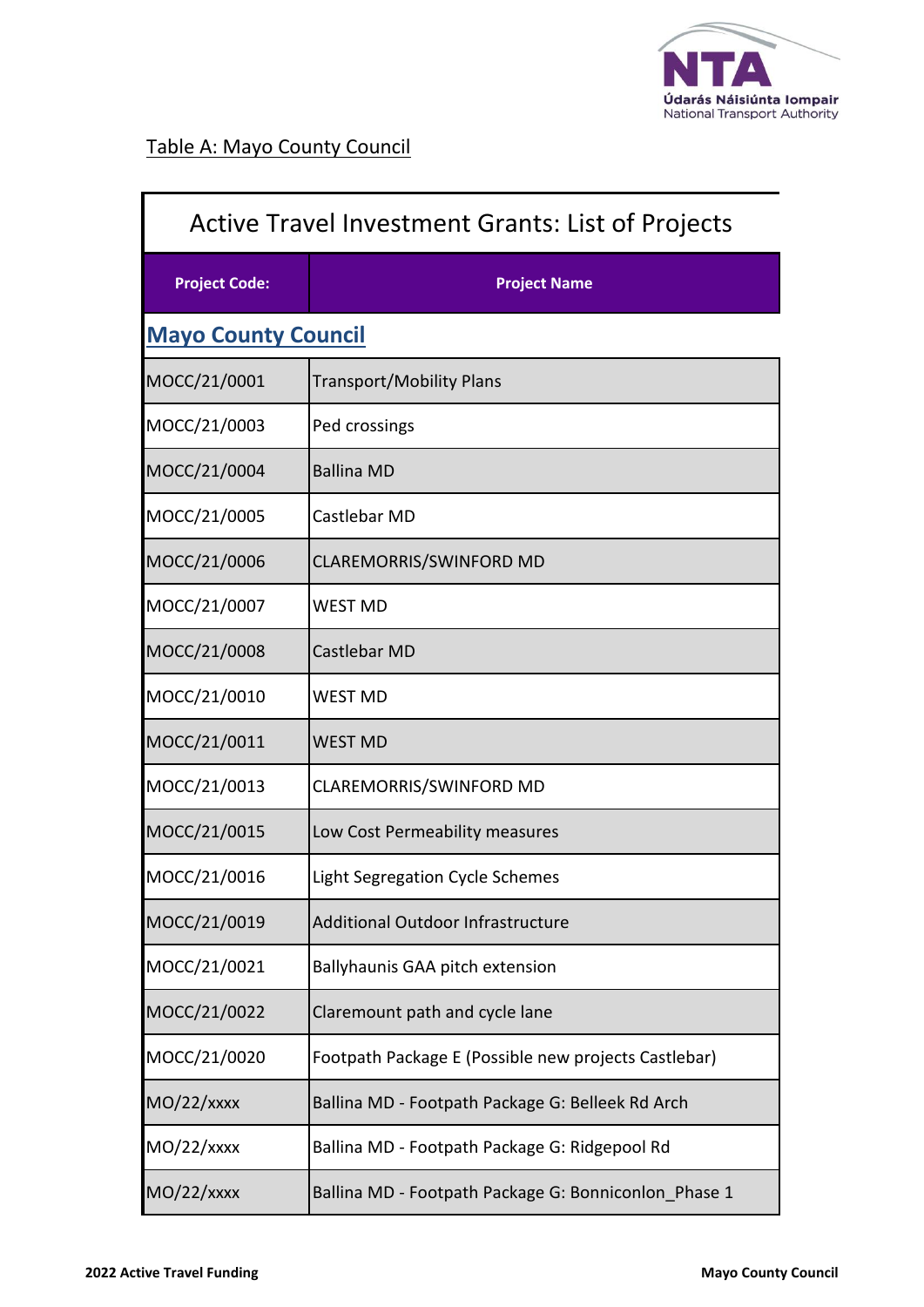

| <b>Active Travel Investment Grants: List of Projects</b> |                                                                                              |
|----------------------------------------------------------|----------------------------------------------------------------------------------------------|
| <b>Project Code:</b>                                     | <b>Project Name</b>                                                                          |
| <b>Mayo County Council</b>                               |                                                                                              |
| $MO/22/x$ xxx                                            | Ballina MD - Footpath Package G: Attymass Phase 1 Survey<br>& Design                         |
| $MO/22/x$ xxx                                            | Castlebar MD - Footpath Package H: Hopkins Rd                                                |
| $MO/22/x$ xxx                                            | Castlebar MD - Footpath Package H: Moneen Rd Hollow<br>Grove to Baxters                      |
| $MO/22/x$ xxx                                            | Castlebar MD - Footpath Package H: Rathbaun Rd                                               |
| $MO/22/x$ xxx                                            | Castlebar MD - Footpath Package H: Keelogues Rd                                              |
| $MO/22/x$ xxx                                            | Castlebar MD - Footpath Package H: Balla Kiltimagh Rd                                        |
| $MO/22/x$ xxx                                            | Castlebar MD - Footpath Package H: Laherdaun                                                 |
| $MO/22/x$ xxx                                            | Castlebar MD - Footpath Package H: Knights Park<br>Snugsborough                              |
| MO/220003                                                | Castlebar MD - Filtered Permeability Scheme<br>3(c)_Summerfield                              |
| $MO/22/x$ xxx                                            | Castlebar MD - Cycle Parking                                                                 |
| $MO/22/x$ xxx                                            | Castlebar MD - Conversion Of Covid Temporary<br>Interventions To Perm Layouts Tucker Street  |
| $MO/22/x$ xxx                                            | Claremorris Swinford MD - Footpath Package J: Swinford                                       |
| $MO/22/x$ xxx                                            | Claremorris Swinford MD - Footpath Package J: Foxford                                        |
| $MO/22/x$ xxx                                            | Claremorris Swinford MD - Footpath Package: Charlestown                                      |
| $MO/22/x$ xxx                                            | Claremorris Swinford MD - Walking/Cycling Facilities<br>4(a) Carracastle                     |
| $MO/22/x$ xxx                                            | Claremorris Swinford MD - Walking/Cycling Facilities<br>4(d) Ballyhaunis                     |
| $MO/22/x$ xxx                                            | Claremorris Swinford MD - Junction<br>Improvement_Ballyhaunis                                |
| $MO/22/x$ xxx                                            | Claremorris Swinford MD - Urban Greenway 5(c) Swinford                                       |
| $MO/22/x$ xxx                                            | Westport Belmullet MD - Footpath Package F:<br>Westport, Newport, Ballycroy and Achill Sound |
| $MO/22/x$ xxx                                            | Westport Belmullet MD - Footpath Package F:<br><b>Belmullet Junction L1202</b>               |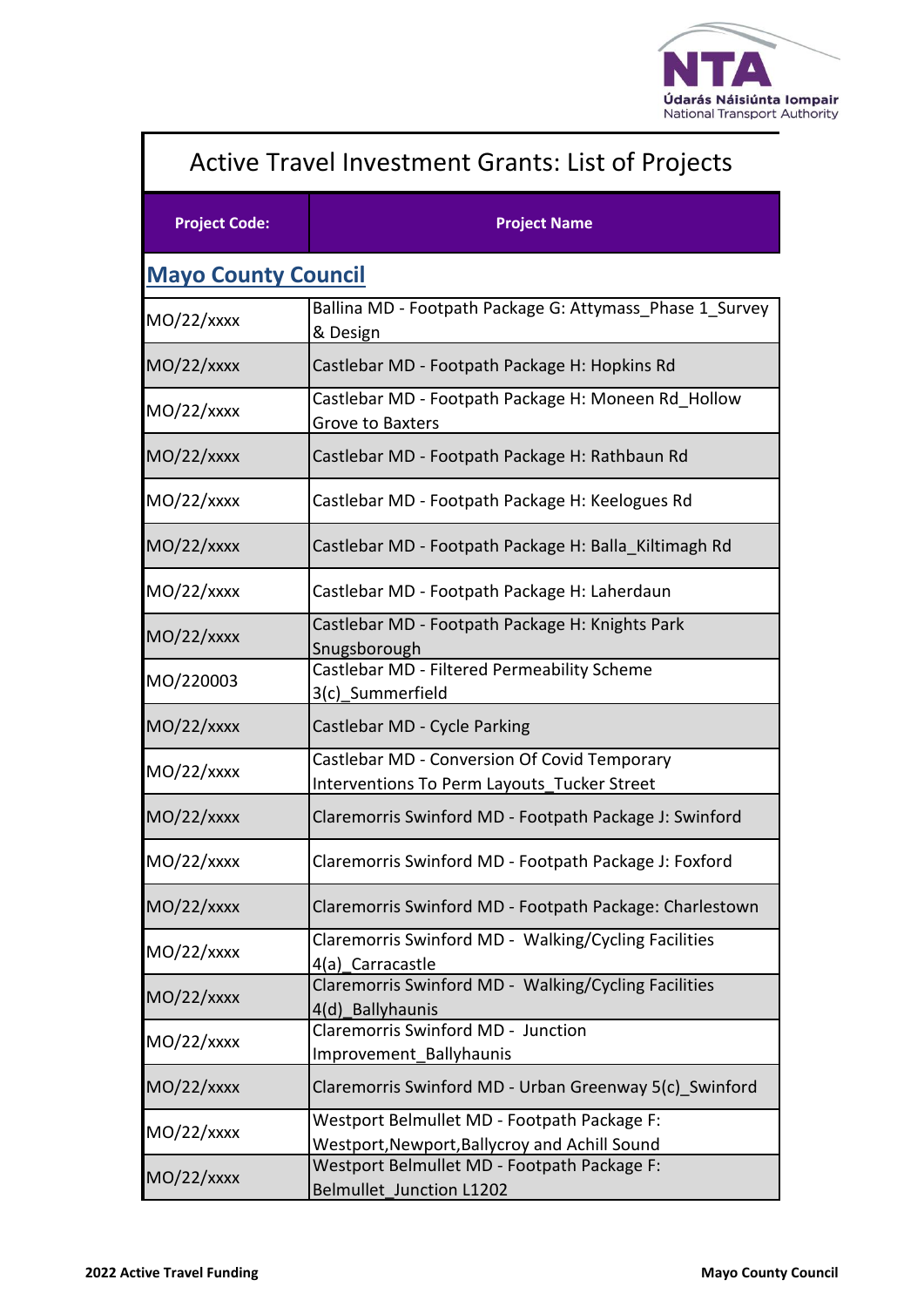

| <b>Active Travel Investment Grants: List of Projects</b> |                                                                     |  |
|----------------------------------------------------------|---------------------------------------------------------------------|--|
| <b>Project Code:</b>                                     | <b>Project Name</b>                                                 |  |
| <b>Mayo County Council</b>                               |                                                                     |  |
| MO/22/xxxx                                               | Westport Belmullet MD - Footpath Package F:<br>Belmullet Shore Rd   |  |
| $MO/22/x$ xxx                                            | Westport Belmullet MD - Walking/Cycling Facilities<br>6(c) Lodge Rd |  |
| $MO/22/x$ xxx                                            | Westport Belmullet MD - AT Crossings 7(a) Castlebar and<br>James St |  |
| $MO/22/x$ xxx                                            | <b>MOCC</b> - Behavioural Change                                    |  |
| $MO/22/x$ xxx                                            | <b>MOCC</b> - Park and Stride Safety                                |  |
| $MO/22/x$ xxx                                            | Mayo County Council Active Travel Office - Staff Costs              |  |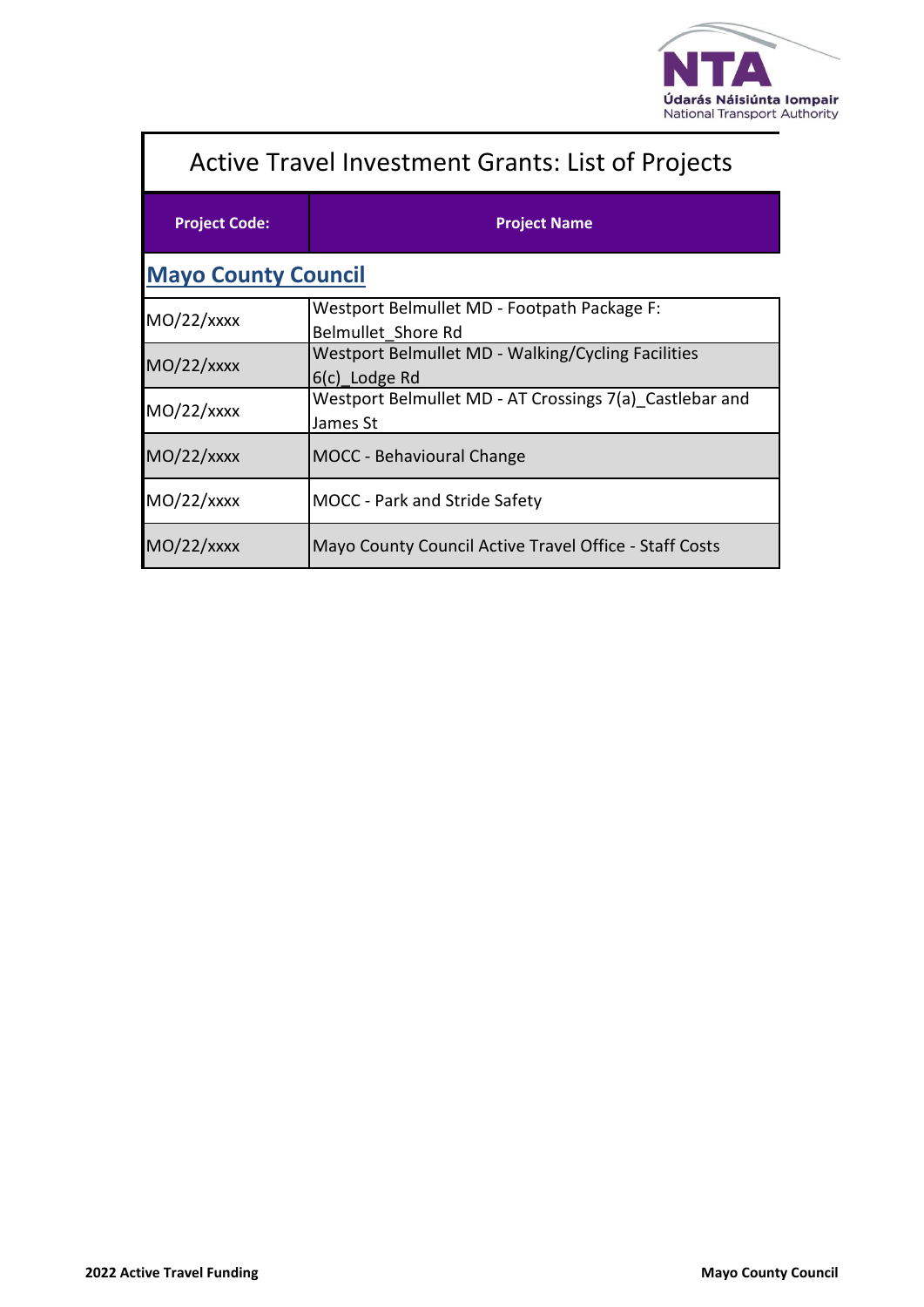

| <b>Active Travel Investment Grants: List of Projects</b> |                                                                                |
|----------------------------------------------------------|--------------------------------------------------------------------------------|
| <b>Project Code:</b>                                     | <b>Project Name</b>                                                            |
| <b>Monaghan County Council</b>                           |                                                                                |
| MN/21/0001                                               | Upgrade of Monaghan Town Greenway                                              |
| MN/21/0002                                               | Monaghan Town Greenway along N2                                                |
| MN/21/0003                                               | Footpath Package A - Ballybay, Rockcorry, Clones,<br>Smithboro                 |
| MN/21/0004                                               | Footpath Package B - Castleblaney, Carrickmacross                              |
| MN/21/0005                                               | Footpath Package C - Castleblaney, Carrickmacross                              |
| MN/21/0006                                               | Footpath Package D - Monaghan Town                                             |
| MN/21/0007                                               | Footpath Package E - Tullyhirm Lane, Coolshannagh,<br><b>Scotstown Village</b> |
| MN/21/0008                                               | Streetlighting - Ballybay, Clones, Smithboro                                   |
| MN/21/0009                                               | Cycle Lane - 98 Avenue, Clones                                                 |
| MN/21/0010                                               | Cycle Lane Ross Road, Carrickmacross                                           |
| MN/21/0011                                               | Scotshouse Village Pedestrian / Cycle Bridge Options                           |
| MN/21/0012                                               | Iniskeen Village Pedestrian / Cycle Bridge Options                             |
| MN/21/0013                                               | Monaghan Town Horseshoe Bridge Pedestrian / Cycle Bridge<br><b>Options</b>     |
| MN/21/0014                                               | Monaghan Town Ballyalbany Bridge Pedestrian / Cycle<br><b>Bridge Options</b>   |
| MN/21/0015                                               | Pedestrian Crossings - Clones, Iniskeen, Annayalla                             |
| MN/21/0016                                               | Dublin Street Regeneration Project Monaghan Town                               |
| MN/21/0019                                               | Safe to Schools Programme - Support Infrastructure                             |
| MN/21/0020                                               | Low Cost Junction Tightening/Pedestrian Crossing Schemes                       |
| MN/21/0021                                               | Light Segregation Cycle Schemes                                                |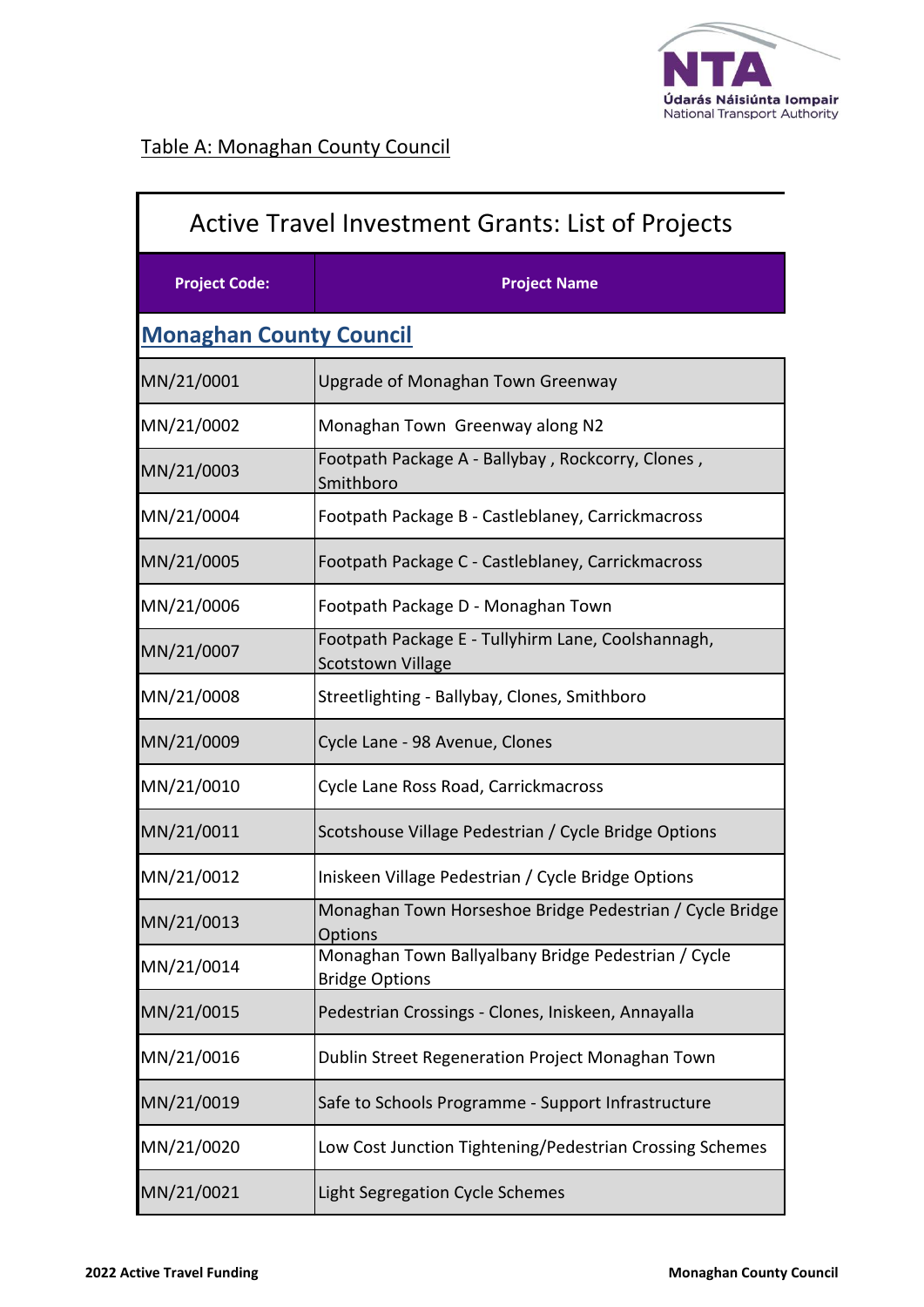

| <b>Active Travel Investment Grants: List of Projects</b> |                                                            |  |
|----------------------------------------------------------|------------------------------------------------------------|--|
| <b>Project Code:</b>                                     | <b>Project Name</b>                                        |  |
| <b>Monaghan County Council</b>                           |                                                            |  |
| MN/21/0023                                               | Low Cost Permeability Measures                             |  |
| MN/21/0024                                               | <b>Additional Outdoor Infrastructure</b>                   |  |
| MN/22/XXXX                                               | St Tiarnach Plaza                                          |  |
| MN/22/XXXX                                               | Lough Egish Village                                        |  |
| MN/22/XXXX                                               | Monaghan Town Local Transport Plan                         |  |
| MN/22/XXXX                                               | Monaghan County Council Active Travel Office - Staff Costs |  |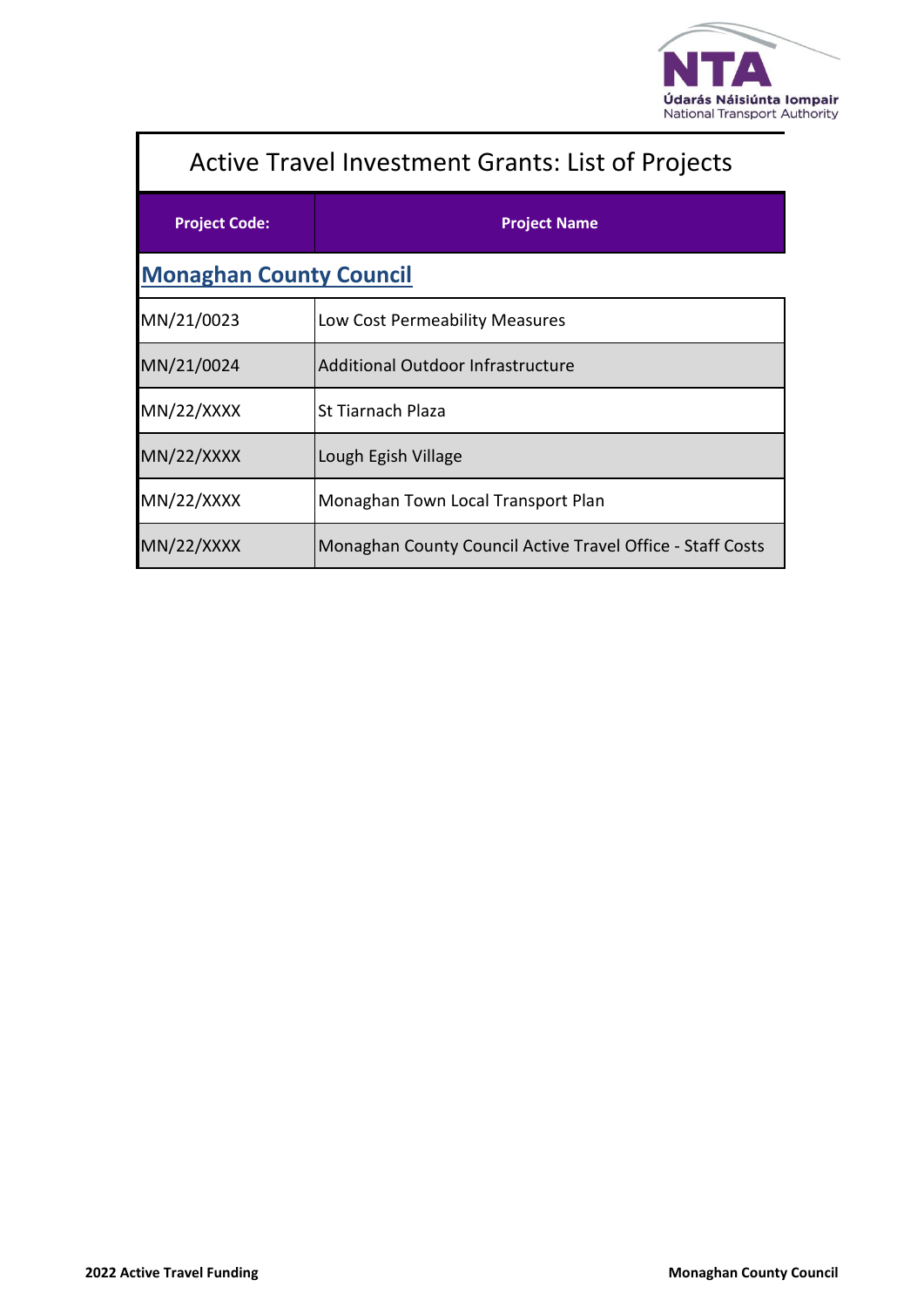

| Active Travel Investment Grants: List of Projects |                                                                                |
|---------------------------------------------------|--------------------------------------------------------------------------------|
| <b>Project Code:</b>                              | <b>Project Name</b>                                                            |
| <b>Offaly County Council</b>                      |                                                                                |
| OYCC/21/0001                                      | Transport / Mobility Plan: Tullamore                                           |
| OYCC/21/0002                                      | Tullamore Cycle Network Phase 1                                                |
| OYCC/21/0003                                      | Footpaths Improvements Package A: Birr & Crinkill                              |
| OYCC/21/0004                                      | Footpaths Improvements Package B: Clara                                        |
| OYCC/21/0005                                      | Edenderry - Hare's Lane                                                        |
| OYCC/21/0006                                      | Footpaths Improvements Design Package: Banagher &<br>Cloghan                   |
| OYCC/21/0007                                      | Tullamore - Spollenstown Road                                                  |
| OYCC/21/0008                                      | Countywide Pedestrian Crossings                                                |
| OYCC/21/0009                                      | Portarlington Active Travel Scheme                                             |
| OYCC/21/0010                                      | Safe to Schools Programme - Support Infrastructure:<br>Frederick Street, Clara |
| OYCC/21/0011                                      | Low Cost Urban Junction (tightening) Schemes: Edenderry &<br>Birr              |
| OYCC/21/0012                                      | Light segregation Cycling Scheme: Edenderry                                    |
| OYCC/21/0013                                      | Tullamore Urban Greenway Project                                               |
| OYCC/21/0014                                      | Outdoor Infrastructure                                                         |
| $OY/22/x$ xxx                                     | EDENDERRY - R402-1 Junction Upgrade                                            |
| OY/22/xxxx                                        | TULLAMORE - Collins Lane Junction - Advance Scheme                             |
| OY/22/xxxx                                        | BIRR - Riverside Walk Upgrade/Link                                             |
| OY/22/xxxx                                        | RHODE - Pedestrian Crossings & Footpath                                        |
| OY/22/xxxx                                        | MUCKLAGH - Brocca Rd - Junction/Path                                           |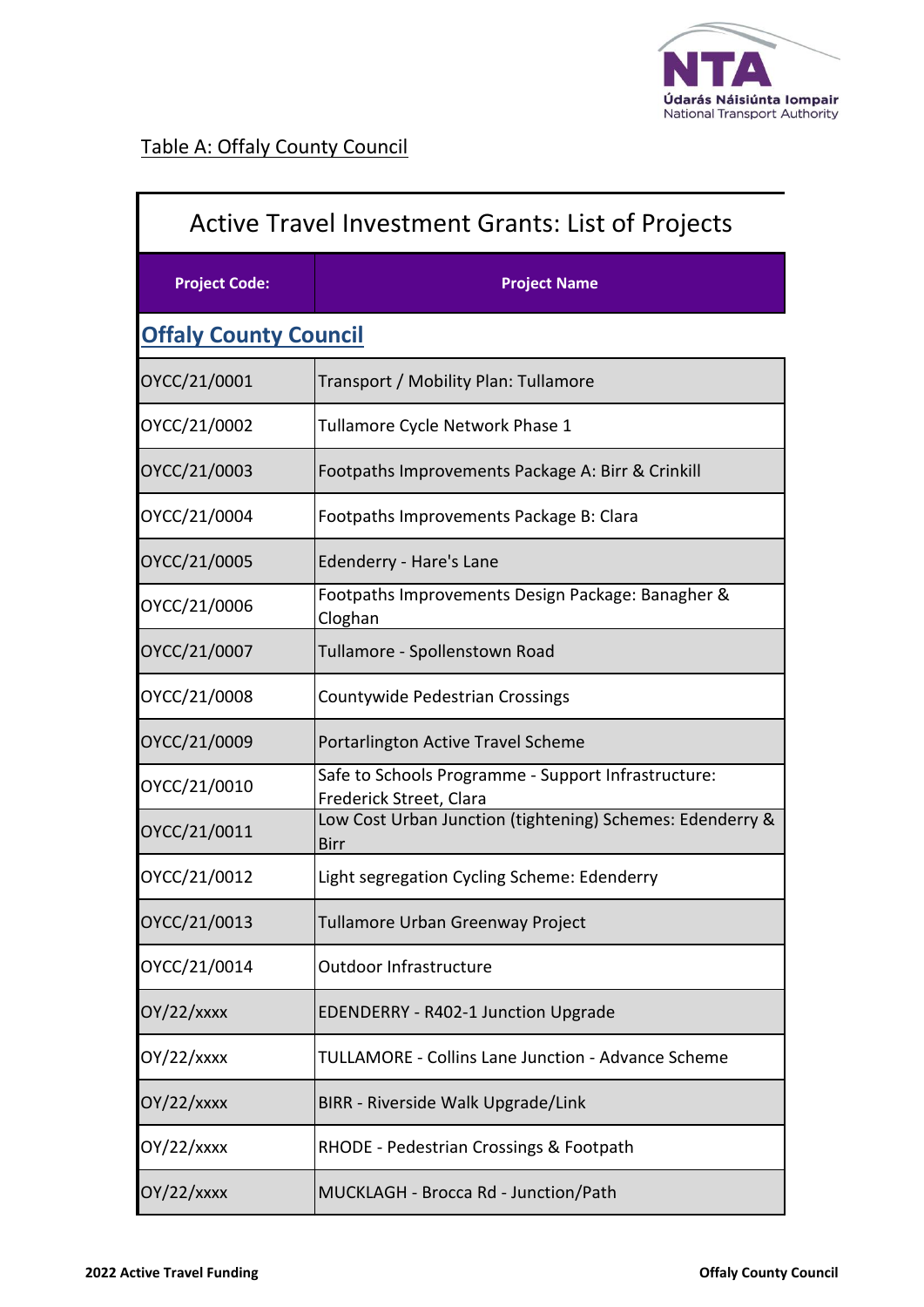

| <b>Active Travel Investment Grants: List of Projects</b> |                                                                 |  |
|----------------------------------------------------------|-----------------------------------------------------------------|--|
| <b>Project Code:</b>                                     | <b>Project Name</b>                                             |  |
| <b>Offaly County Council</b>                             |                                                                 |  |
| $OY/22/x$ xxx                                            | SHINRONE - Cloughjordan Road                                    |  |
| $OY/22/x$ xxx                                            | <b>BALLYCUMBER - Upgrade Footpath Links</b>                     |  |
| OY/22/xxxx                                               | <b>Offaly County Council Active Travel Office - Staff Costs</b> |  |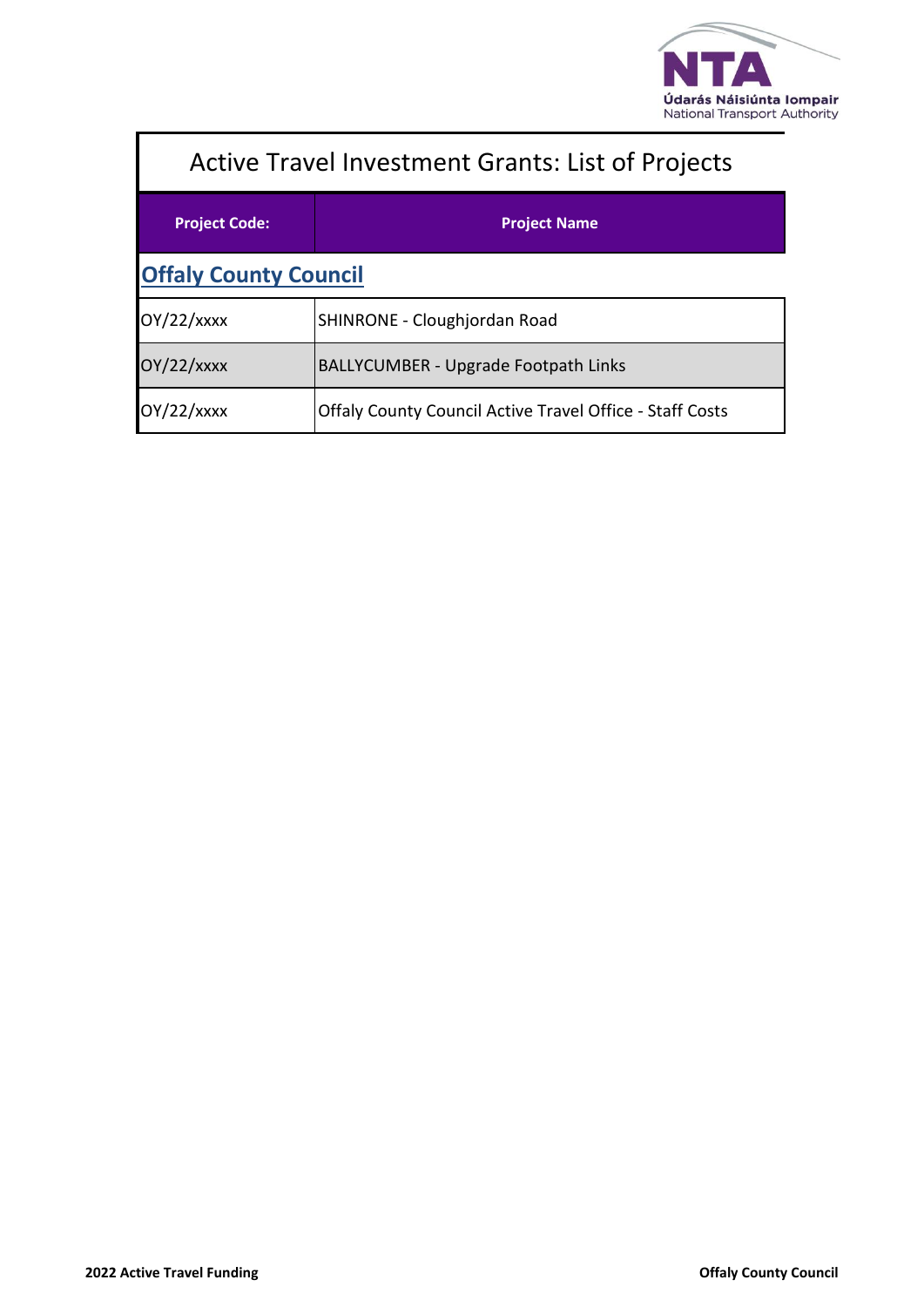

I

| <b>Active Travel Investment Grants: List of Projects</b> |                                                                                                                       |
|----------------------------------------------------------|-----------------------------------------------------------------------------------------------------------------------|
| <b>Project Code:</b>                                     | <b>Project Name</b>                                                                                                   |
| <b>Roscommon County Council</b>                          |                                                                                                                       |
| RN/21/0001                                               | Bealnamulla, Athlone, Co. Roscommon - New Footpaths                                                                   |
| RN/21/0004                                               | Roscommon Town, Co. Roscommon - Widening Footpaths                                                                    |
| RN/21/0006                                               | Cootehall - Footpath Link                                                                                             |
| RN/21/0007                                               | Athleague - Cycle Lane                                                                                                |
| RN/21/0008                                               | Creagh - Shared Cycle/Footpath                                                                                        |
| RN/21/0009                                               | Loughglynn Village Centre Pedestrian Improvements                                                                     |
| RN/21/0010                                               | <b>Ballyleague Footpath Improvements</b>                                                                              |
| RN/21/0013                                               | Knockcroghery - Segregated cycle way on old road within<br>village boundary (approved pending further information and |
| RN/21/0014                                               | Safe to Schools Programme - Support Infrastructure                                                                    |
| RN/21/0015                                               | Low Cost Junction Tightening/Pedestrian Crossing Schemes                                                              |
| RN/21/0019                                               | Inter urban Greyway pilot - location: connection between<br>Drumsna and Jamestown, Leitrim via L3656, Roscommon)      |
| RN/22/XXXX                                               | Roscommon County Council Active Travel Office - Staff Costs                                                           |
| RN/22/XXXX                                               | Ballaghaderreen Town Development                                                                                      |
| RN/22/XXXX                                               | South Roscommon Villages Active Travel Measures                                                                       |
| RN/22/XXXX                                               | Castlerea Demense                                                                                                     |
| RN/22/XXXX                                               | Tarmonbarry Footpath link from the Village to Whitehall<br>national School.                                           |
| RN/22/XXXX                                               | Footpath project in Lecarrow Village                                                                                  |
| RN/22/XXXX                                               | Footpath Project in Croghan Village.                                                                                  |
| RN/22/XXXX                                               | Boyle footpath Project on the Wooden bridge road                                                                      |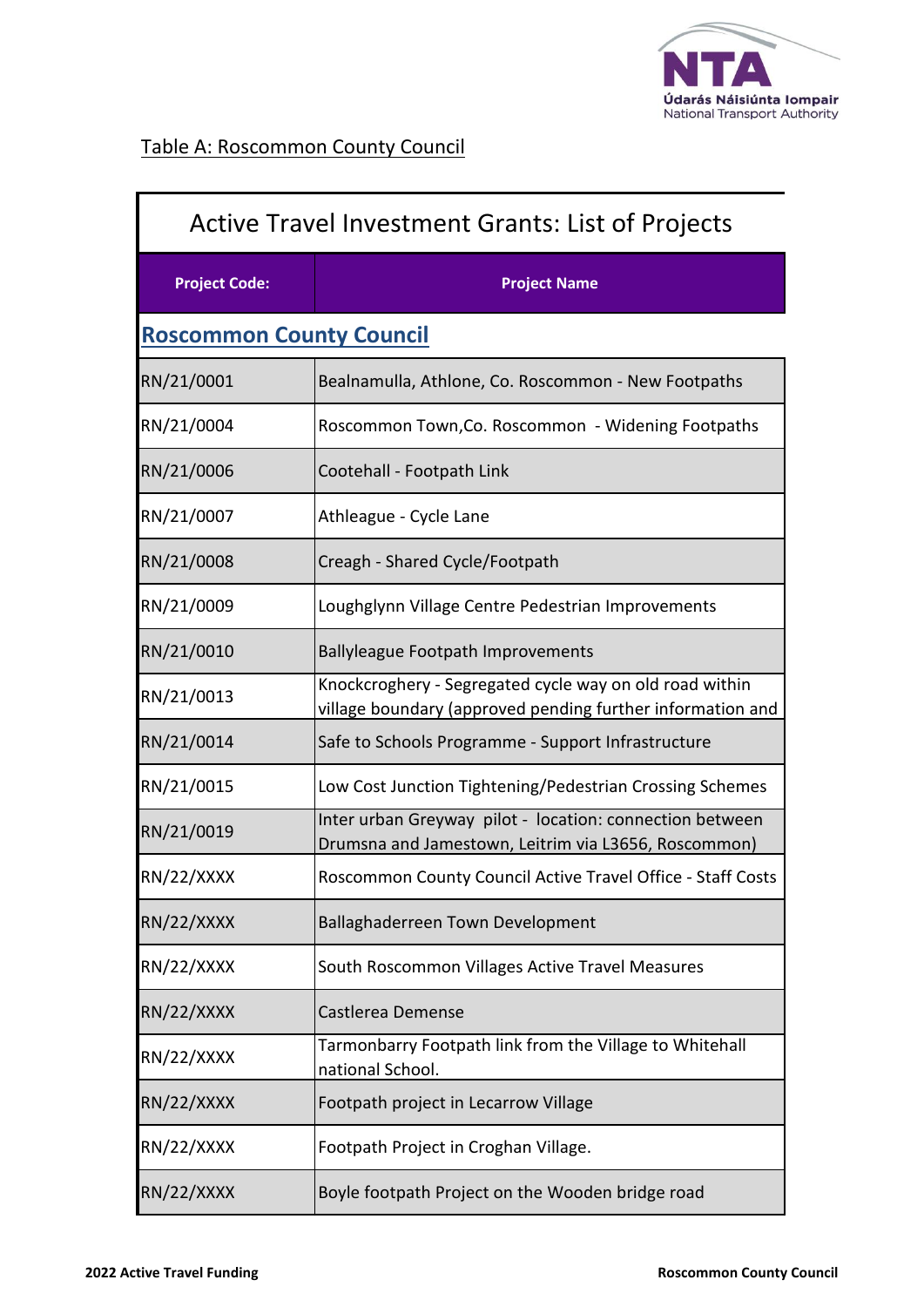

| <b>Active Travel Investment Grants: List of Projects</b> |                              |  |
|----------------------------------------------------------|------------------------------|--|
| <b>Project Code:</b>                                     | <b>Project Name</b>          |  |
| <b>Roscommon County Council</b>                          |                              |  |
| RN/22/XXXX                                               | Rooskey Village Project      |  |
| RN/22/XXXX                                               | Cloonfad Village Project     |  |
| RN/22/XXXX                                               | L7055 Roscommon Town Project |  |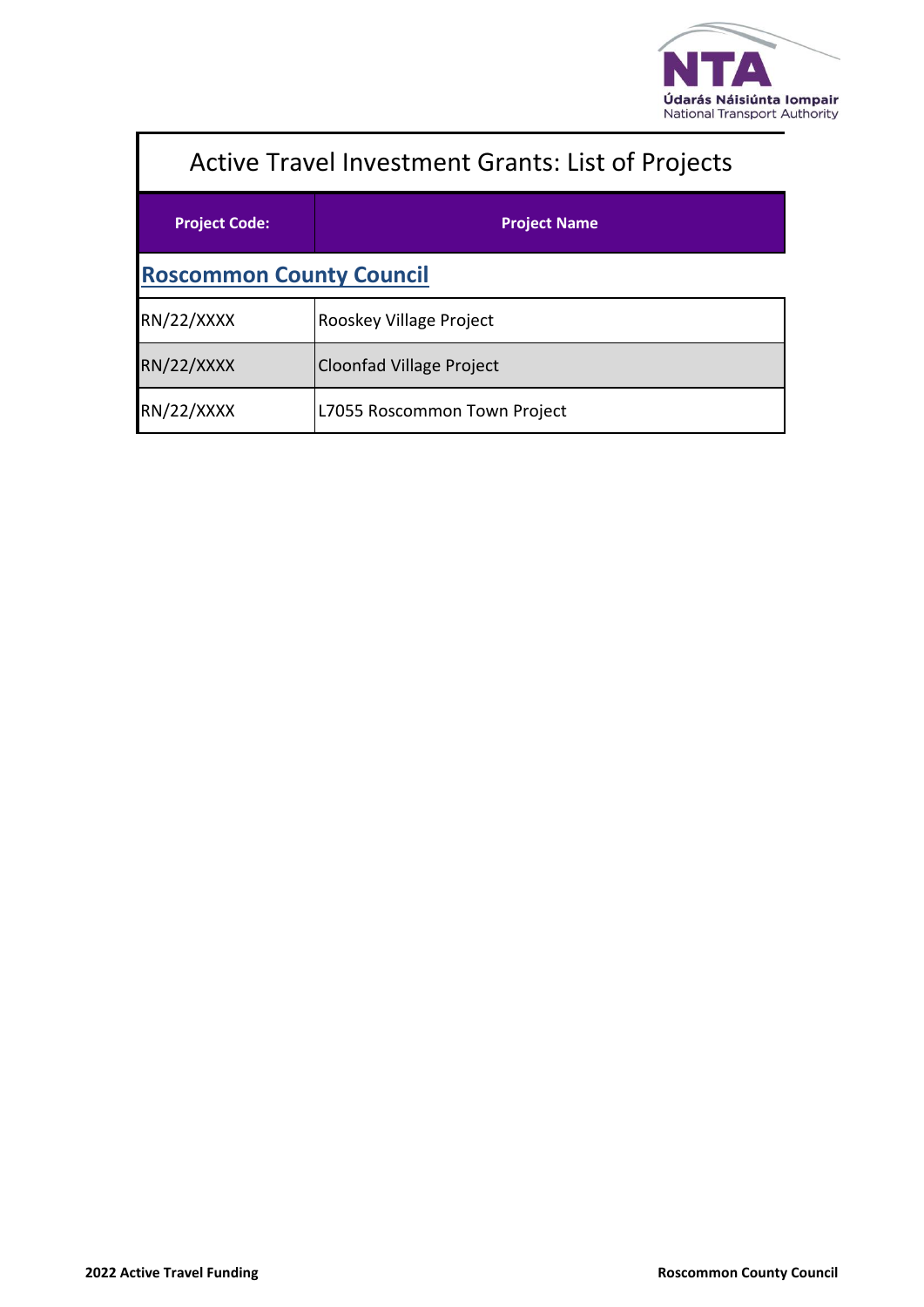

I

| <b>Active Travel Investment Grants: List of Projects</b> |                                                                               |
|----------------------------------------------------------|-------------------------------------------------------------------------------|
| <b>Project Code:</b>                                     | <b>Project Name</b>                                                           |
| <b>Sligo County Council</b>                              |                                                                               |
| SO/21/0001                                               | <b>Cycle Parking</b>                                                          |
| SO/21/0002                                               | New Footpath Schemes A - Strandhill, Grange, Carney                           |
| SO/21/0003                                               | New Footpath Schemes B - Ballygawley, Ballintogher,<br>Coolaney,              |
| SO/21/0004                                               | New Footpath Schemes C - Enniscrone, Geevagh,<br>Tubbercurry, Sligo City      |
| SO/21/0005                                               | Footpath Improvement Schemes - Various locations in the<br>City               |
| SO/21/0007                                               | Low Cost Junction Tightening/Pedestrian Crossing Schemes                      |
| $SO/22/x$ xxx                                            | Strandhill R292 & R277 Cycleway                                               |
| $SO/22/x$ xxx                                            | Parklet                                                                       |
| $SO/22/x$ xxx                                            | Transport Studies/ Urban Mobility Plans/Active Travel<br><b>Network Plans</b> |
| $SO/22/x$ xxx                                            | Colloney/Ballysadare Active Travel Projects                                   |
| $SO/22/x$ xxx                                            | Western Distributor Road Active Travel linkages to Sligo City                 |
| $SO/22/x$ xxx                                            | Permeability projects                                                         |
| $SO/22/x$ xxx                                            | Safe to Schools Programme - Support Infrastructure                            |
| $SO/22/x$ xxx                                            | IT Sligo to Hyde Bridge Walking/Cycling scheme                                |
| $SO/22/x$ xxx                                            | Rosses Point Village Road Footpath Scheme                                     |
| $SO/22/x$ xxx                                            | Markievicz Bridge Footbridge Review                                           |
| $SO/22/x$ xxx                                            | <b>Transport Plan Interventions</b>                                           |
| $SO/22/x$ xxx                                            | <b>Clarion Road - Active Travel Facilities</b>                                |
| $SO/22/x$ xxx                                            | Sligo County Council Active Travel - Staff Costs                              |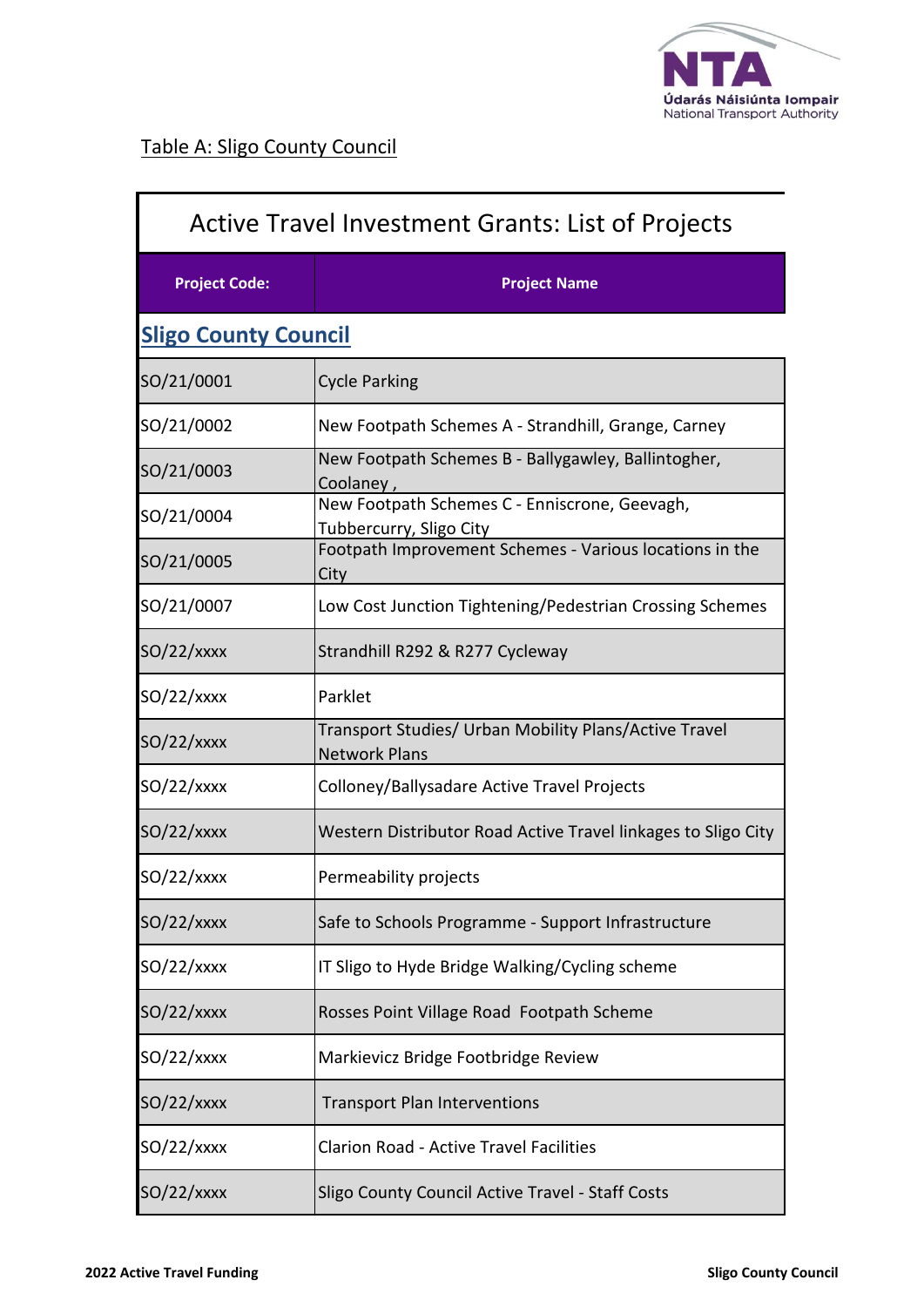

| <b>Active Travel Investment Grants: List of Projects</b> |                                 |
|----------------------------------------------------------|---------------------------------|
| <b>Project Code:</b>                                     | <b>Project Name</b>             |
| <b>Sligo County Council</b>                              |                                 |
| $SO/22/x$ xxx                                            | Light Segregation Cycle Schemes |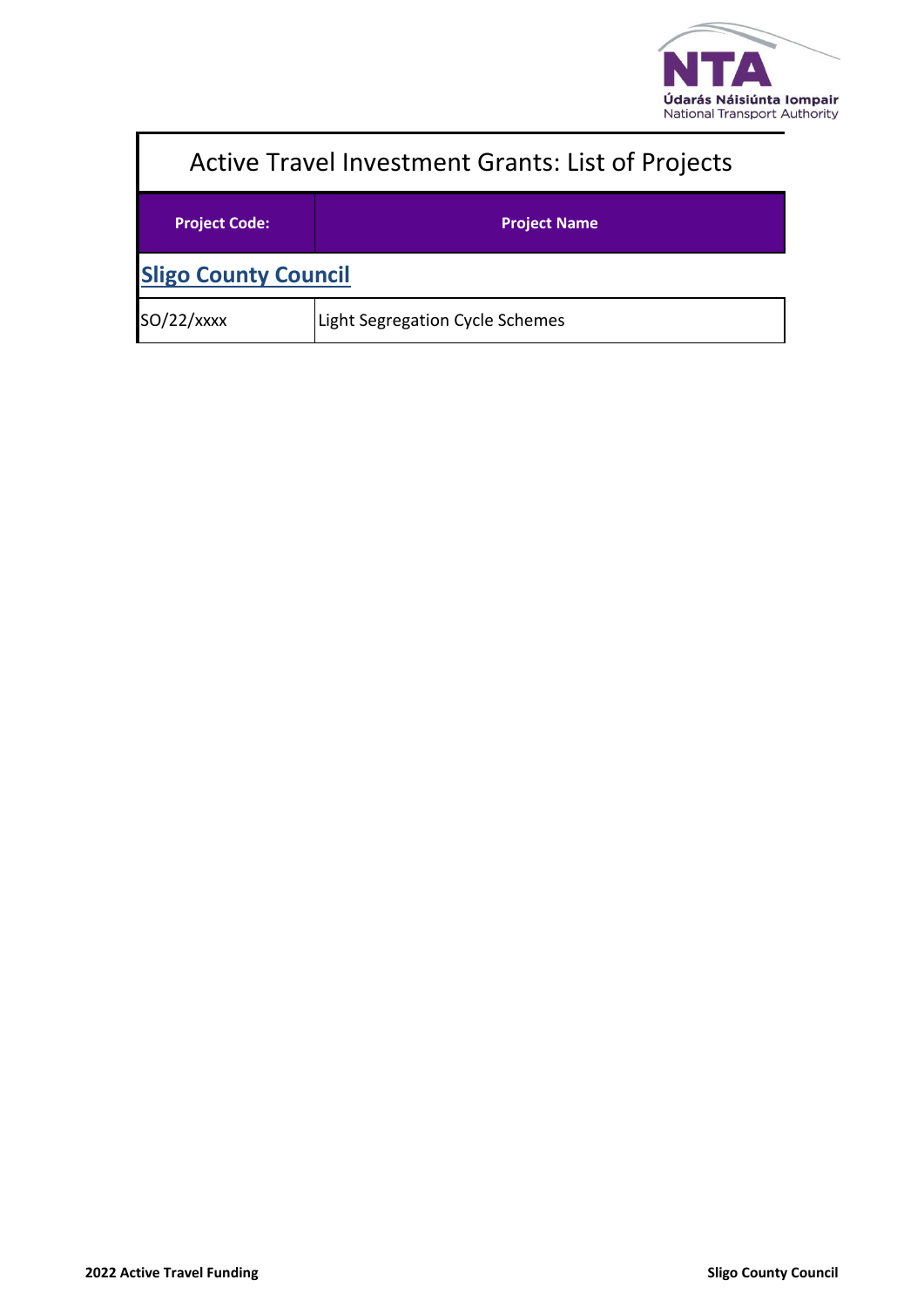

| <b>Active Travel Investment Grants: List of Projects</b> |                                                                                                                  |
|----------------------------------------------------------|------------------------------------------------------------------------------------------------------------------|
| <b>Project Code:</b>                                     | <b>Project Name</b>                                                                                              |
| <b>Tipperary County Council</b>                          |                                                                                                                  |
| TCC/21/0002                                              | Irishtown Walking and Cycling Route, Clonmel                                                                     |
| TCC/21/0003                                              | Coleville Road Footpath Improvement Scheme                                                                       |
| TCC/21/0004                                              | Abbey Rd to Marlfield Footpath Improvement Scheme                                                                |
| TCC/21/0005                                              | N52 Footpath/Cycle track Lighting Scheme                                                                         |
| TCC/21/0006                                              | New/Improved Pedestrian & Cycle Schemes: Including works<br>in Nenagh, Cashel, Cahir, Thurles & Roscrea          |
| TCC/21/0007                                              | New Footpaths Package A: Including works in Killusty,<br>Kilcash, Nenagh, Portroe & Newport                      |
| TCC/21/0008                                              | New Footpaths Package B: Including works in Cashel,<br>Ballyporeen, Ardfinnan, Clogheen, Donaskeigh, Hollyford & |
| TCC/21/0009                                              | New Footpaths Package C: Including works in Castleiney,<br>Loughmore, Upperchurch, Benamore & Thurles            |
| TCC/21/0010                                              | New Footpaths Package D: Including works in Killenaule,<br>Cloneen & Mullinahone                                 |
| TCC/21/0011                                              | Footpath Improvements Package A: Including works in<br>Cloughjordan, Cahir, Cashel, Tipperary Town, Ballagh,     |
| TCC/21/0012                                              | Footpath Improvements Package B: Including works in<br>Tipperary Town, Clogheen Village, Borrisoleigh, Roscrea & |
| TCC/21/0014                                              | Light Segregation Cycle Schemes                                                                                  |
| TCC/21/0015                                              | Low Cost Junction Tightening/Pedestrian Crossing Schemes                                                         |
| TCC/21/0016                                              | Low-Cost Permeability Measures                                                                                   |
| TCC/21/0017                                              | Safe to Schools Programme - Support Infrastructure                                                               |
| TCC/21/0018                                              | Transport Studies/Mobility Plans: Towns including Nenagh,<br>Thurles & Clonmel                                   |
| TCC/21/0020                                              | Fethard Walkway                                                                                                  |
| TCC/22/xxxx                                              | N24 Cycle Scheme, Clonmel                                                                                        |
| TCC/22/xxxx                                              | Convent Road, Clonmel                                                                                            |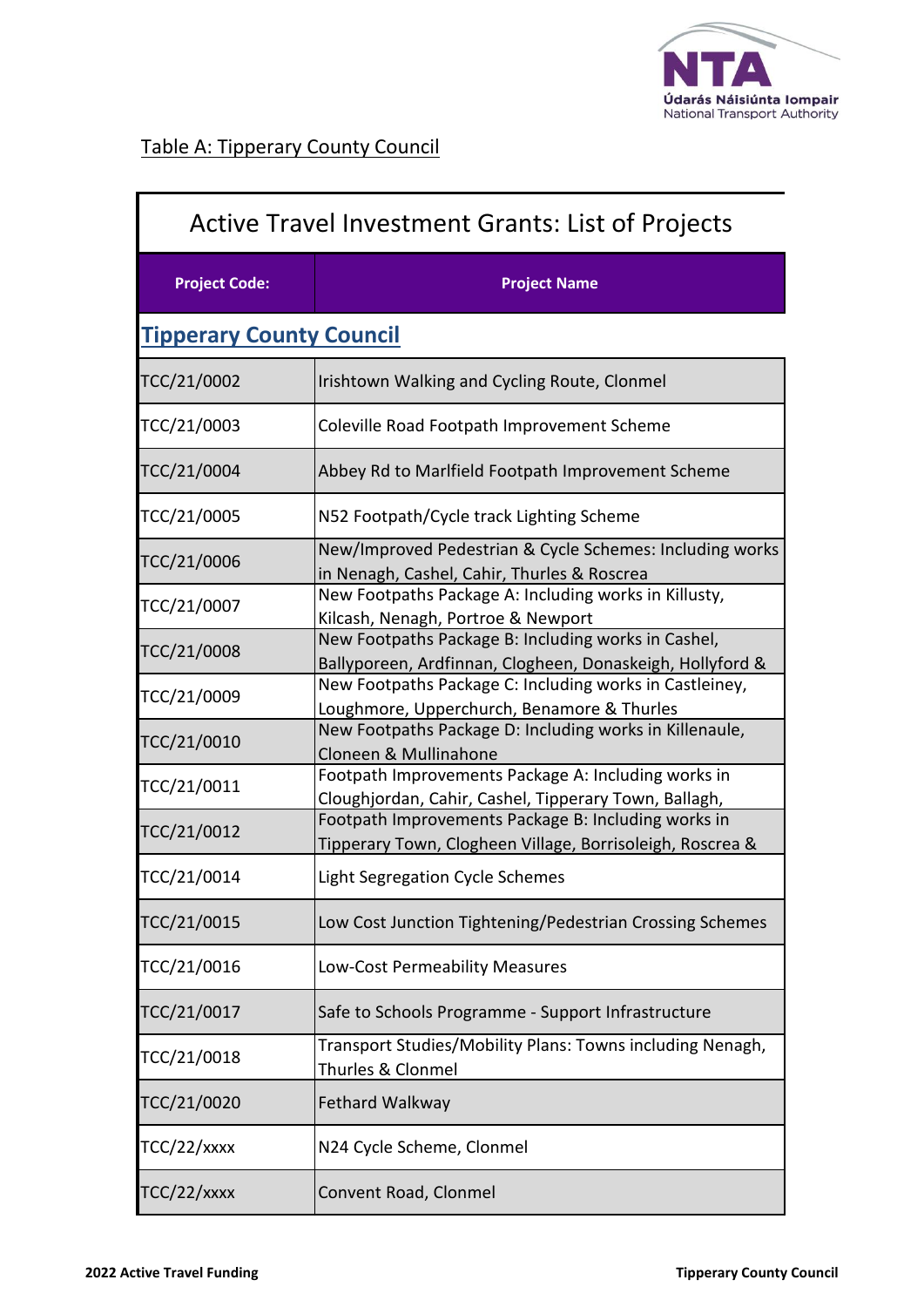

| Active Travel Investment Grants: List of Projects |                                                             |  |
|---------------------------------------------------|-------------------------------------------------------------|--|
| <b>Project Code:</b>                              | <b>Project Name</b>                                         |  |
| <b>Tipperary County Council</b>                   |                                                             |  |
| TCC/22/xxxx                                       | Old Bridge to Suir Blueway Link                             |  |
| $TCC/22/x$ xxx                                    | Cashel Road, Clonmel                                        |  |
| $TCC/22/x$ xxx                                    | Clonmel MD - Minor Footpath schemes                         |  |
| $TCC/22/x$ xxx                                    | <b>Birdhill Active Travel Scheme</b>                        |  |
| $TCC/22/x$ xxx                                    | R445 Nenagh Active Travel Scheme                            |  |
| TCC/22/xxxx                                       | <b>Riverstown Active Travel Scheme</b>                      |  |
| TCC/22/xxxx                                       | <b>Ballina Active Travel Scheme</b>                         |  |
| $TCC/22/x$ xxx                                    | Nenagh MD - Minor Footpath Schemes                          |  |
| $TCC/22/x$ xxx                                    | Ardfinnan Bridge                                            |  |
| $TCC/22/x$ xxx                                    | Supervalu Junction, Cahir                                   |  |
| TCC/22/XXXX                                       | Tipperary Cahir Cashel MD - Minor Footpath Schemes          |  |
| TCC/22/xxxx                                       | Bowes Corner Junction Improvement Scheme                    |  |
| $TCC/22/x$ xxx                                    | Thurles MD - Minor Footpath Schemes                         |  |
| TCC/22/xxxx                                       | Clairin Footbridge                                          |  |
| $TCC/22/x$ xxx                                    | <b>Carrick on Suir Active Travel Scheme</b>                 |  |
| $TCC/22/x$ xxx                                    | Carrick MD - Minor footpath schemes                         |  |
| $TCC/22/x$ xxx                                    | Tipperary County Council Active Travel Office - Staff Costs |  |
| $TCC/22/x$ xxx                                    | <b>Cycle Parking</b>                                        |  |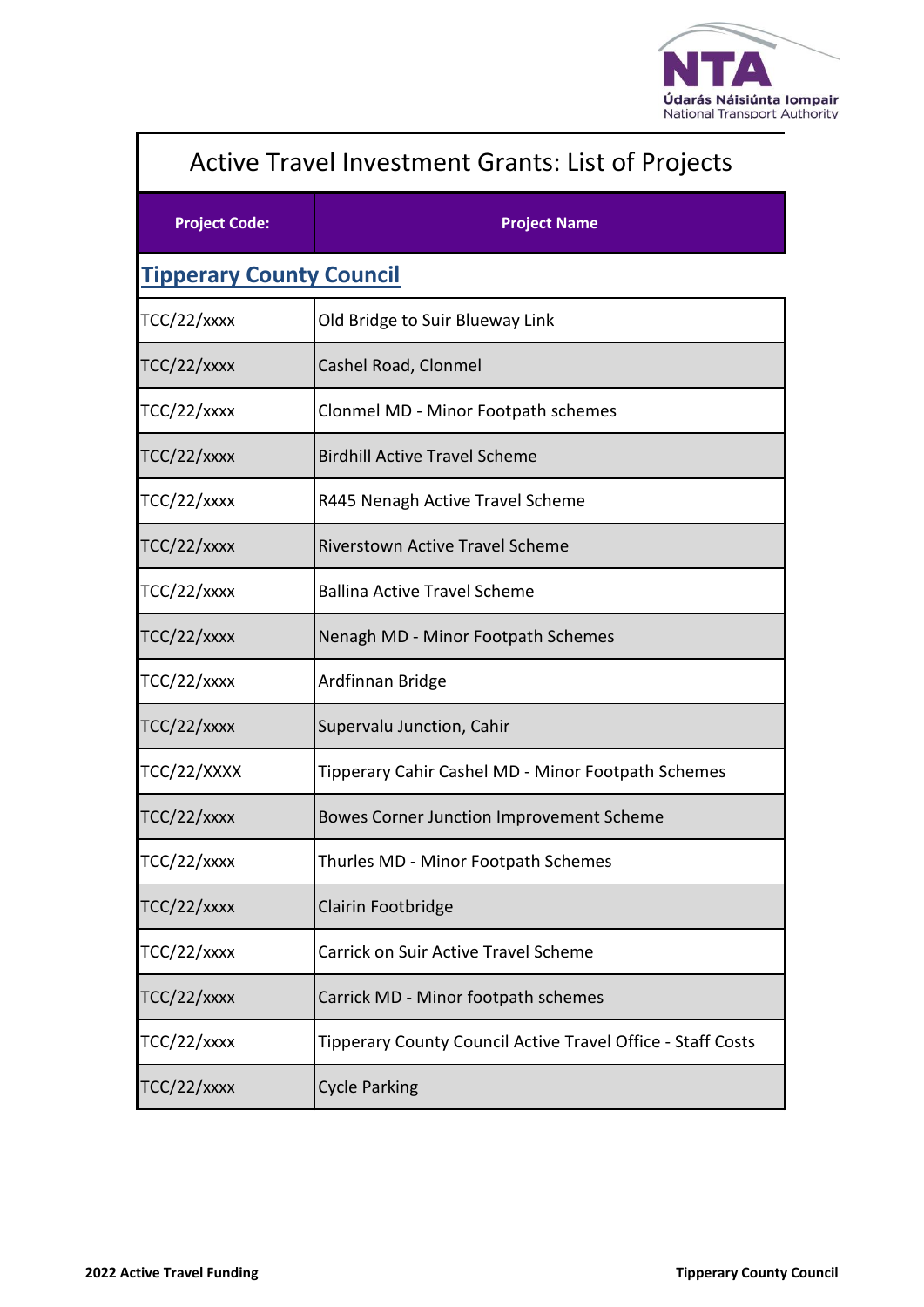

| <b>Active Travel Investment Grants: List of Projects</b> |                                                                                              |
|----------------------------------------------------------|----------------------------------------------------------------------------------------------|
| <b>Project Code:</b>                                     | <b>Project Name</b>                                                                          |
| <b>Westmeath County Council</b>                          |                                                                                              |
| WH/21/0001                                               | <b>Mullingar Transportation Study</b>                                                        |
| WH/21/0002                                               | Saunders Bridge, Mullingar                                                                   |
| WH/21/0003                                               | Ardmore Road Footpath and Cycleway, Mullingar                                                |
| WH/21/0004                                               | Harbour Street Footpath and Cycleway, Mullingar                                              |
| WH/21/0005                                               | Dublin Road Footpath and Cycleway, Mullingar                                                 |
| WH/21/0006                                               | Mount Street Lower Pedestrian Interventions, Mullingar                                       |
| WH/21/0007                                               | Grange South to Orbital C Link Segregated Cycling, Mullingar                                 |
| WH/21/0008                                               | National Science Park Junction Improvements, Mullingar                                       |
| WH/21/0009                                               | Sundays Well Road - Lynn Road / Auburn Road - Millmount<br>Junctions Improvements, Mullingar |
| WH/21/0010                                               | Marlinstown Roundabout to Royal Canal Pedestrian and<br>Cycling Improvements, Mullingar      |
| WH/21/0011                                               | Assessment and Design of Options for Six Strategic Routes in<br>Athlone                      |
| WH/21/0012                                               | Lower Road to Curragh / Lissywollen Footpath and Cycle<br>Link, Athlone                      |
| WH/21/0013                                               | Footpath provision in Moate                                                                  |
| WH/21/0014                                               | <b>Cycle Parking</b>                                                                         |
| WH/21/0015                                               | Safe to Schools Programme - Support Infrastructure                                           |
| WH/21/0016                                               | Low Cost Junction Tightening / Pedestrian Crossing Schemes                                   |
| WH/21/0017                                               | Light Segregation Cycle Schemes                                                              |
| WH/21/0019                                               | Low-Cost Permeability Measures                                                               |
| WH/22/XXXX                                               | Delvin Shared Footpath/Cyclepath                                                             |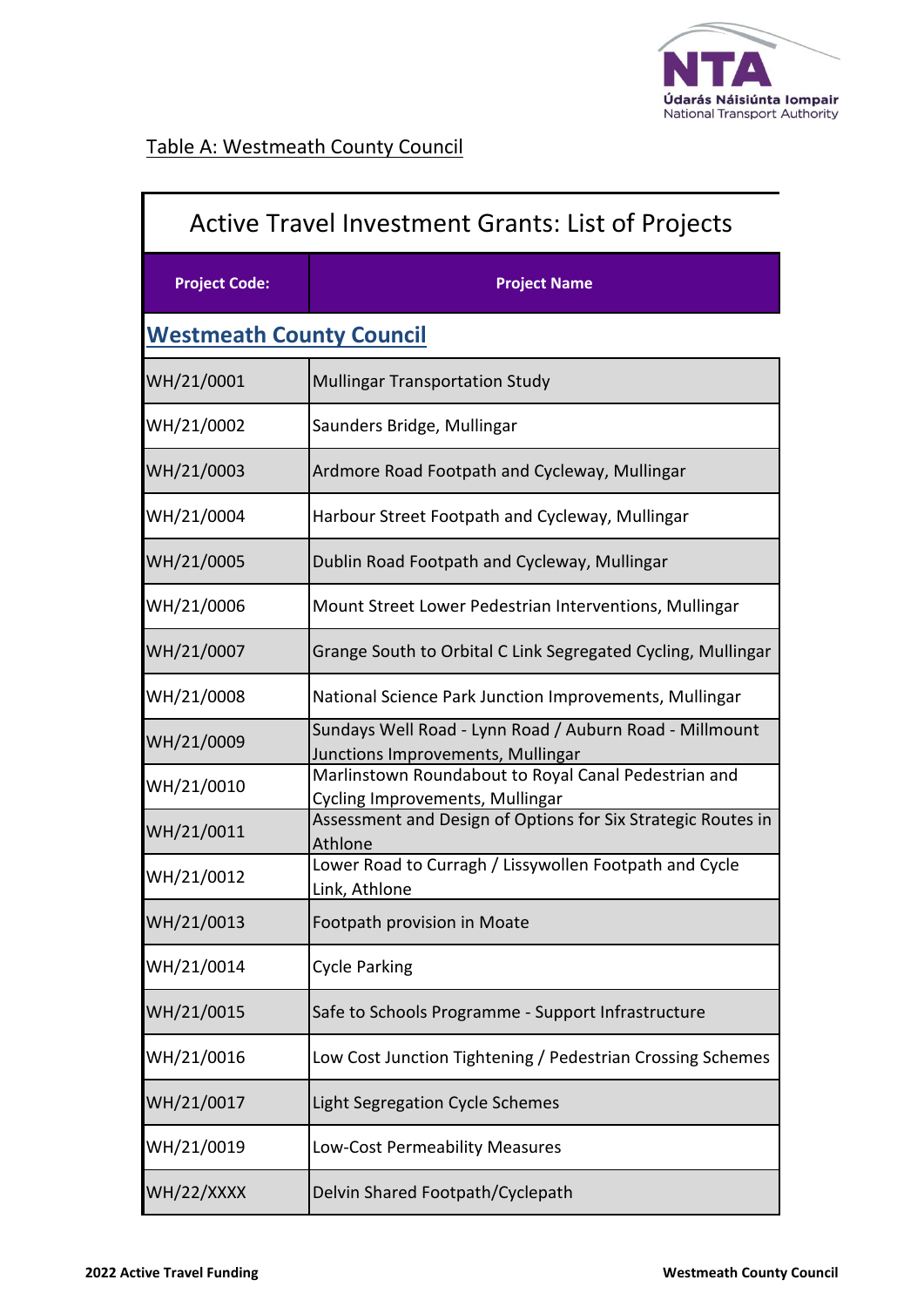

| <b>Active Travel Investment Grants: List of Projects</b> |                                                             |  |
|----------------------------------------------------------|-------------------------------------------------------------|--|
| <b>Project Code:</b>                                     | <b>Project Name</b>                                         |  |
| <b>Westmeath County Council</b>                          |                                                             |  |
| WH/22/XXXX                                               | Athlone Local Transport Plan                                |  |
| WH/22/XXXX                                               | Westmeath County Council Active Travel Office - Staff Costs |  |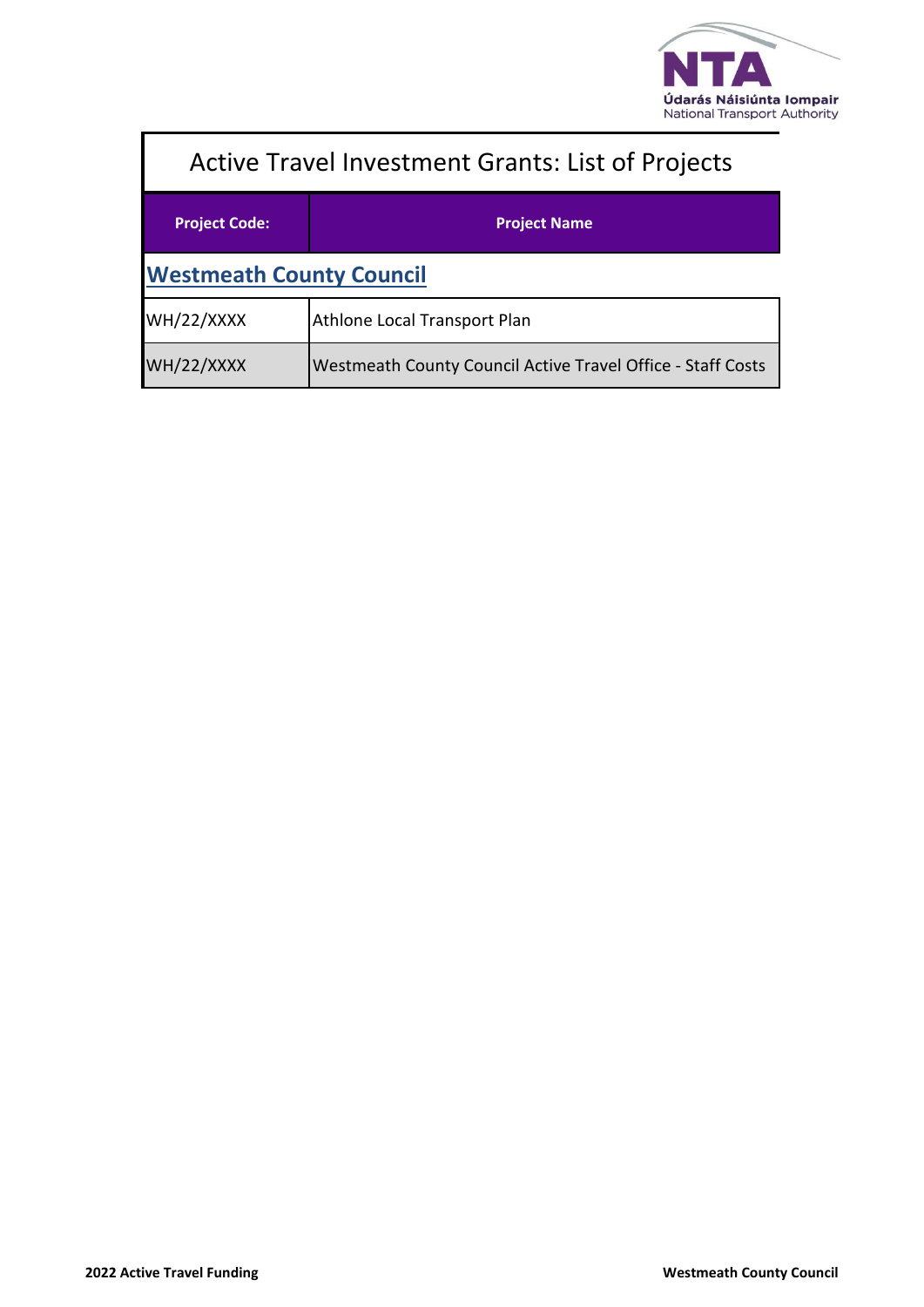

| <b>Active Travel Investment Grants: List of Projects</b> |                                                                                                                       |
|----------------------------------------------------------|-----------------------------------------------------------------------------------------------------------------------|
| <b>Project Code:</b>                                     | <b>Project Name</b>                                                                                                   |
| <b>Wexford County Council</b>                            |                                                                                                                       |
| WX/21/0002                                               | Beechlawn/Clonard Avenue Cycle Scheme, Wexford Town                                                                   |
| WX/21/0003                                               | Newtown Road Cycle Scheme, Wexford Town                                                                               |
| WX/21/0004                                               | Monck Street Pedestrianisation Scheme, Wexford Town                                                                   |
| WX/21/0005                                               | Rosslare Harbour to Kilraine Cycle Scheme                                                                             |
| WX/21/0006                                               | R723 Oakland Roundabout to Kents Cross, New Ross -<br>Pedestrian and Cycle Scheme                                     |
| WX/21/0007                                               | Cycle Repair/Rest Facilities: Kilmore Quay and Hook Head                                                              |
| WX/21/0008                                               | New Footpaths Package A: Including works in Enniscorthy,<br>Davidstown, Kiltealy, Milehouse, Ballyhogue, Clohamon and |
| WX/21/0009                                               | New Footpaths Package B: Including works in The Ballagh,<br>Gorey, Ballycanew and Riverchapel                         |
| WX/21/0010                                               | New Footpaths Package C: Including works in Duncannon,<br>Ballinaboola, Killanne, Campile, Ballymitty and Bridgetown  |
| WX/21/0011                                               | Footpath Improvement Schemes: Including works in Oilgate,<br>New Ross, Fethard, Piercetown, Taghmon, Wellingtonbridge |
| WX/21/0012                                               | Light Segregation Cycle Schemes: Including works in Gorey<br>and Wexford Town                                         |
| WX/21/0013                                               | Low Cost Junction Tightening/Pedestrian Crossing Schemes                                                              |
| WX/21/0014                                               | Low-Cost Permeability Measures                                                                                        |
| WX/21/0015                                               | Safe to Schools Programme - Support Infrastructure                                                                    |
| WX/21/0024                                               | Enniscorthy Footpath Improvement Schemes: Including<br>Works at Promenade River Slaney Walk, Drumsgoold, Ferns        |
| WX/21/0018                                               | Gorey Footpath Improvement Schemes: Including Works in<br>Gorey to Courtown, Ballymoney, Monaseed and Ramsfort        |
| WX/21/0019                                               | R772 Cycle Scheme                                                                                                     |
| WX/21/0020                                               | New Footpaths Package D: Including Works in Goat Hill,<br>Ballywilliam and Oaklands to Priority Street                |
| WX/21/0021                                               | Pedestrian Improvement Schemes including Works in Our<br>Lady's Island, Tomhaggard, Murntown, Barntown and            |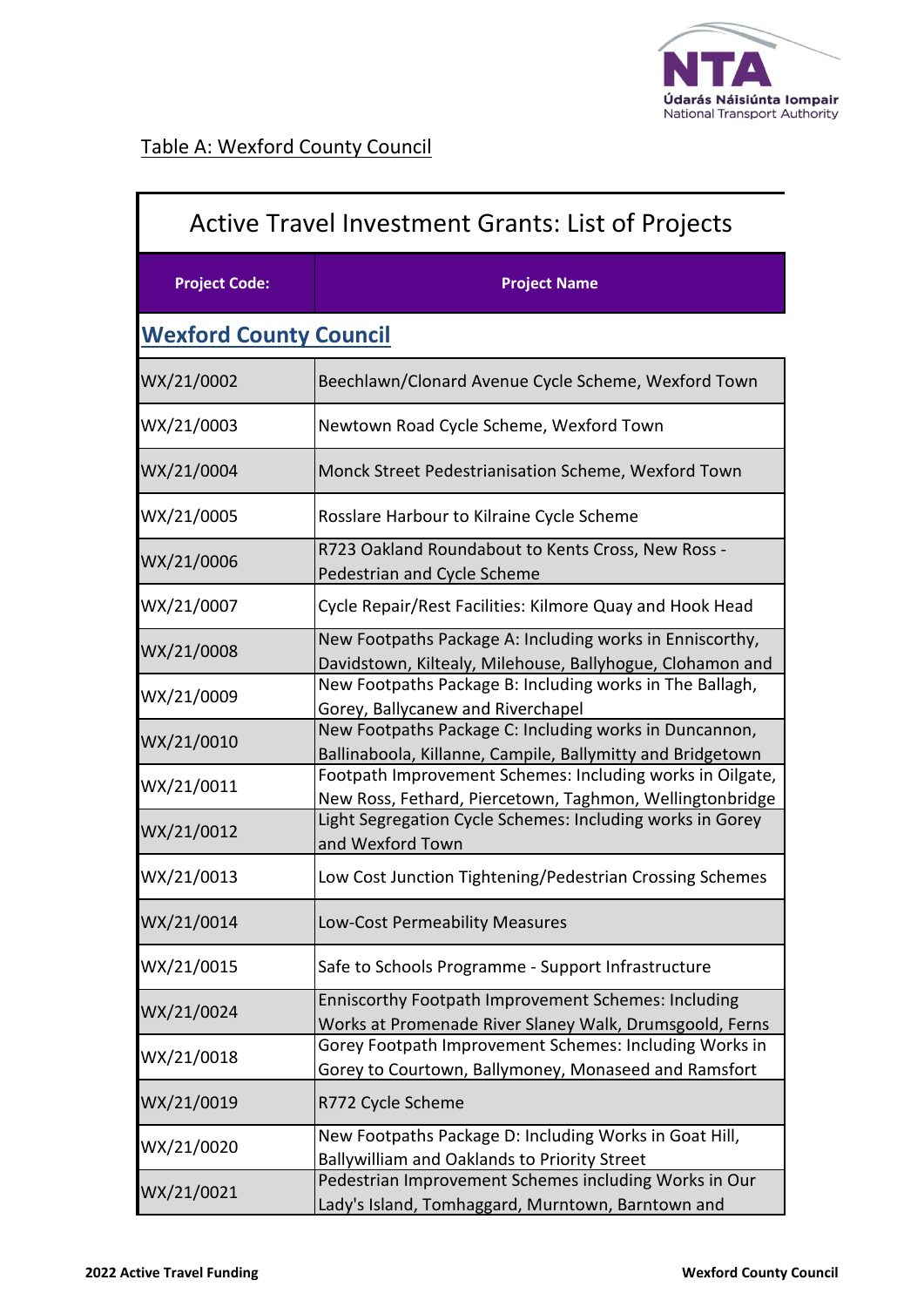

| <b>Active Travel Investment Grants: List of Projects</b> |                                                                            |  |
|----------------------------------------------------------|----------------------------------------------------------------------------|--|
| <b>Project Code:</b>                                     | <b>Project Name</b>                                                        |  |
| <b>Wexford County Council</b>                            |                                                                            |  |
| WX/21/0022                                               | Non SRTS School Walking and Cycling Infrastructure,<br><b>Wexford Town</b> |  |
| WX/21/0024                                               | Roxborough Cycle Scheme, Wexford Town                                      |  |
| WX/22/XXXX                                               | Wexford Town Local Transport Plan                                          |  |
| <b>WX/22/XXXX</b>                                        | Wexford County Council Active Travel Office - Staff Costs                  |  |